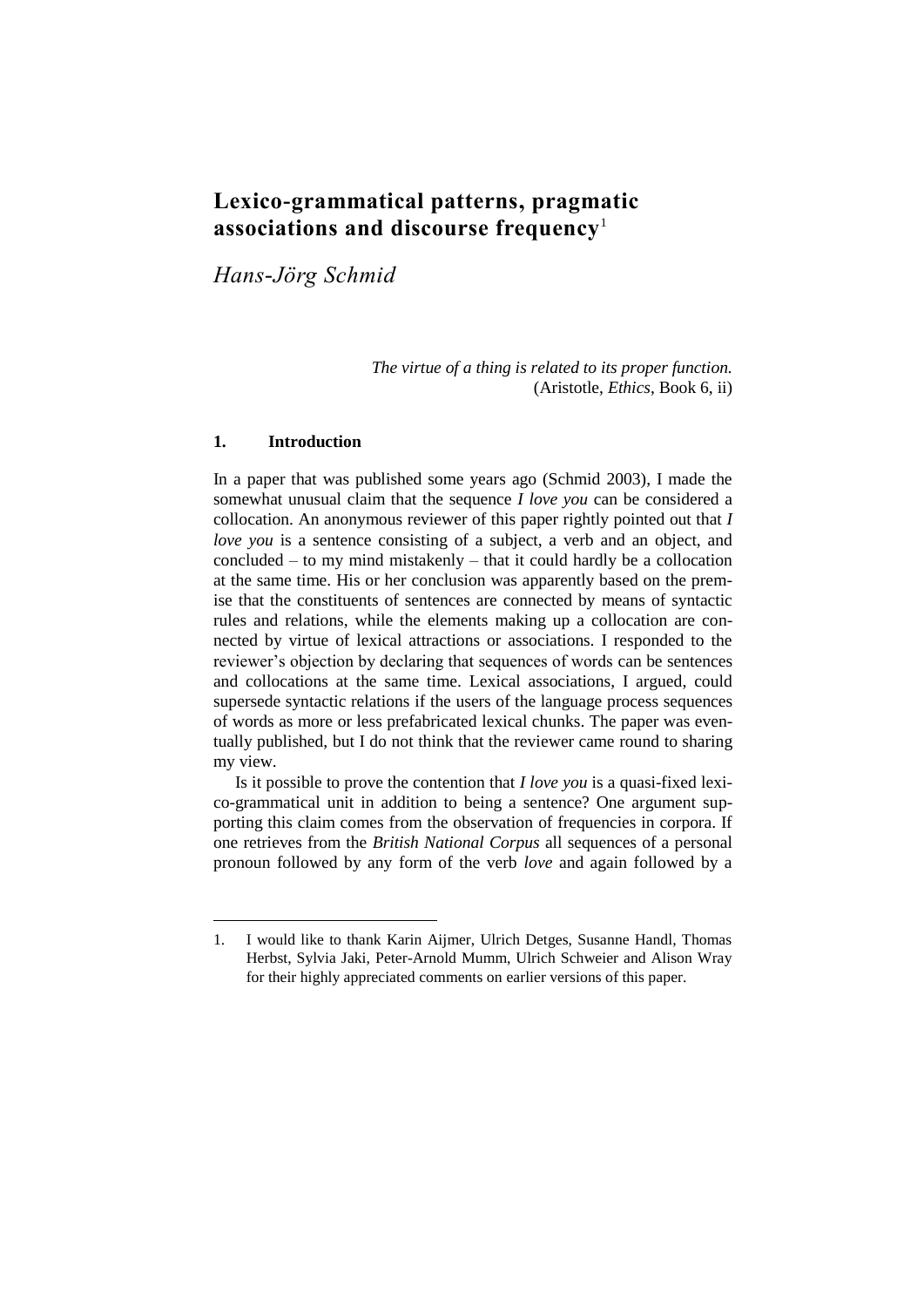$\overline{a}$ 

personal pronoun,<sup>2</sup> it turns out that  $I$  *love you* is by far the most frequently found manifestation of this schematic pattern accounting for more than a quarter of all cases found. Boasting 666 hits, *I love you* is almost four times as frequent as the runner-up, *I love it* (175 hits), which in turn is followed in the frequency rank list by the wonderful sequence of *she loved him* (132 hits), *he loved her* (125) and *you love me* (113). Even when we take into account that *I* is considerably more frequent than *he* and *she*, and that *you* is more frequent than its competitors in the object slot, i.e. *him* and *her*, *I* and *you* are still highly significantly more frequent as subjects and objects respectively of *love* than the other personal pronouns or indeed any other possible syntactic realization. 3

A second, presumably more compelling argument for the lexicalassociation-hypothesis for *I love you* is of a different nature: much more than *she loved him* or *he loved her*, *I love you* immediately calls up a whole world of associations in your mind when you read or hear this sequence. These associations are related to the situations in which *I love you* is commonly used: that it is what lovers usually say when they want to tell their partner that they love them; that it is the conventional way of getting this communicative task done, and that other ways of expressing deep affection like *I like you* or *I'm fond of you* will fall short of achieving the intended communicative effect; that this sequence of words is often uttered in particularly romantic moments or moments where there is a special need for such an assurance, say in time of a relationship crisis; and presumably that this cliché-like phrase is often heard in more or less melodramatic movies and commercial pop songs. It is a fairly safe guess that none of these bits of knowledge will pop up in your mind when you read or hear *she loved him* or *he loved her*, except maybe that they are typically found in romantic fiction.

In short, what sets *I love you* apart from *she loved him* and other lexically less strongly associated minimal sentences like *I like soccer* or *Frida likes chicken* is the fact that *I love you* activates a number of pragmatic associations, i.e. associations to typical users (lovers, fiction writers, figures

<sup>2.</sup> The query used for retrieving this material from *BNCweb* was " PNP  $\{love/V\}$  PNP".

<sup>3.</sup> The log-likelihood score for *I* in subject position preceding LOVE is 13,299, compared to 3,393 and 3,248 for *she* and *he* respectively; the score for *you* in the object slot immediately following *I love* is 4,106, with *him* and *it* trailing behind with the scores 607 and 439 respectively.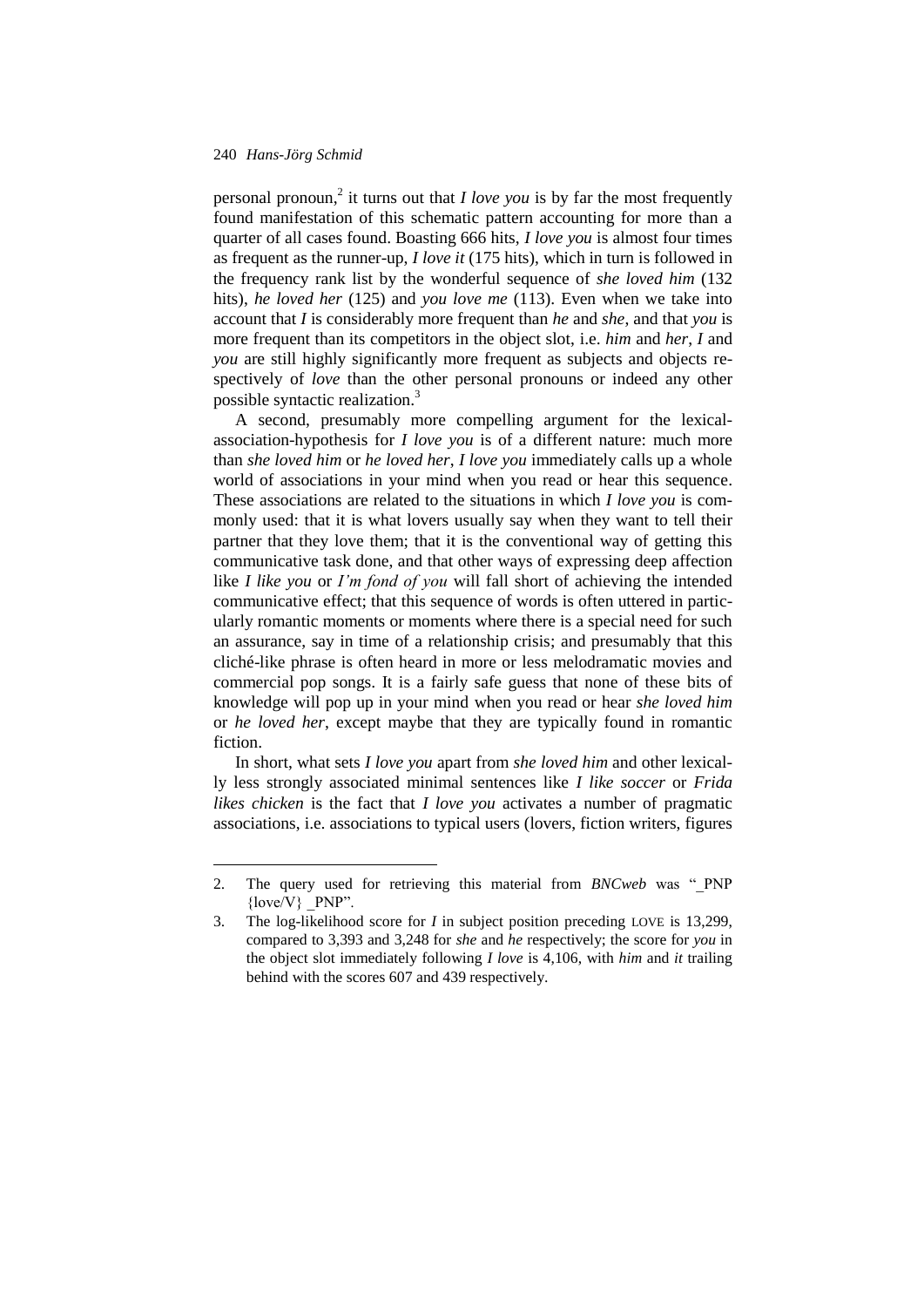in movies), typical situations (romantic moments), typical communicative intentions (assurance of deep affection). This observation raises the question, to be investigated in this paper, whether lexico-grammatical patterns in general are supported or even motivated by pragmatic aspects. More specifically, I want to discuss in which way pragmatic associations have an effect on the freezing and chunking of various types of lexico-grammatical patterns.

In order to do so, lexico-grammatical patterns and pragmatic associations must first be salvaged from their less-than-splendid isolation outside the linguistic system proper and integrated in a model of linguistic knowledge (Section 2). Following a rough differentiation of types of lexico-grammatical patterns based on common criteria such as transparency, variability and irregularity (Section 3), the ways in which different types of lexico-grammatical patterns can be said to benefit from pragmatic associations will be investigated (Section 4). This discussion will specifically highlight the fact that collocations and lexical bundles differ with regard to the support they receive from pragmatic associations. Section 5 will relate the insights gained in Section 4 to the widespread idea that the chunking of lexico-grammatical sequences is related to their discourse frequencies and explain in which way pragmatic aspects motivate frequencies of occurrence.

## **2. Theoretical background**

 $\overline{a}$ 

Idioms, routine formulae, collocations and other types of multi-word expressions and lexical-association phenomena, on the one hand, and all kinds of phenomena subsumed under the label *pragmatics*, on the other, traditionally share the same fate: they are banned from models of grammar proper because they are irregular and unpredictable and are therefore said to defy large-scale generalizations. Nevertheless, hardly anyone will doubt that the two phenomena have an important role to play in how languages work and are used as communicative tools. An adequate theory of language should therefore strive to accommodate and integrate formulaic sequences and pragmatic aspects of language. In this section, a framework will be outlined which tries to do exactly this. 4

<sup>4.</sup> The framework is still under construction and will be detailed elsewhere.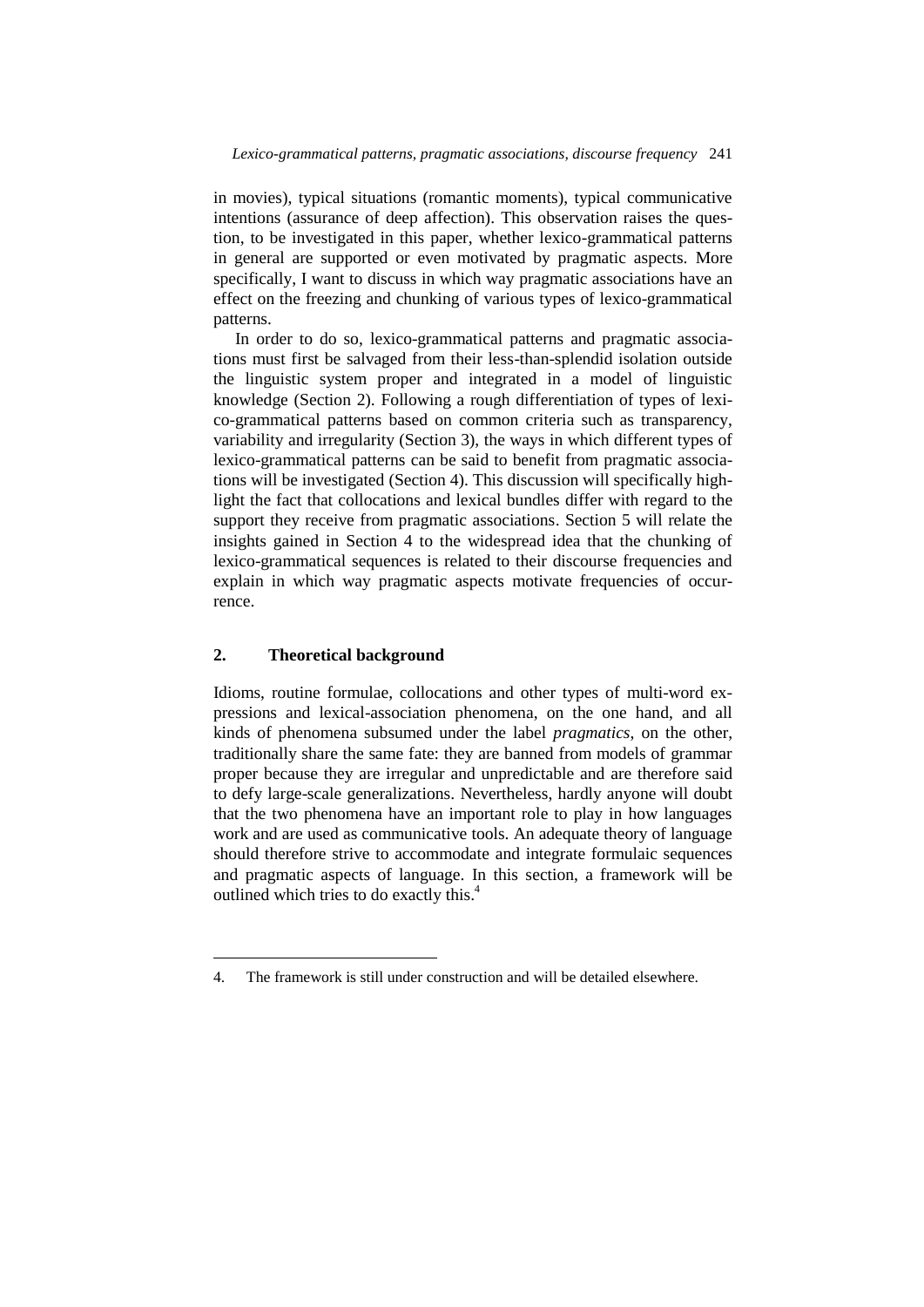$\overline{a}$ 

## 2.1 The general framework: Entrenchment and conventionalization

The framework starts out from the assumptions that what has traditionally been referred to as "the Language System" is not a stable entity, as is suggested by the established use of this definite noun phrase. Instead, the "system" is considered to emerge from and be continuously refreshed by the interplay of cognitive processes taking place in individual minds, on the one hand, and sociopragmatic processes taking place in societies, on the other. This dynamic model is inspired by and compatible with a number of recent approaches labelled by terms such as "usage-based", "emergentist", "socio-cognitive", "complex-adaptive" and others.<sup>5</sup> What distinguishes the present framework from these approaches is its explicit aim to reduce the complexity of the adaptive and dynamic system that is language to a *limited number* of cognitive and sociopragmatic processes and their interaction.

The cognitive processes postulated in the model are subsumed under the term *entrenchment*, and the sociopragmatic ones under the label *conventionalization*. The framework is therefore referred to as the *entrenchmentand-conventionalization model*, or *EC-model* for short.

Following dynamic conceptions of the notion of *convention* (cf. Croft 2000: 98–99, Eckert 2000: 45, Sinha and Rodriguez 2008), *conventionalization* is understood as the continuous mutual coordination and matching of communicative knowledge and practices, subject to the exigencies of the entrenchment processes taking place in individual minds. The term *entrenchment* refers to the on-going re-organization of individual communicative knowledge, subject to the exigencies of the social environment (cf.

<sup>5.</sup> These approaches include: emergentist and usage-based models of grammar (e.g. Hopper 1987, MacWhinney 1999, Hawkins 2004), language acquisition (e.g. Tomasello 2003, Goldberg 2006, 2009, MacWhinney 1998, Behrens 2009) and language change (Bybee 1985, 2006, 2007, 2010, Bybee and Hopper 2001, Haspelmath 1999, 2002, Croft 2000, 2009, Traugott and Dasher 2004); cognitive-linguistic usage-based models, including various types of construction grammars (e.g. Langacker 1988, 2008, Barlow and Kemmer 2000, Fillmore, Kay, and O'Connor 1988, Goldberg 1995, 2006); exemplarbased approaches (e.g. Bybee 2001, Pierrehumbert 2001, 2006) and complexadaptive approaches (e.g. The Five Graces Group 2009, Blythe and Croft 2009); socio-cognitive approaches (e.g. Geeraerts 2003, Kristiansen 2008, Croft 2009, Harder 2010, Geeraerts, Kristiansen, and Peirsman 2010).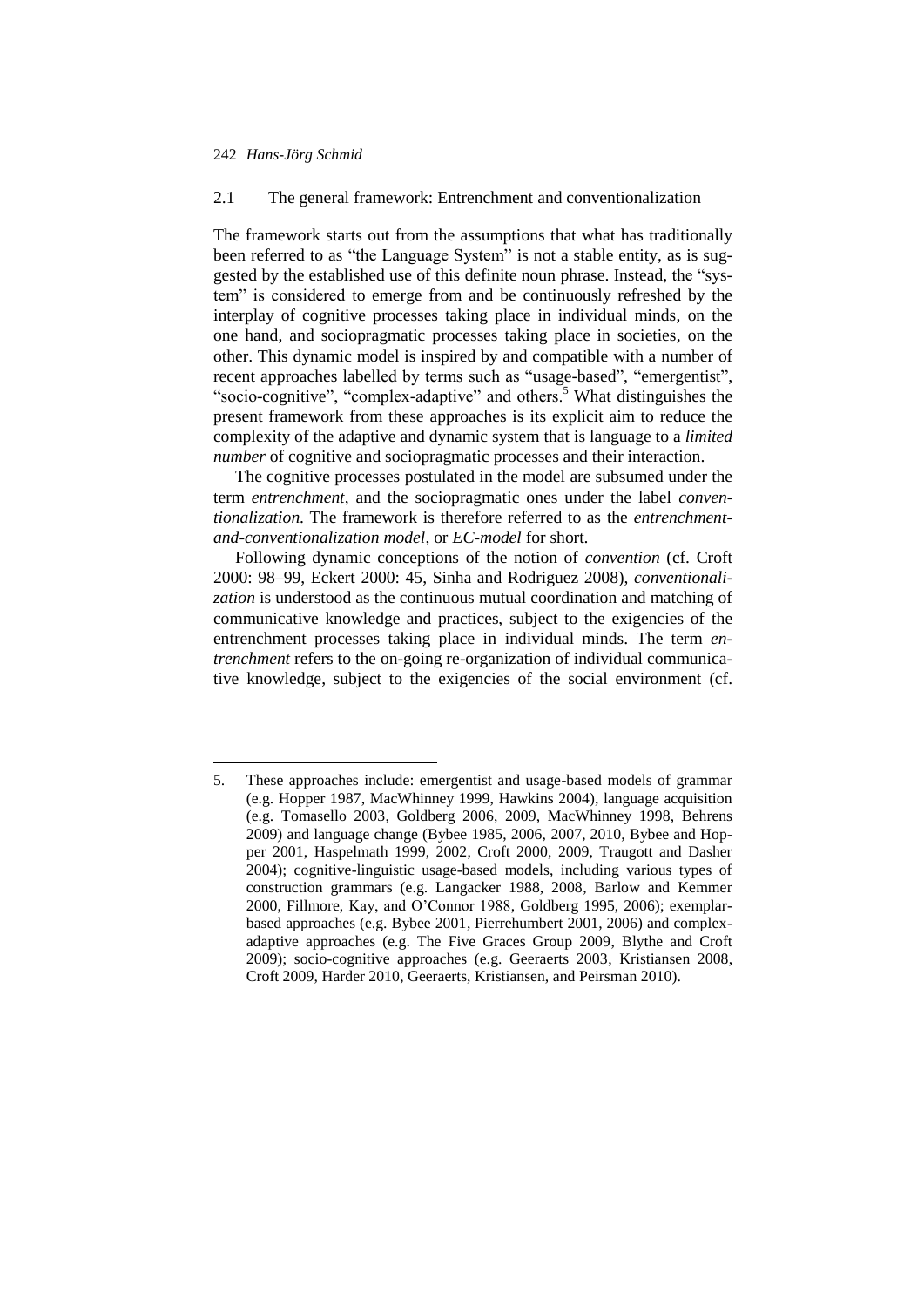Langacker 1987: 59, 2008: 16–17, Evans and Green 2006: 114, Schmid 2007, Blumenthal-Dramé  $2012$ <sup>6</sup>

Neither entrenchment nor conventionalization ever come to a halt;<sup>7</sup> the two terms denote on-going processes rather than resultant states. In the ECmodel, the "communicative knowledge" which takes centre-stage in the definitions of both entrenchment and conventionalization is available to individual speakers in the form of only one type of cognitive process: **association**. All types of "linguistic elements" and "linguistic structures" ultimately rely on this general cognitive process, which is of course not specific to language but nevertheless manifested in language-specific ways (see Section 2.2). On a general level of description, the process of *association* can simply be defined as creating "a link between two or more cognitive representations" (Smith and Mackie 2000: 37).

The EC-model adopts the general idea of so-called "spreading activation" models (cf. e.g. Collins and Loftus 1975, Dell 1986, Aitchison 2003:  $84-101$ ) that linguistic knowledge is available as a network of more or less routinized associations of various types. Within this network, activation spreads whenever an auditory or visual linguistic stimulus (i.e. the formal side of a "sign") is presented to a hearer or reader or activated during language production by a speaker or writer. Activation spreads from associations to other associations that can be related in the network in a variety of ways (see again Section 2.2 for more details).

 $\overline{a}$ 

<sup>6.</sup> Note that this definition is at the same time more general and more specific than other frequently quoted conceptions of the notion of entrenchment, among them that proposed by Langacker (1987: 59). On the one hand, it is more general because it explicitly subsumes all kinds of re-organisation processes, not only those that lead to the formation of symbolic units. And on the other hand, it is more specific in the respect that it explicitly includes the relation to the social environment which influences the internal cognitive processes.

<sup>7.</sup> In view of the so-called critical-period hypothesis, which postulates that the window for acquiring a language is only open for a limited number of years during childhood (Lenneberg 1967), the idea of a lifelong reorganization of linguistic knowledge taking place in individual speakers' minds is presumably highly controversial. It is not unlikely, however, that the nature of the reorganization processes indeed remains the same from early language acquisition throughout speakers' lives (cf. Tomasello 2000: 237), while the amount of reorganization taking place becomes smaller due to increased routinization and resulting fossilization of associations (MacWhinney 2012).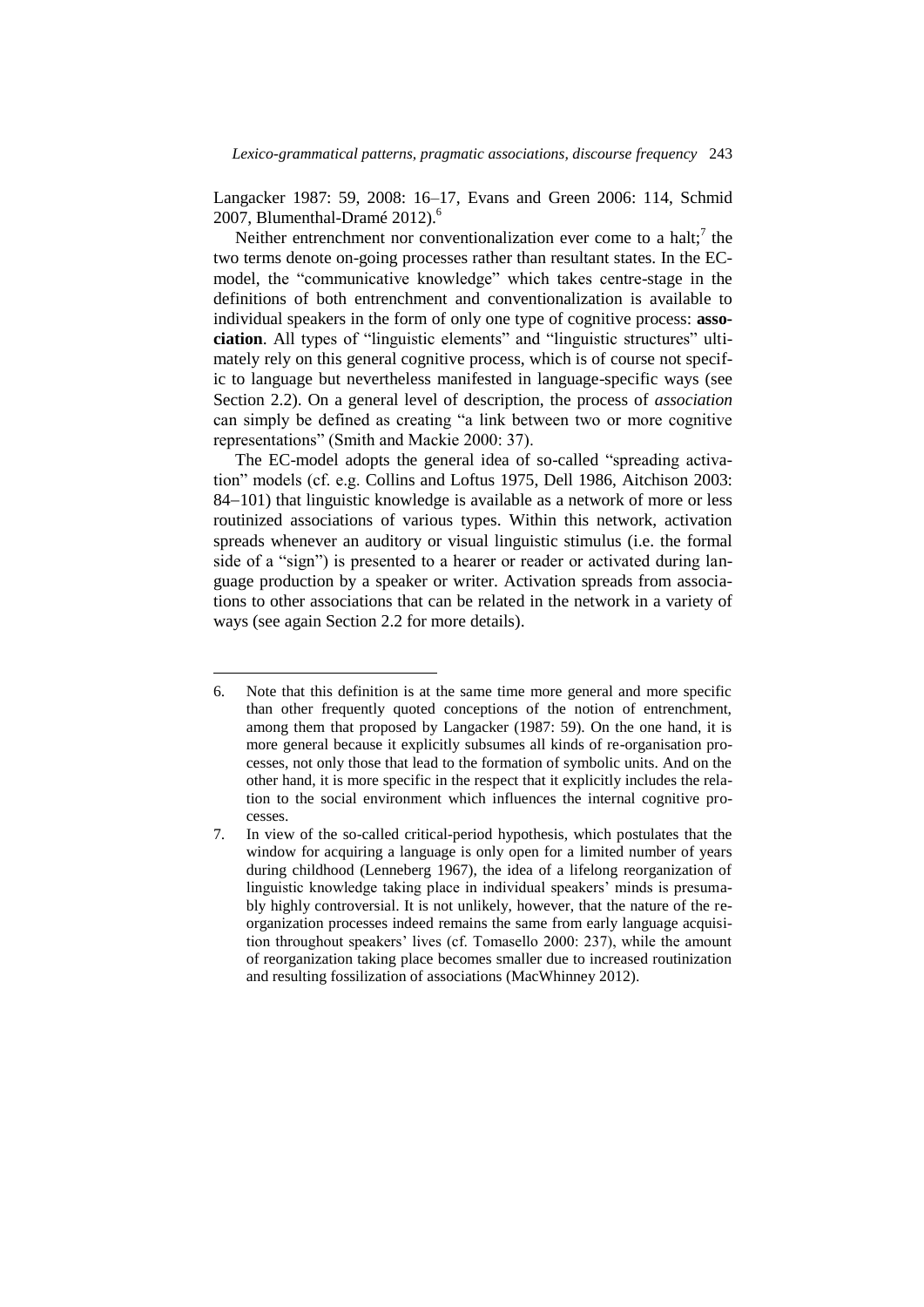$\overline{a}$ 

In line with other usage-based and cognitive approaches (e.g. Langacker 1987: 100, 2008: 16, Haspelmath 1999: 1058, Smith and Mackie 2000: 37, Bybee 2006), the EC-model assumes that the strength of associations is fostered by **routinization**, which is in turn facilitated by repeated processing events. Linguistic elements or structures that are uttered, written, heard and read more frequently than competing structures are more likely to be processed faster and with less cognitive effort and control than rare ones. Frequent linguistic stimuli are thus more likely to produce routinized associations than infrequent ones (see Section 5 for more details).

Concurrent with the routinization resulting from the repeated processing of similar or identical associations or association patterns, speakers begin to abstract commonalities and form new "second-order" associations. This process is referred to as **schema-formation** or **schematization** in the ECmodel. On the level of words, for example, schema-formation is required to build up "representations" of lexemes *qua* abstract units. Speakers do not just routinize form-meaning associations of the individual word-forms *go*, *goes*, *going*, *went* and *gone*, but also routinize associations to the schema GO, which abstracts from the different forms and meanings. Repeated encounters of such sequences as *that's right*, *that's good*, *that's great*, *that's nice*, *that's horrible* and *that's awful* will presumably not only result in a routinization of associations connecting each of these recurrent expressions to certain meanings, but also in the formation of a more general meaningcarrying schema THAT'S + EVALUATIVE ADJ. Associations to such schemas can also become more or less routinized. As mentioned above, in the ECmodel, linguistic knowledge is assumed to be available to individual speakers in the form of constantly re-adapted associations to such schemas, but also in the form of non-schematized but routinized associations. 8 In addition, schemas are used as a source for "generative", productive and creative language use.

However, this description of individual knowledge is of course not sufficient for language to work as a communicative tool. Since language is not solipsistic but "has a fundamentally social function" (The Five Graces Group 2009: 1), one has to assume that there is some sort of match of the routinized and schematized linguistic associations in the minds of different speakers of a language. Hence, as expressed in the definition of the notion

<sup>8.</sup> This view is of course compatible with construction-grammar approaches, but it is more dynamic and much less committed to rash claims concerning the existence of constructions.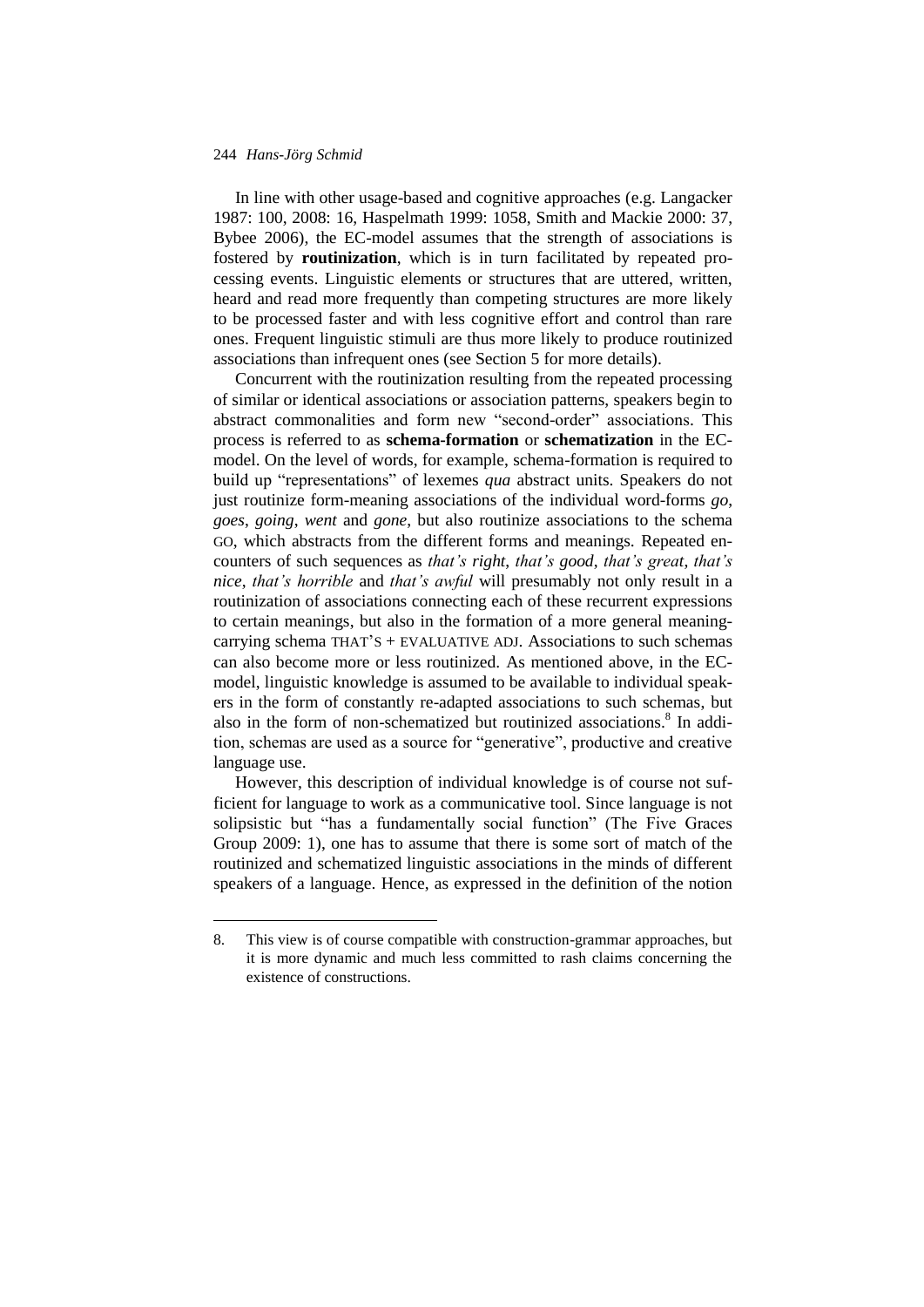of entrenchment, the entrenchment-processes taking place in individual minds are not only subject to internal cognitive processes but also, of course, to external factors, i.e. to the input given by other speakers and the amount of output produced by speakers themselves, which arguably serves as a particularly privileged form of input. <sup>9</sup> This is where the second major element of the EC-model comes in: the sociopragmatic processes. Linguistic associations in the minds of individual speakers are continuously and mutually strengthened as a result of actual **communication** in social situations. Trivial as it may appear, it must be stressed that the process of communication is the prerequisite for the mutual exchange of linguistic knowledge. While producing and comprehending linguistic utterances that are of course primarily meant to convey information and fulfil other communicative functions, interlocutors invariably and inadvertently process associations linked to linguistic elements and schemas, thus inevitably strengthening their routinization. Communication can take place synchronically, within the temporal boundaries of a shared speech event characterized by the exchange of spoken utterances, and also asynchronically, when written utterances are read at a later point in time. All four modes, writing, reading, speaking and listening/comprehending, are assumed to have effects on entrenchment processes. It is in this way that communication turns out to be the basic source of the much-quoted frequency effect on routinization and entrenchment mentioned above.

While the details of how frequency of occurrence in actual spoken and written discourse translates into routinization are still far from clear, a set of processes known as **co-adaptation** (Ellis and Larsen-Freeman 2009: 91), **accommodation** (cf. Trudgill 1986: 1–38, Giles, Coupland, and Coupland 1991, Auer and Hinskens 2005, Giles and Ogay 2006), or **alignment** (e.g. Pickering and Garrod 2004) are very likely to play key roles. These terms capture the tendency of speakers to imitate and adapt features and elements encountered in the speech of their interlocutors, usually as an act of per-

 $\overline{a}$ 

<sup>9.</sup> Note that the "input given by other speakers" is not only an external factor, as suggested in the text, but also an internal one, since what is crucial for further entrenchment is not the objectively given input, but input-as-processed. Studies of reanalysis (e.g. Detges and Waltereit 2002) indicate that a key element of this process resides in hearers' parsing during comprehension rather than speakers' innovative constructions. I would like to thank Ulrich Detges for drawing my attention to this important point.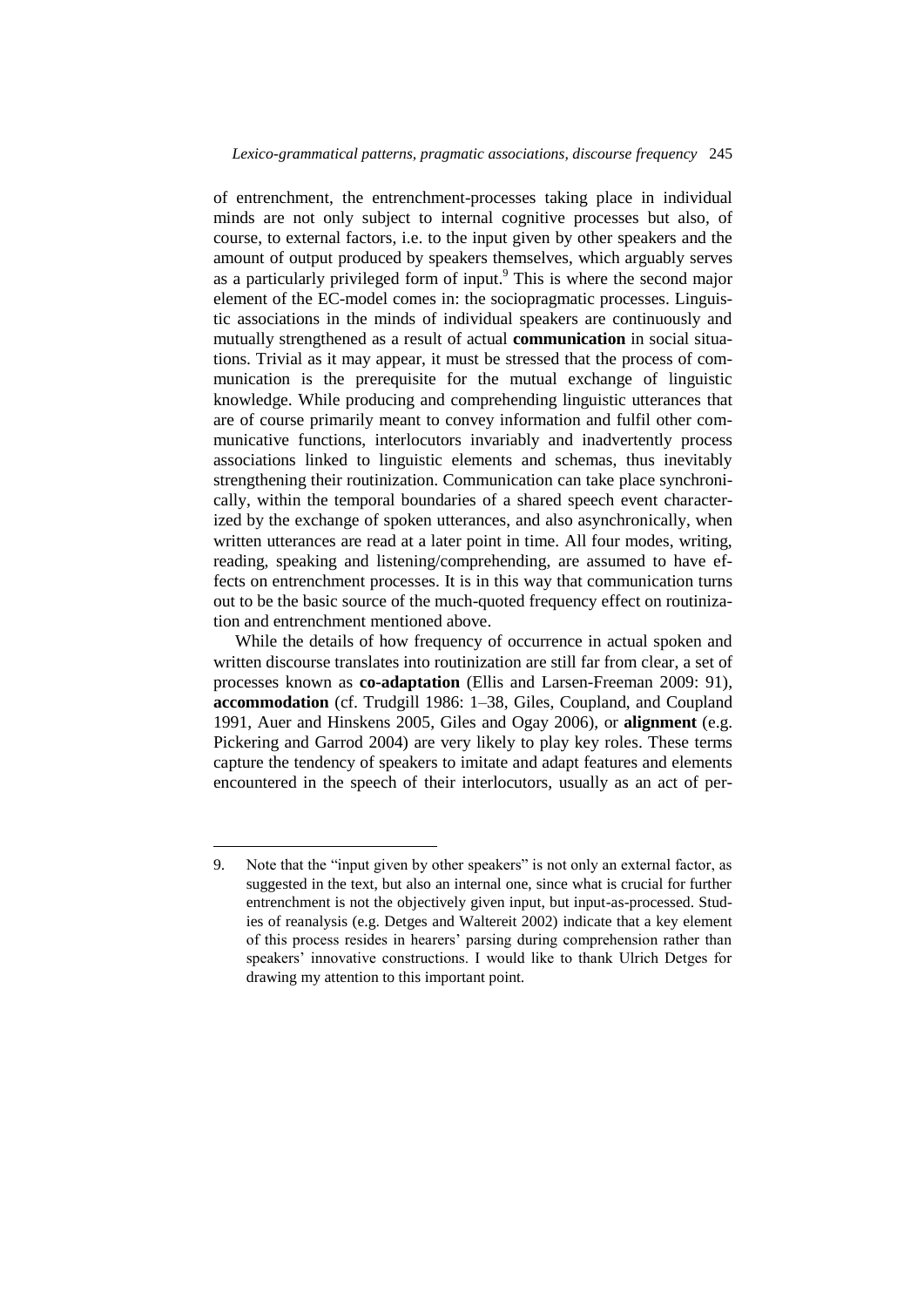$\overline{a}$ 

forming solidarity and group identity.<sup>10</sup> One possible reason for this tendency is "the social pressure to speak like others" (Wray 2008: 18), which ultimately results in the establishment of linguistic conventions (Clark 1996: 71, Croft 2000: 98–99). From a neurological point of view, it is possible that the notorious mirror neurons (Pickering and Garrod 2004: 188) play a role in this process.

Co-adaptation contributes to the **diffusion** of associations related to linguistic elements and features across the members of speech communities. The link between co-adaptation and diffusion is the cognitive process of routinization, which only works, however, when speakers carry over memory traces from concrete language-processing situations – no matter whether they are spoken dialogues or reception of written material – into new processing situations. Auer and Hinskens (2005: 336) use the term "individual long-term accommodation" for this effect. Pickering and Garrod (2004: 217–218, 2005: 89–100) even note that alignment in discourse plays a role in the emergence and conventionalization of routinized semifixed expressions: "if an expression becomes sufficiently entrenched [in a conversation, HJS], it may survive that conversation" (Pickering and Garrod 2004: 218).

In the study of language change, the process of diffusion is typically related to the spread of innovations (e.g. Croft 2000: 166–183), but in fact it has much further-reaching effects. As for innovation, in terms of the ECmodel, new linguistic associations are replicated as a result of co-adaptation and thus diffuse and spread in the speech community, very much like a contagious virus or disease.<sup>11</sup> Significantly, and this is where the EC-model differs from other accounts, co-adaptation and diffusion are also responsible for the stability of the linguistic system in the way that those linguistic associations that are frequently repeated in actual situations of language use will resist change, both in the minds of individual speakers and in the speech community. They are constantly renewed and will thus remain part of the shared and conventionalized **norm**. <sup>12</sup> This may be available in the

<sup>10.</sup> Cf. also Johanson's (2008) notion of "code-copying" and the work by Enfield (2005, 2008).

<sup>11.</sup> Blythe and Croft (2009) outline a mathematical model of how this could work.

<sup>12.</sup> This notion of *norm* is not to be confused with Coseriu's (1967: 11) understanding of the same term. While Coseriu regards the *norm* as a level of usuality located between actual speech and his structuralist conception of the *sys-*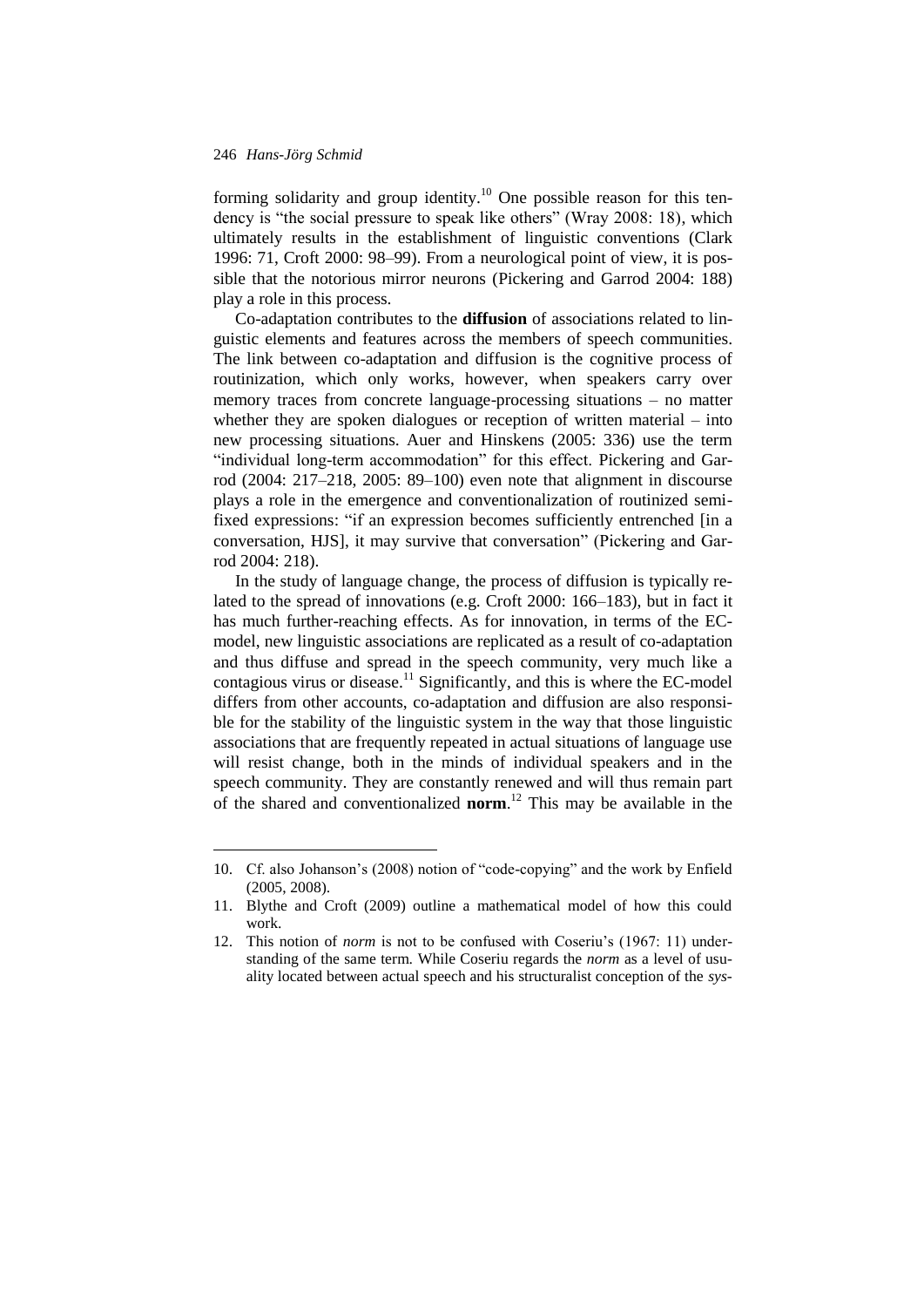form of a tacit shared understanding of how communicative tasks are generally accomplished in the given speech community (**institutionalization**, cf. Brinton and Traugott 2005: 45–47, **usualization**, cf. Blank 2001: 1596)  $or - as$  is the case in all codified languages – is additionally laid down in grammars, dictionaries, or usage guides (**codification**; cf. Holmes 2008: 110–117). As a counterpart to innovation, extremely rare linguistic associations are in danger of losing their conventionality and becoming obsolete, since they are not reinforced in the minds of speakers and are thus subject to decay and forgotten. Examples of lexico-grammatical patterns that are currently facing this fate include "old-fashioned" expressions such as *jolly good*, *old bean*, *old boy* and others that have a somewhat P.G. Wodehousian ring to them.

In sum, the major processes identified in the EC-model as being constitutive of a dynamic and adaptive model of language are the cognitive entrenchment-processes of **association**, **routinization** and **schemaformation** and the sociopragmatic conventionalization-processes of **communication** and **co-adaptation**. Whether **diffusion** and **normation** must be modelled as sociopragmatic processes in their own right or as results of the interaction of cognitive processes and co-adaptation is still an open question in the ongoing conception of the EC-model.

The EC-model is unique in integrating the cognitive and the sociopragmatic forces in a dynamic conception of both linguistic stability and language change. It is a parsimonious model as it strives to reduce the number of processes and forces required to model linguistic systematicity, variability and dynamicity to the bare minimum. And it claims to be a psychologically and sociologically plausible model of language which relies on welldocumented language-specific variants of equally well documented domain-general processes. While the majority of the claims made so far have been backed up by reference to the work of others, the way they are integrated in the EC-model in order to form a coherent model of linguistic structure, variation and change is new. This will be shown in greater detail in the next section.

<u>.</u>

*tem*, here the process of normation is indeed part of the emergent and dynamic system.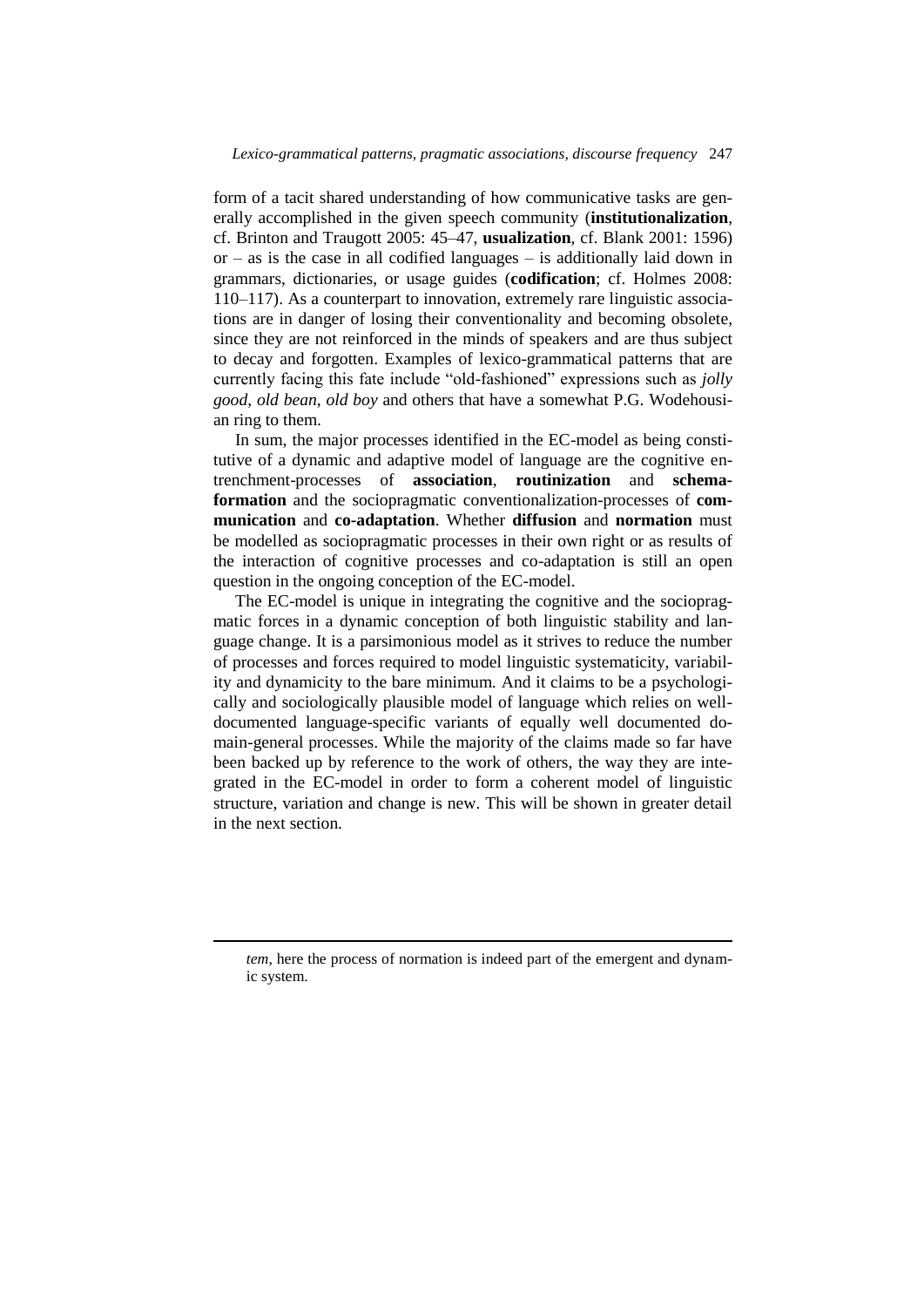## 2.2 The place of lexico-grammatical patterns and pragmatic associations in the EC-model

As this paper focuses on the relation between pragmatic associations and lexico-grammatical patterns, the place of both in the EC-model must next be clarified. In order to do this, a framework of four types of associations which are assumed to underlie language as a dynamic communicative tool and system will be introduced: symbolic, paradigmatic, syntagmatic and pragmatic associations. In keeping with the aims of this paper, syntagmatic associations, which form the cognitive substrate of lexico-grammatical patterns, and pragmatic associations will be described in greater detail in the following account of these four types of associations.

Firstly, *symbolic association* reciprocally link linguistic forms (on different levels of complexity) to meanings. They provide the cognitive foundation of *linguistic signs* (cf. Saussure 1916: 98) or *constructions* (Fillmore, Kay, and O'Connor 1988, Goldberg 1995). As already pointed out, in the EC-model, linguistic signs are considered to be highly routinized and schematized symbolic associations.

Secondly, *paradigmatic associations* link linguistic associations to "competing" associations, i.e. to associations that could potentially enter the focus of attention under the given contextual and cotextual circumstances (cf. Aitchison 2003: 84–91). Routinized paradigmatic associations are the cognitive substrate of the well-known paradigmatic sense-relations (synonymy, antonymy, hyponymy, etc.). They are also essential for the development of variable schemas, since the generalization process involves recognizing the fact that certain elements are interchangeable within an observed pattern. For example, in generalizing the schema THAT'S  $+$ EVALUATIVE ADJ from expressions such as *that's right*, *that's nice*, or *that's lovely* speakers recognize both the identity of *that's* and begin to associate *right*, *nice, lovely* and other adjectives as paradigmatic competitors in the variable slot of the schema.

Thirdly, *syntagmatic associations* emerge in the process of production and comprehension by connecting linguistic signs and constructions which follow each other in running text. They can be fleeting associations that are activated in "one-off" online processing situations to construct or make sense of a chain of linguistic stimuli, but, significantly, they can also be routinized and schematized as a result of repeated processing. This effect is particularly relevant in the context of this paper. If syntagmatic associations linking sequences of linguistic elements are routinized and schematized, the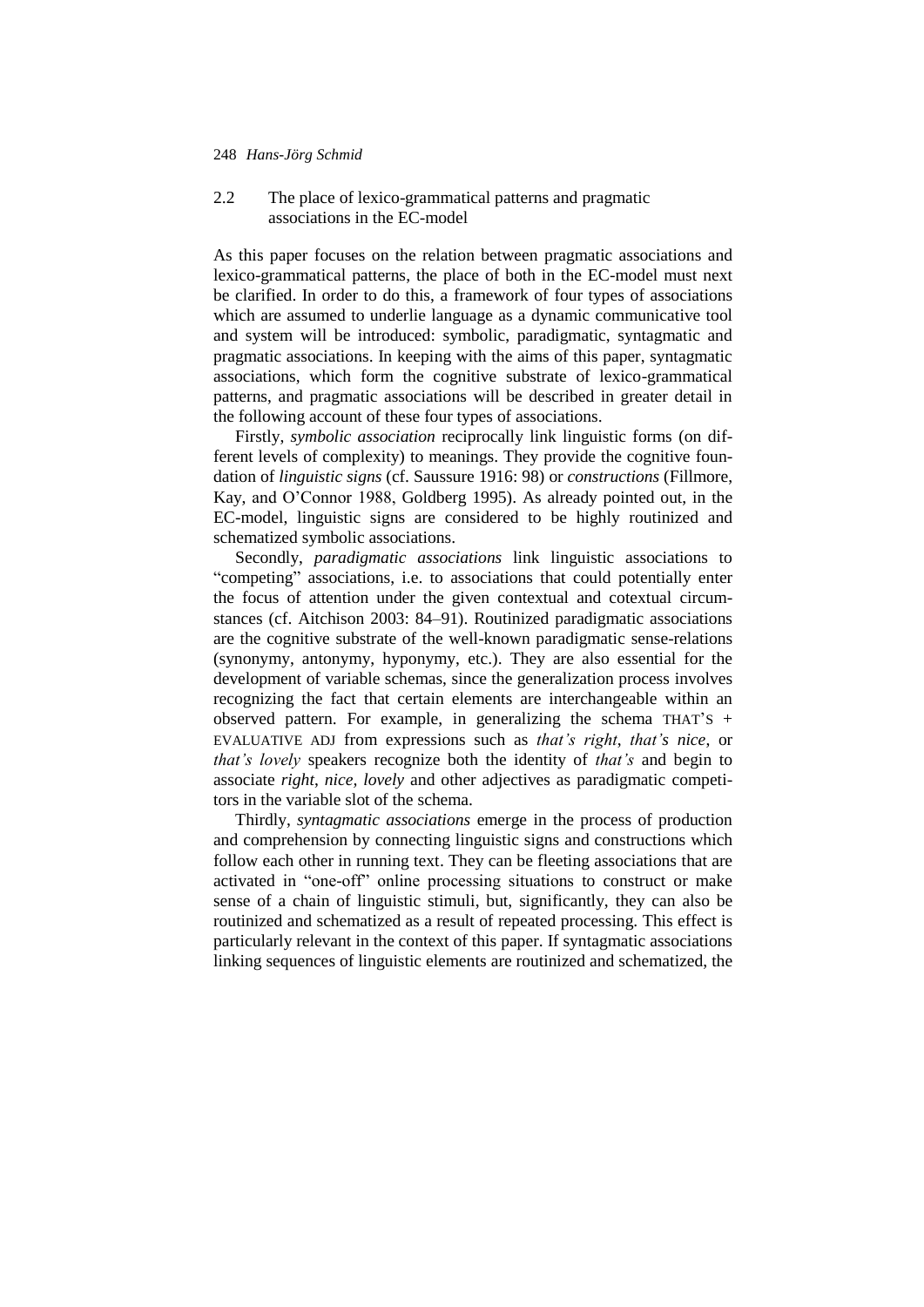symbolic associations ('meanings') are not activated in a gradual, sequential way, with the mind incrementally blending associations related to the component parts; instead there is a direct symbolic association to the meaning of the whole unit or **chunk** (cf., e.g., Sinclair 1991: 110, Wray 2002: 9, Sinclair and Mauranen 2006: 37–40, Terkourafi 2011: 358–359). In more traditional terminology, this gives rise to what Burger (2010: 82–83) calls "Zeichen zweiter Stufe" ('second-order signs', HJS] which are composed of signs that are themselves first-order signs, resulting in the existence of a "sekundäres semiotisches System" ['secondary semiotic system', HJS].<sup>13</sup>

Significantly, whether a sequence of words is processed as a chunked symbolic association or via associations triggered by the component parts depends on the processing history of individual speakers (Wray 2008: 11, The Five Graces Group 2009: 15). For example, if you are a hotline telephone counsellor you are more likely to process the sequence *how can I help you today* as one holistic chunk than other speakers of English, who are of course familiar with this sequence but hardly ever produce it. It is one of the strengths of the EC-model that such differences are predicted as an integral part of the framework. As more and more speakers begin to share the holistic type of associations, the type of processing can also change on the collective macro-level of the speech community. This means that the chunk becomes conventionalized. A good example of this is the sequence *yes we can*. In the BNC, which dates from the late 1980s and early 1990s, we find 26 attestations of this sequence of words. Whether this can be interpreted as evidence for a certain degree of routinization in the minds of at least some speakers of English at that time is certainly debatable, but this question can remain open here. What seems rather clear is that after Barack Obama's presidential campaign in 2008, the phrase *yes we can* has undoubtedly been turned into a chunk in the minds of most Americans (and many other native and non-native speakers of English). In the present context it is particularly noteworthy that the chunk comes complete with a rich set of pragmatic associations relating to Obama, his campaign and election victory, the major messages that he was trying to get across with

 $\overline{a}$ 

<sup>13.</sup> See Grzybek (2007: 202–204) on the roots of this distinction in Barthes (1957) and Russian phraseology and an interesting discussion of further implications on pragmatic aspects of phraseology.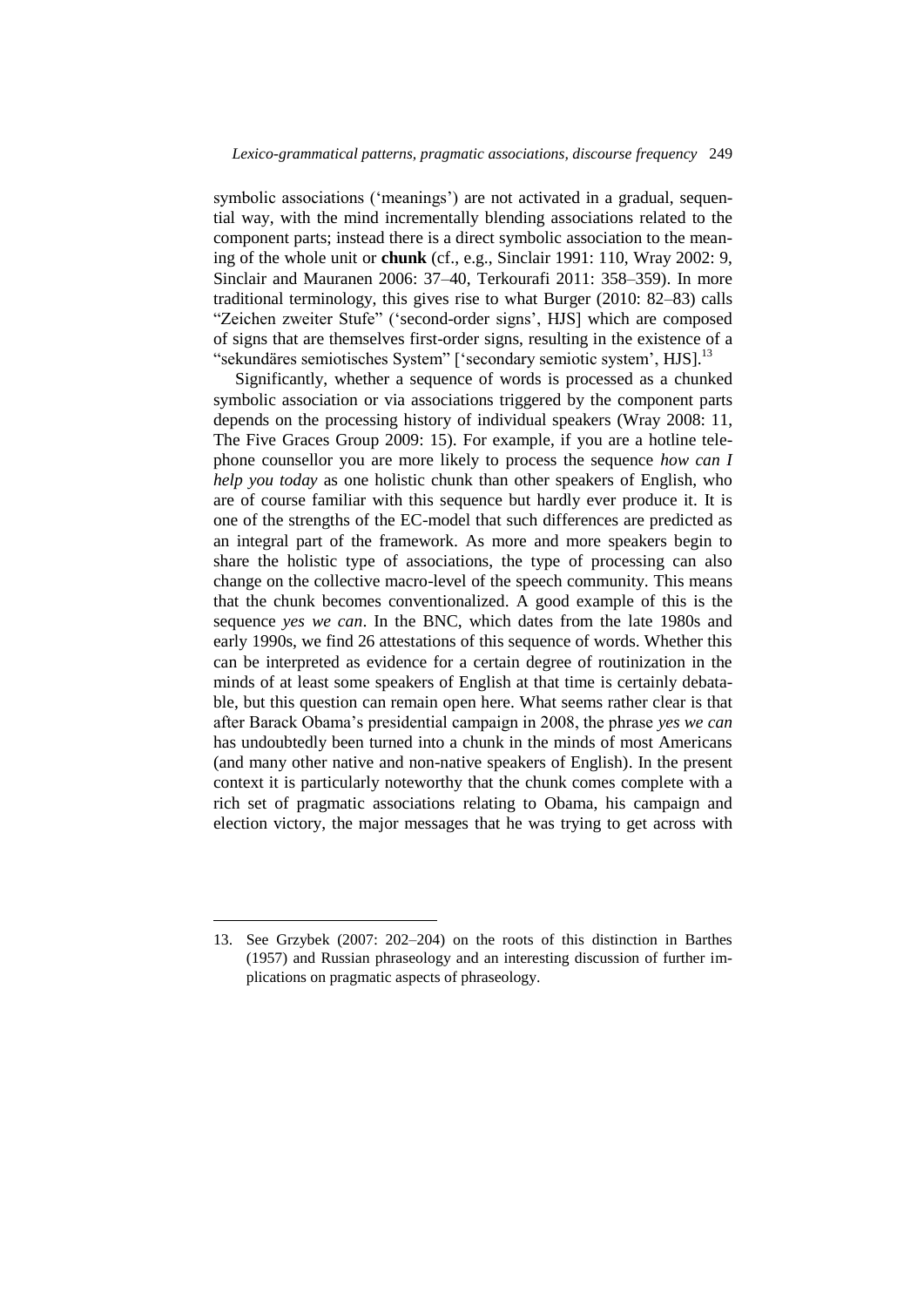$\overline{a}$ 

this slogan, more recently presumably also to whether or not he has been able to live up to his promise.<sup>14</sup>

Symbolic associations resulting from the schematization of syntagmatic associations can be linked to formally fixed sequences of elements, e.g. in the case of totally frozen expressions that cannot be changed in any way (BY AND LARGE, KITH AND KIN), or to sequences that include open slots that can be filled in various ways (THAT'S  $+$  EVALUATIVE ADJ). In a cognitivelinguistic framework, both types can be referred to as *chunks*, but for the second, variable type the terms *schema* or *schematic construction* are more commonly used. Schemas define both invariable slots of patterns and restrictions on how variable slots can be filled (cf. Tomasello 2003: 173–175, Langacker 2008: 17, Behrens 2009: 397). Schemas are available in different sizes – relating to morphologically simple and complex units – and on different levels of abstraction – from lexically specific to highly schematic. As a result, the network is "heteromorphic" (Wray 2008: 12, 20), marked by multiple associations routines and a considerable degree of redundancy (Nattinger and DeCarrico 1992: 23, Bybee 2010: 24, for neurological evidence, see Capelle, Shtyrov, and Pulvermüller 2010: 198–199). For more or less any given linguistic element many different routinized and schematized associations compete for activation.

The routinization of syntagmatic associations produces the well-known "priming" effect (cf. Hoey 2005: 7-14) that speakers and hearers are often able to anticipate the occurrence of a second element of a recurrent sequence as soon as they are confronted with the first one. In the EC-model, routinized syntagmatic associations are thus the cognitive source of the frequently voiced impression that collocations show a certain degree of "predictability" (cf. e.g. Greenbaum 1970, Sinclair 1991: 110, Herbst 1996: 389).

Do all semi- or fully-fixed expressions emerge by means of the gradual routinization of syntagmatic associations? Probably not. According to Wray, there are "sequences that start off formulaic" (2002: 59), i.e. as "long strings with a complex meaning that have never got broken down" (2002:

<sup>14.</sup> That writers rely on the availability of a chunk-like association linked to *yes we can* even in a non-native speaker environment is demonstrated by the headlines *Yes, we can't* found in a magazine accompanying the German broadsheet *Süddeutsche Zeitung* (SzExtra, 04.–10.02.2010, p. 10) and *No, you can't* used as a hook in the German weekly *Die Zeit* (15 February 2012) (http://www.zeit.de/2012/08/USA-Atomkraftwerke). Thanks to Sylvia Jaki for the reference to the first of these sources.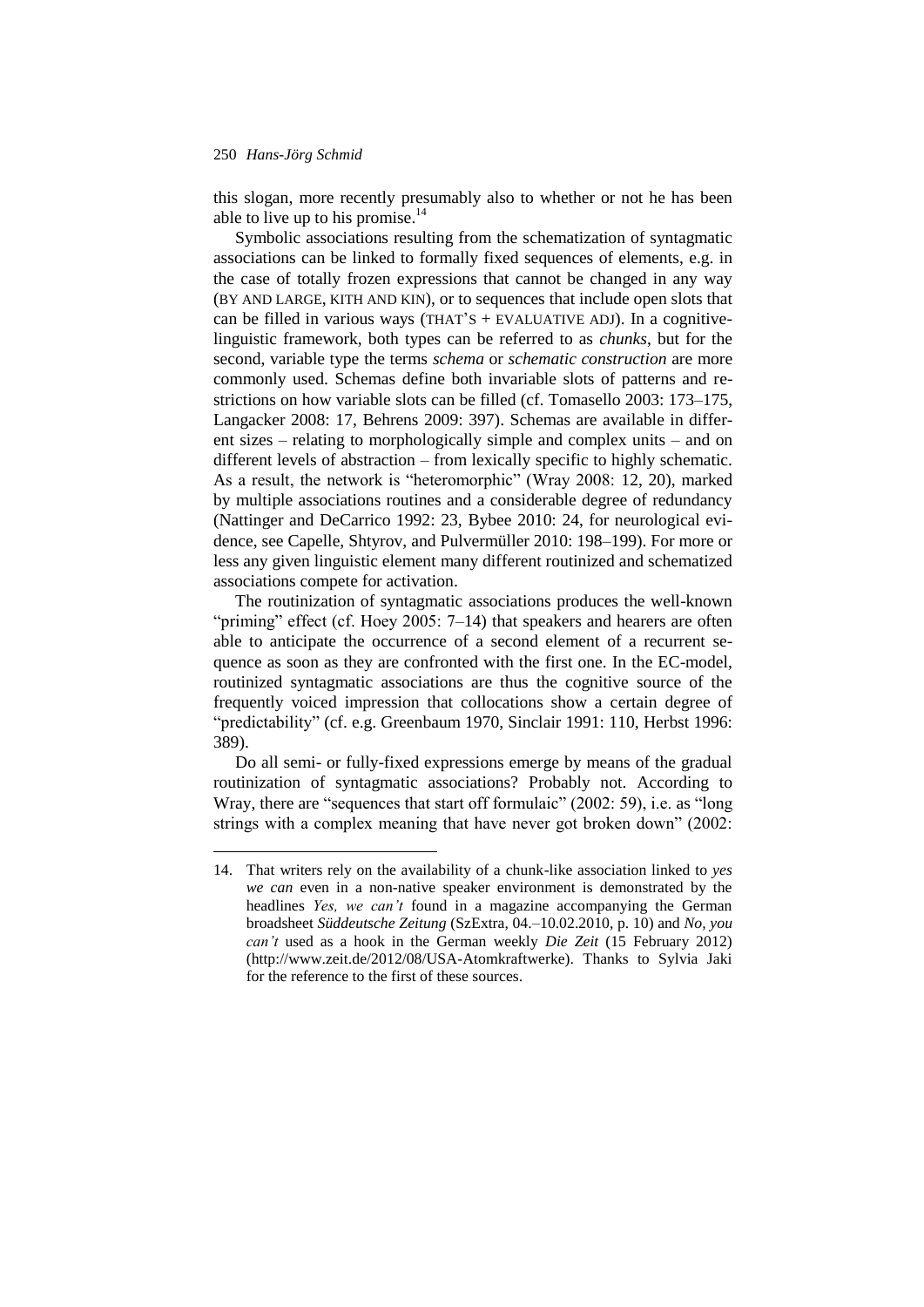61), on the one hand, and "sequences that become formulaic" (2002: 60), i.e. as "strings of smaller units that have got stuck together" (2002: 61). Regarding the question of how sequences "become formulaic in the first place", she rightly emphasizes that "[t]his question needs to be answered slightly differently depending on whether it relates to the language as a whole or the language knowledge of an individual" (Wray 2002:  $60$ ) – a remark which is in keeping with the distinction between individual entrenchment and collective conventionalization in the EC-model. On the micro-level, individual speakers can acquire routinized and schematized syntagmatic associations either wholesale, i.e. directly as holistic symbolic associations linking meanings and communicative needs to complex sequences of words, or by gradually chunking them as a result of repeated usage. As the large majority of formulaic sequences are already more or less conventionalized in the speech community, the first type of acquisition is presumably much more frequent than the second (cf. Wray's "needs-only analysis" 2002: 130–132). On the macro-level of the speech community, chunks can also emerge gradually by means of long-term fusion processes (as seems plausible for complex prepositions of the type *in spite of*, cf. Beckner and Bybee 2009), but they can also be the result of the spread of the chunk. While this may suggest that the processes taking place in individual minds and those taking place in society are essentially the same, the EC-model makes it quite clear that this is not the case: on the one hand, chunking, as an individual cognitive process, cannot affect the speech community and result in long-term change unless its effects diffuse across members and are handed over to later generations of speakers; and on the other hand, individual chunking processes are subject to the perception of the input and co-adaptation processes in actual discourse situations.

*Pragmatic associations* connect symbolic, paradigmatic and syntagmatic associations with perceptual input garnered from external situations.<sup>15</sup> While pragmatic associations share with the other three types of associations the underlying cognitive process that is at work, they are special in two ways: on the one hand, pragmatic associations are associations of a second order in the respect that they operate on the other types of associations, in particular on routinized associations, and thus seem to rely on

 $\overline{a}$ 

<sup>15.</sup> Cf. Hoey's more general definition of the notion of *pragmatic association*: "Pragmatic association occurs when a word or word sequence is associated with a set of features that all serve the same or similar pragmatic functions (e.g. indicating vagueness, uncertainty)" (Hoey 2005: 27, original emphasis omitted).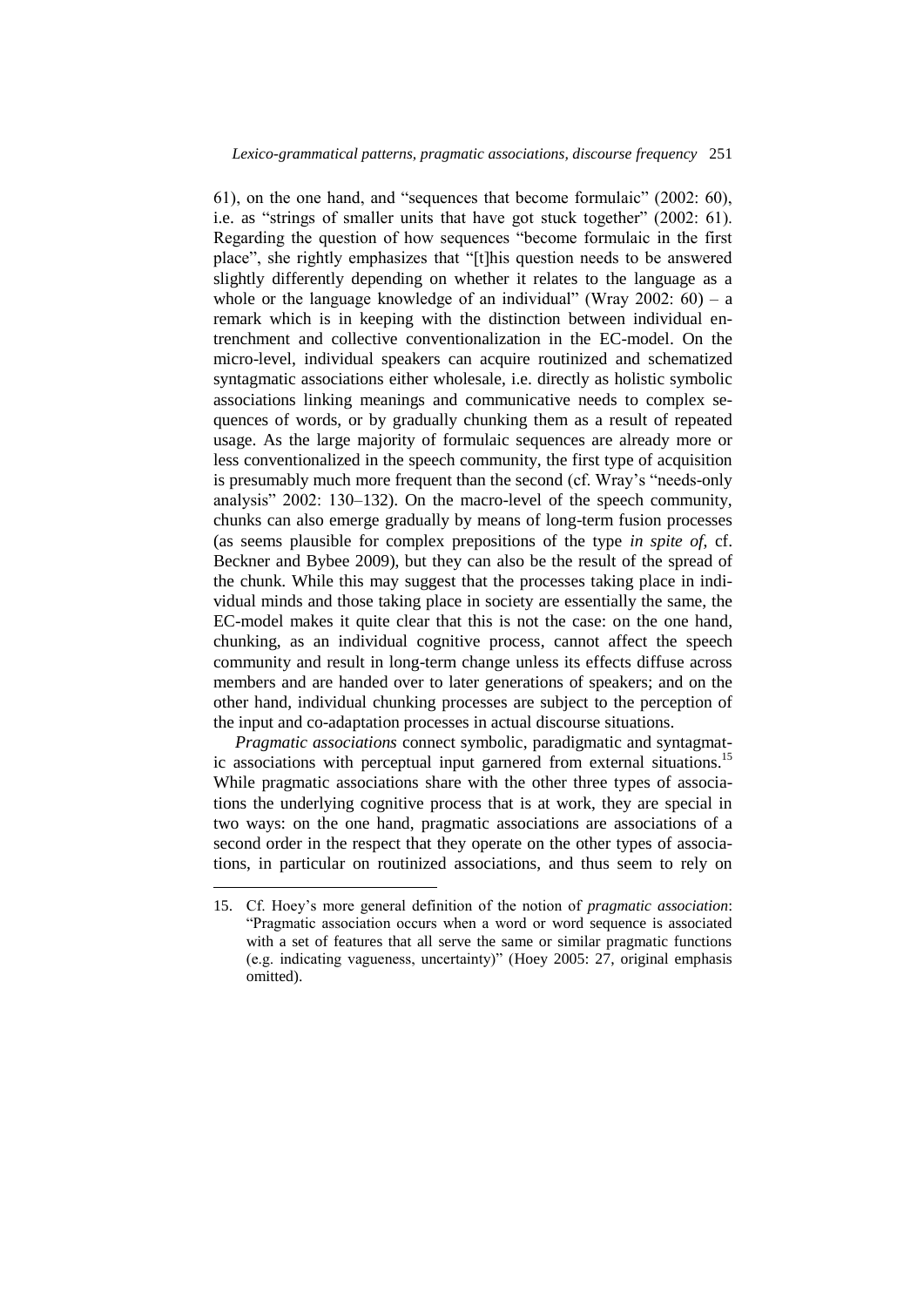$\overline{a}$ 

them. This relates to the common conception of pragmatics as being some kind of facultative appendix that can, but need not, be invoked in linguistic description if helpful or necessary. Yet, on the other hand, pragmatic associations are arguably also the ultimate source of the other three types of associations, at least in any viable usage-based model of language, since symbolic, paradigmatic and syntagmatic associations can only emerge from actual usage events which invariably involve pragmatic associations. The key to reconciling these two seemingly opposing roles attributed to pragmatic functions lies in the routinization of pragmatic associations, which results in the emergence and routinization of symbolic associations, upon which, subsequently, new pragmatic associations can operate. Cotextual and contextual associations then become a part of symbolic associations, or, vice versa, as Nattinger and DeCarrico put it with reference to Levinson (1983: 33), "aspects of linguistic structure sometimes directly encode features of context"  $(1992: 4)$ .<sup>16</sup>

According to the EC-model, pragmatic associations link the external speech event with internal cognitive processes and hence constitute the main interface between entrenchment processes, on the one hand, and conventionalization processes, that is communication and co-adaptation, on the other. In keeping with a general understanding of pragmatics as having to do with language-use in actual contexts and "meaning-in-context" (Bublitz and Norrick 2010: 4), pragmatic associations are defined as linking other types of associations, especially symbolic ones, to perceptual stimuli relating to

- the **situational context** (including discourse participants, places, settings, objects which may serve as targets of deictic references, types of events);
- the linguistic **co-text** (especially what was said before);
- the **communicative intentions** of speakers (including illocutionary acts and implicatures).

For the purposes of this paper, four effects of pragmatic associations which are predicted by the EC-model should be highlighted. Firstly, since pragmatic associations link symbolic associations to usage events, they are instrumental in creating sensitivity to characteristics of lexemes and constructions with respect to **style**. For instance, there can be no doubt that compe-

<sup>16.</sup> I would like to thank Peter-Arnold Mumm for sharing with me his thoughts on the ubiquitous two-sided effects of pragmatic associations on the other types of associations.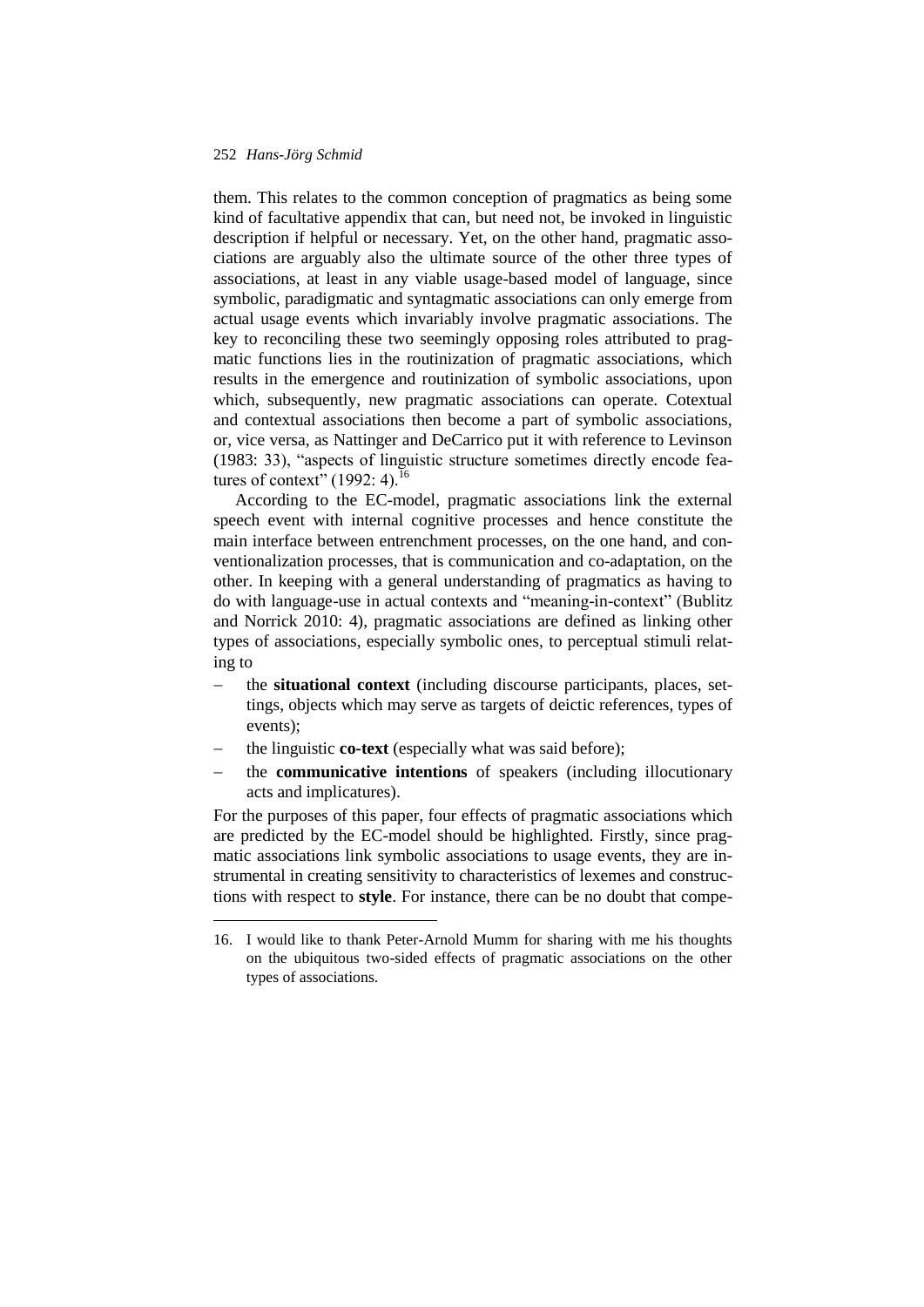tent speakers of English know that competing idiomatic expressions referring to the death of a person (*passed away*, *has left us*, *kicked the bucket*, *bit the dust*, *is partying with angels* etc.) convey different attitudes to what is said and are appropriate in different types of situations. How does this knowledge come about? It is only possible because language users apparently do not have highly reductive, feature-like representations of the meanings of words and constructions of the type [BECOME NOT ALIVE] for *die*, but can indeed rely on rich memory of situations where different expressions meaning 'die' were used (cf. Bybee 2010:  $55-56$ ).<sup>17</sup> By virtue of the routinization of such pragmatic associations, language users are able to develop style sensitivity. In addition, as already mentioned, pragmatic associations become parts of or are even turned into symbolic associations whose communicative impact no longer depends on the specific context.

Secondly, language users derive their knowledge of **register** differences (cf. Wray 2008: 117) from the routinization of pragmatic associations between certain linguistic forms and occasions when they were uttered, resulting for example in the awareness that patterns such as *payment in due course*, *obstruction of justice*, *take into custody*, or *judgment notwithstanding the verdict* are typically produced by legal experts when discussing legal matters.

Thirdly, pragmatic associations are also a necessary source of **connotative meanings** attached to lexemes and patterns in the minds of individual speakers and eventually whole speech communities. Like style sensitivity, the knowledge of semantic nuances such as 'positive', 'negative', 'offensive', 'derogatory', 'ironic', 'euphemistic' and all kinds of more specific connotations must be derived from the experience of individual usage events (cf. Feilke 1996 156–180). This pertains to the lexicon as a whole but also, for example, to the knowledge that the collocation *fine friend* is typically used in an ironical way with negative connotations, while *good friend* and *old friend* have positive connotations. Similarly, the positive connotations attributed to the expressions *a rough diamond*, *up and coming*, or *know something inside out* (cf. Gläser 1986: 32) and the negative

 $\overline{a}$ 

<sup>17.</sup> The idea that situational properties of earlier experiences with linguistic expression are stored and constantly added to the existing stock of knowledge about expressions is central to so-called exemplar theories, a type of usagebased models which is particularly prominent in the field of phonology (cf. e.g. Pierrehumbert 2001, Bybee 2010: 14–32).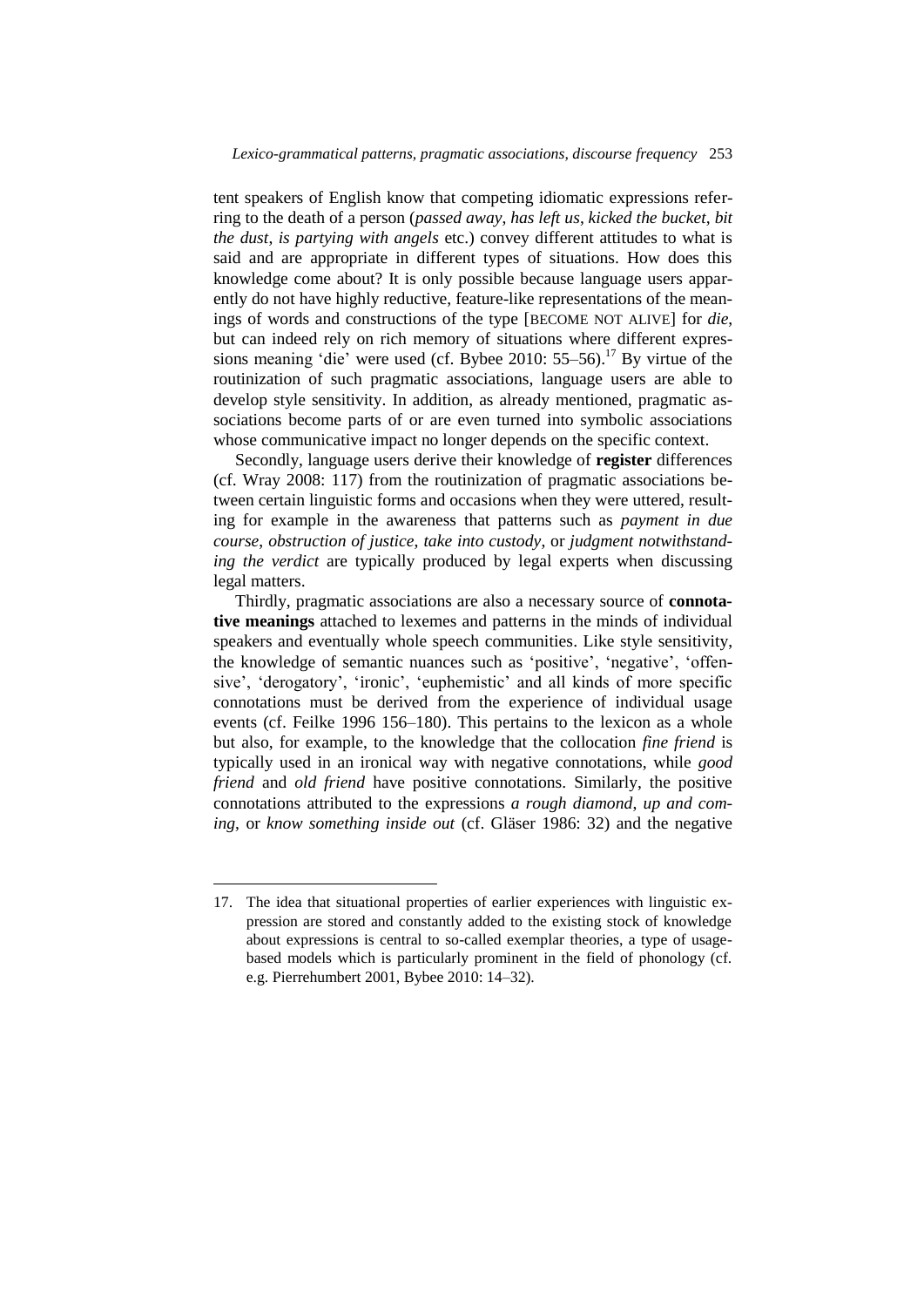$\overline{a}$ 

ones of *breed like rabbits* and *common as muck* (Gläser 1986: 31) must be learned by extracting them from contexts via pragmatic associations.

Finally, and this is to be probed more deeply in Section 4, pragmatic associations are likely to be instrumental, or even play a central role, in the acquisition of syntagmatic chunks, especially in early language acquisition but also throughout a speaker's life. It is a very robust finding in usagebased approaches to language acquisition that infants and toddlers first learn unanalyzed chunks (Behrens 2009: 393) and only later begin to segment and generalize. Crucially, these chunks are learnt in social situations characterized by shared attention (Tomasello and Rakoczy 2003, cf. Behrens 2009), and thus it is more than likely that "these chunks would also be learnt together with their associated functions in context" (Nattinger and DeCarrico 1992: 11, cf. Tomasello 2003). As pointed out above, in the ECmodel, it is assumed that this pragmatically co-determined learning or reorganization process does not stop with the end of the so-called critical period but extends throughout a speakers life.

## **3. The purview of the field of lexico-grammatical patterns**

Because of its fluid and fuzzy boundaries and its internal heterogeneity, the field of lexico-grammatical patterns is difficult to demarcate from other phenomena and to differentiate internally (cf. e.g. Granger and Paquot 2008, Wray 2012). While it is neither necessary nor intended to contribute to solving the classificatory problem in this paper, for descriptive and terminological purposes an attempt must be made to superimpose some kind of terminological working structure on this notorious jungle.<sup>18</sup> The umbrella term that I will use in this paper in order to avoid any theoretical commitments is *lexico-grammatical patterns*. These are defined in admittedly rough terms as *recurrent sequences of lexical and grammatical elements* 

<sup>18.</sup> Superordinate terms having different semantic nuances and coming from a variety of theoretical backgrounds which are commonly found in the literature include *multi-word units* (e.g. Schmitt 2000: 96–100), *FEIs* (i.e. *fixed expressions including idioms*; Moon 1998), *formulaic sequences* (Wray 2002, Schmitt 2004), *formulaic language* (Wray 2008), *prefabricated routines* or *prefabs* (Erman and Warren 2000, Bybee 2010), *routine formulae* (Coulmas 1981), *extended units of meaning* (Sinclair 1996), *lexical phrases* (Schmitt 2000: 101–102), *(lexical) chunks* (Lewis 1993<sup>1</sup> , Schmitt 2000: 101, Bybee 2010: 33–37), *sedimented patterns* (Günthner 2011<sup>2</sup>: 158), (*syntactic*) *gestalts* (Aijmer 2007: 44, Auer 2007<sup>3</sup>: 97, Imo 2011).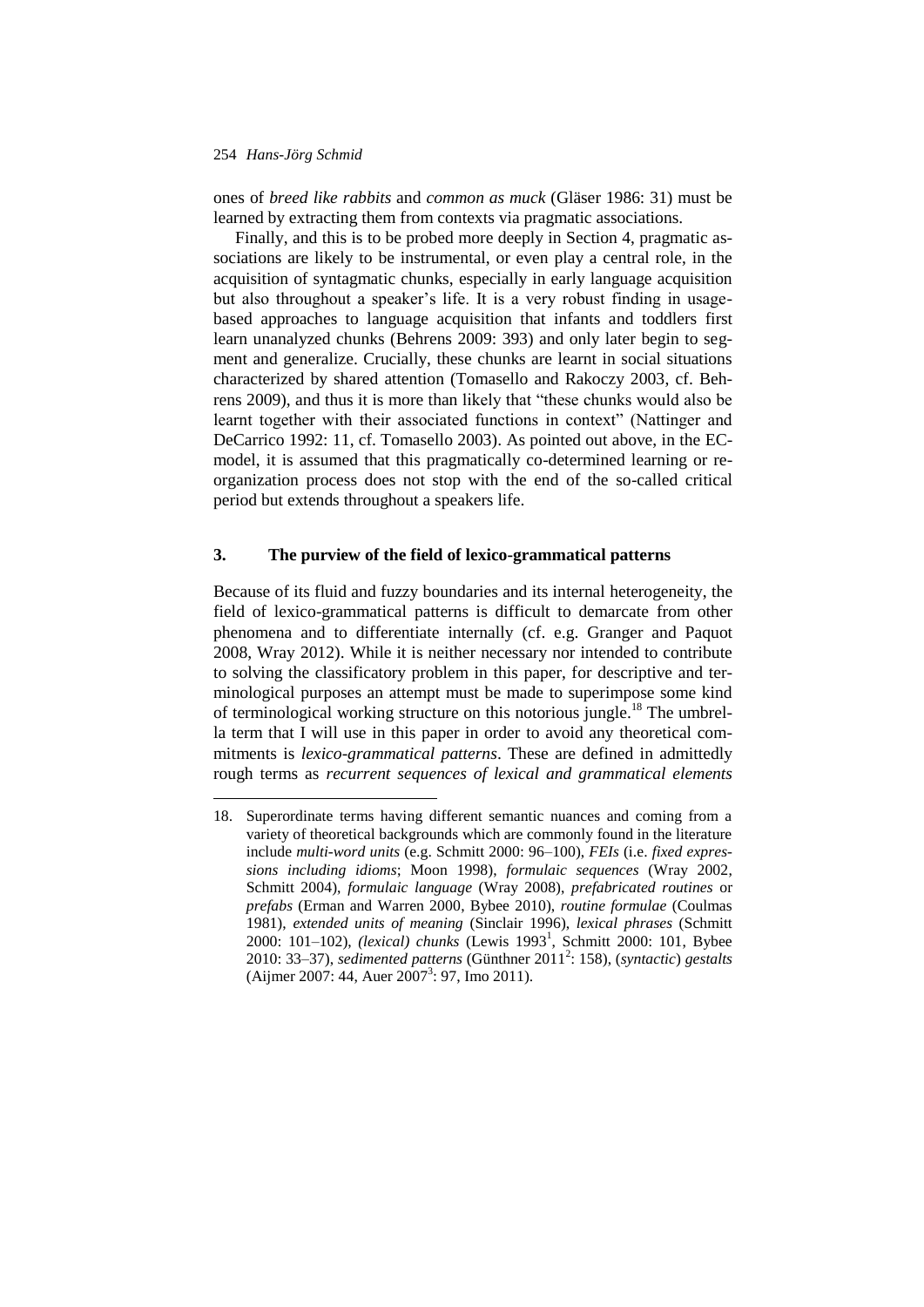*which serve an identifiable function*. <sup>19</sup> Figure 1 uses the dimension of frozenness/variability to chart the terrain in such a way that three groups of types of lexico-grammatical patterns can be formed. The individual types are briefly explained in what follows, adding further well-known dimensions such as degrees of transparency/compositionality, syntactic (ir-)regularity and pragmatic constraints.

Group 1: More fixed lexico-grammatical patterns

 $\overline{a}$ 

- *Routine formulae*: syntactically and semantically fixed phrases tied to social situations and pragmatic acts such as greetings, apologies, thanks; these are not integrated in syntactic structures but function in a syntactically autonomous way (*great to see you*, *how are you doing*, *excuse me*, *thank you so much*, *long time no see*).
- *Transparent conventional phrases*: institutionalized phrases which are formally fixed – with regard to both the elements involved and their order – but semantically more or less transparent (*ladies and gentlemen*, *mind the gap*).
- *Proverbs and proverbial sayings*: cliché-like, frozen sequences of words displaying shared cultural wisdom, which are typically not embedded in larger syntactic structures but are propositions, sentences and, arguably, even quoted texts in their own right (*out of sight, out of mind*; *an apple a day keeps the doctor away*).

<sup>19.</sup> It will be noted that this definition deliberately leaves open the perennial issue of what it exactly means for a sequence of words to be "recurrent". One reason for this apparent surrender lies in the uncertainties regarding the assessment of frequencies discussed in Section 5. See e.g. Jones and Sinclair (1974: 19), Kjellmer (1982: 26) or Clear (1993: 277) for attempts to define thresholds concerning relative paradigmatic frequencies and Church and Hanks (1990), Clear (1993), Stubbs (1995), Manning and Schütze (2001) as well as Grzybek (2007: 196–201) on calculating significance levels of relative syntagmatic frequencies. The reference to "an identifiable function" is not meant to ensure that the sequences studied have an identifiable pragmatic role but used to exclude chance clusters such as the sequence of *paper* and *so* which can muster as many as 29 hits in the BNC.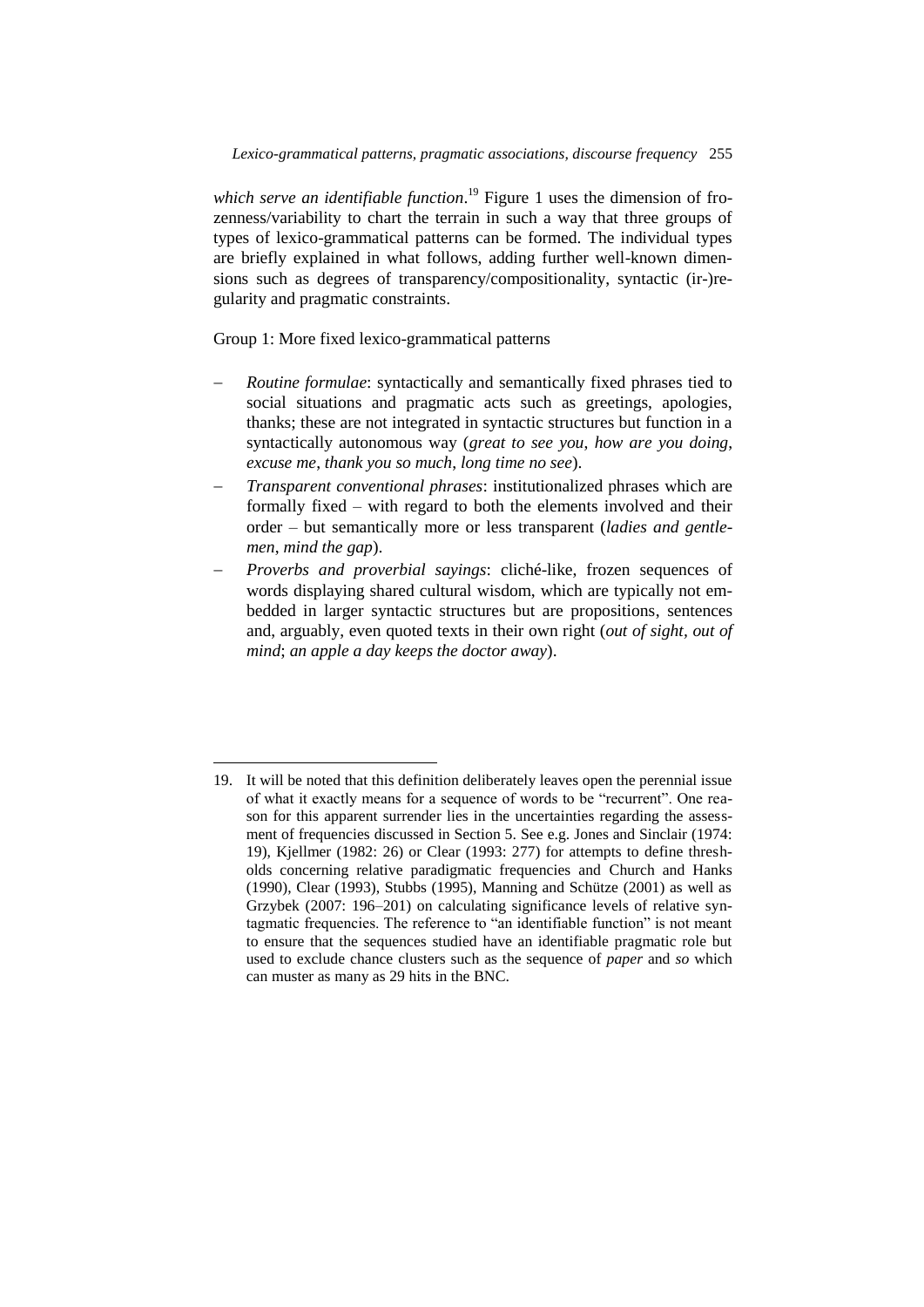$\overline{a}$ 



*Figure 1.* Types of lexico-grammatical patterns arranged on the dimension of frozenness/variability<sup>20</sup>

- *Partly filled periphery constructions*: syntactically deviant or somehow salient uses of familiar items subject to specific syntactic restrictions and triggering special semantic and or pragmatic effects, e.g. the *let alone* construction and the *the X-er the Y-er* construction (Fillmore, Kay, and O'Connor 1988, Capelle 2011) or the *not-that* con-
- 20. Literally all readers of earlier versions of this paper have commented on the problems inherent in this classification, drawing my attention to inconsistencies in the application of the key criterion, to the existence of hidden criteria such as abstractness and schematicity and to unconvincing placement of individual items in the list (e.g. pertaining to idioms and proverbs). The basic principle behind the arrangement relies on the variability of the types of phenomena named, which explains why collocations and collostructions are considered more flexible than idioms and proverbs. That the figure appears the way it does in spite of these convincing reservations is not only due to my pig-headedness, but also to the sheer fact that the purpose of the classification is a descriptive and terminological one.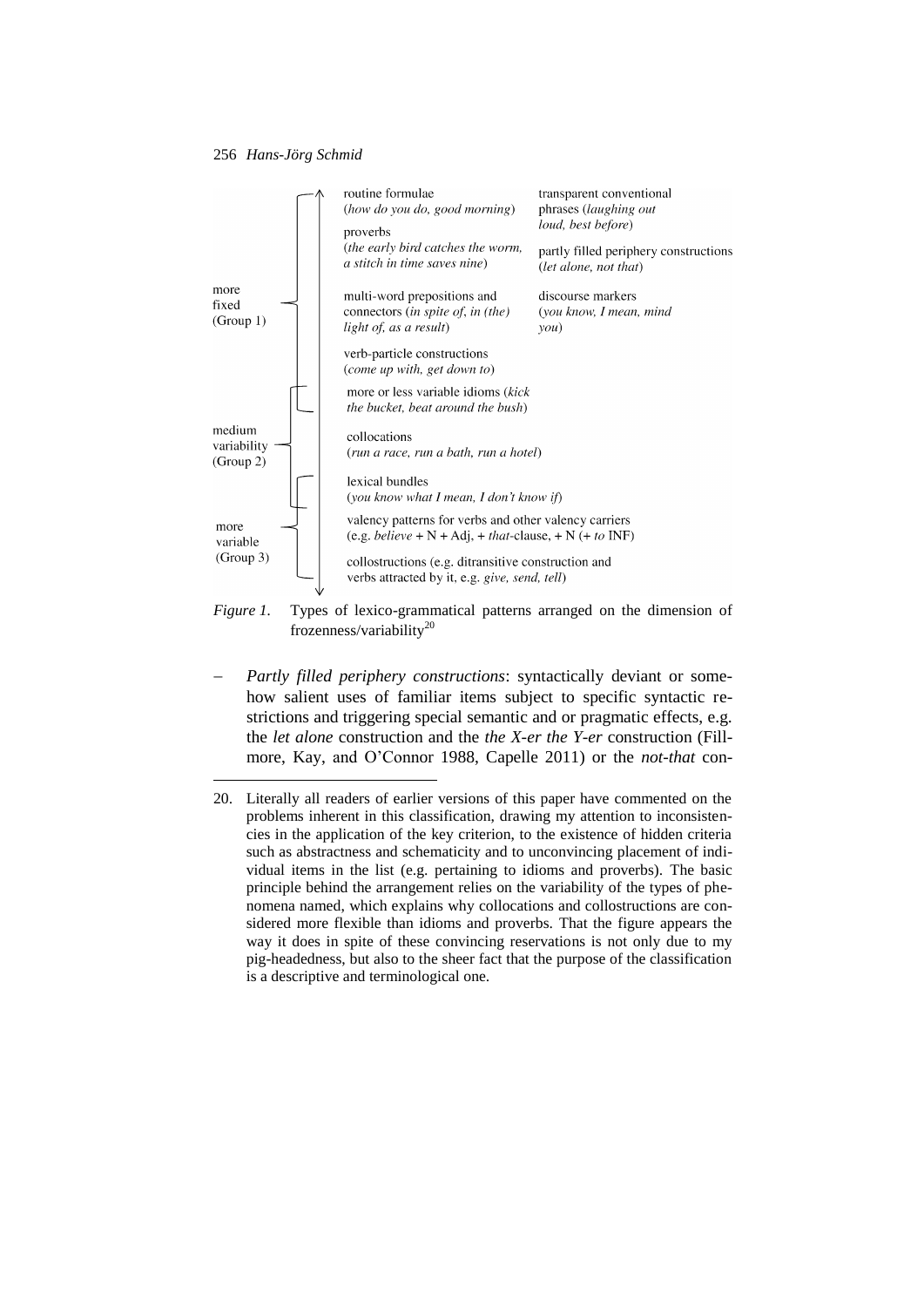struction (Delahunty 2006, Schmid 2011, 2013). The invariable elements of these constructions are highly fixed, while the open slots are of course variable.

- *Multi-word prepositions and connectors*: so-called complex prepositions and connectors usually regarded as the result of grammaticalization processes (*in need of*, *by virtue of, on top of*, *with regard to, as a result*, *as a consequence*, *in contrast*; cf. Quirk, Greenbaum, Leech, and Svartvik 1985: 669–671, Hoffmann 2005).
- *Discourse markers*: elements found at clause peripheries, usually separated from clauses proper as autonomous units, serving a range of textual, conversational and interpersonal functions (*I see*, *I mean*, *you know*, *mind you*; cf. Schiffrin 1987).
- *Verb-particle constructions*: phrasal verbs, prepositional verbs, phrasal-prepositional verbs with more or less opaque meanings (*get up*, *keep up*, *go through*, *look at*).
- *Idioms*: sequences of orthographic words which are integrated as (parts) of clauses in the syntactic structures of sentences and whose composite meanings cannot or only partly be derived from the meanings of their parts (*blow off steam*, *cry wolf*, *walk on a tightrope*). Idioms cover a range from frozen to more variable expressions and thus straddle the boundary between Group 1 and Group 2. They range from completely opaque (*kick the bucket*) to idiomatic but largely analyzable expressions (*spill the beans*) (cf. Svensson 2008), and from expressions made up of entirely familiar elements (*bite the dust*) to those including otherwise unfamiliar ones (*kith and kin*) (cf. Fillmore, Kay, and O'Connor 1988: 506–511, Dobrovol'skij 1995).

## Group 2: Medium fixed patterns

- *Collocations*: recurrent lexical combinations, typically Adj-N (*strong tea*, *towering figure*), N-V (*dog – bark*, *price – drop*), V-N (*propose – motion*, *sign – petition*), Adj-Adv (*highly selective*, *fully integrated*). This class is here taken to include light-verb constructions, i.e. more or less fixed combinations of semantically empty or bleached verbs and nouns (*have lunch*, *take a picture*, *make a proposal*).
- *Lexical bundles*: "simple sequences of word forms that commonly go together in natural discourse", "regardless of their idiomaticity and regardless of their structural status" (Biber, Conrad, Leech, Johansson,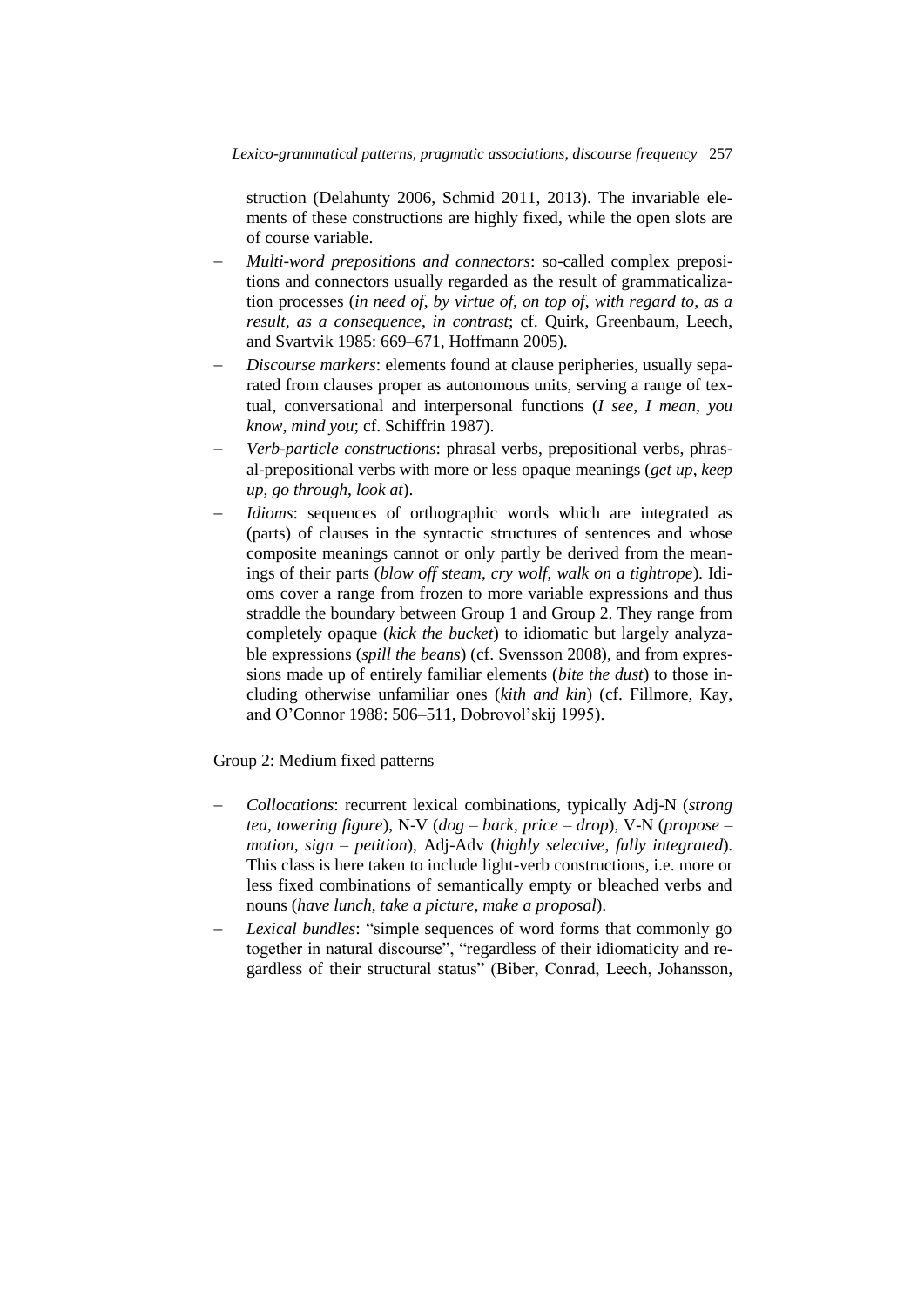and Finegan 1999: 990–1024; e.g. *if you want to*, *or something like that*, *I don't know why*). Terms used by other authors to refer to similar phenomena are *lexicalized sentence stems* (Pawley and Syder 1983), *lexical phrases* (Nattinger and Decarrico 1992) and *conversational routines* (Aijmer 1996). As indicated in Figure 1, lexical bundles (and lexicalized sentence stems) straddle the fluid boundary between Group 2 and Group 3, since many of them – e.g. *I don't know why –* are lexically specific but are, of course, at the same time manifestations of lexically more variable syntactic patterns. In addition, they often include highly chunked grammatical elements such as *don't* (cf. Bybee and Scheibmann 1999), *want to* (Krug 2000: 117–166), or *going to*.

Group 3: More variable patterns

- *Valency patterns*: complementation patterns associated with verbs and other valency carriers (cf. Herbst 2010: 191–192).
- *Collostructions*: mutual attractions of lexical elements and schematic ('grammatical') constructions, e.g. the tendency of the ditransitive construction to attract the verbs *give*, *tell*, *send* (Stefanowitsch and Gries 2003) or the tendency of the N-that construction to attract the nouns *fact*, *view*, or *idea* (Schmid 2000). As descriptions of collostructions typically start out from schematic constructions and investigate lexemes that are attracted by them (cf. Stefanowitsch and Gries 2003: 214), collostructions can be seen as being complementary to valency patterns, whose description proceeds from lexemes *qua* valency carriers to patterns.

Although there are many exceptions, two general correlational trends can be observed: Firstly, frozenness shows a relationship to transparency in such a way that the more fixed lexico-grammatical patterns also tend to be more opaque than the more variable ones. Secondly, frequencies of occurrences of actual manifestations, i.e. tokens, of members of these classes tend to increase as we go from the top of Figure 1 to the bottom. This is of course not unrelated to degrees of frozenness/variability, since lexicallyfilled, substantive patterns found in Group 1 are semantically much more specific and thus less widely applicable than schematic, "grammatical" patterns. Valency patterns, collostructional attraction phenomena and also collocational phenomena on the one end of the scale are clearly more fre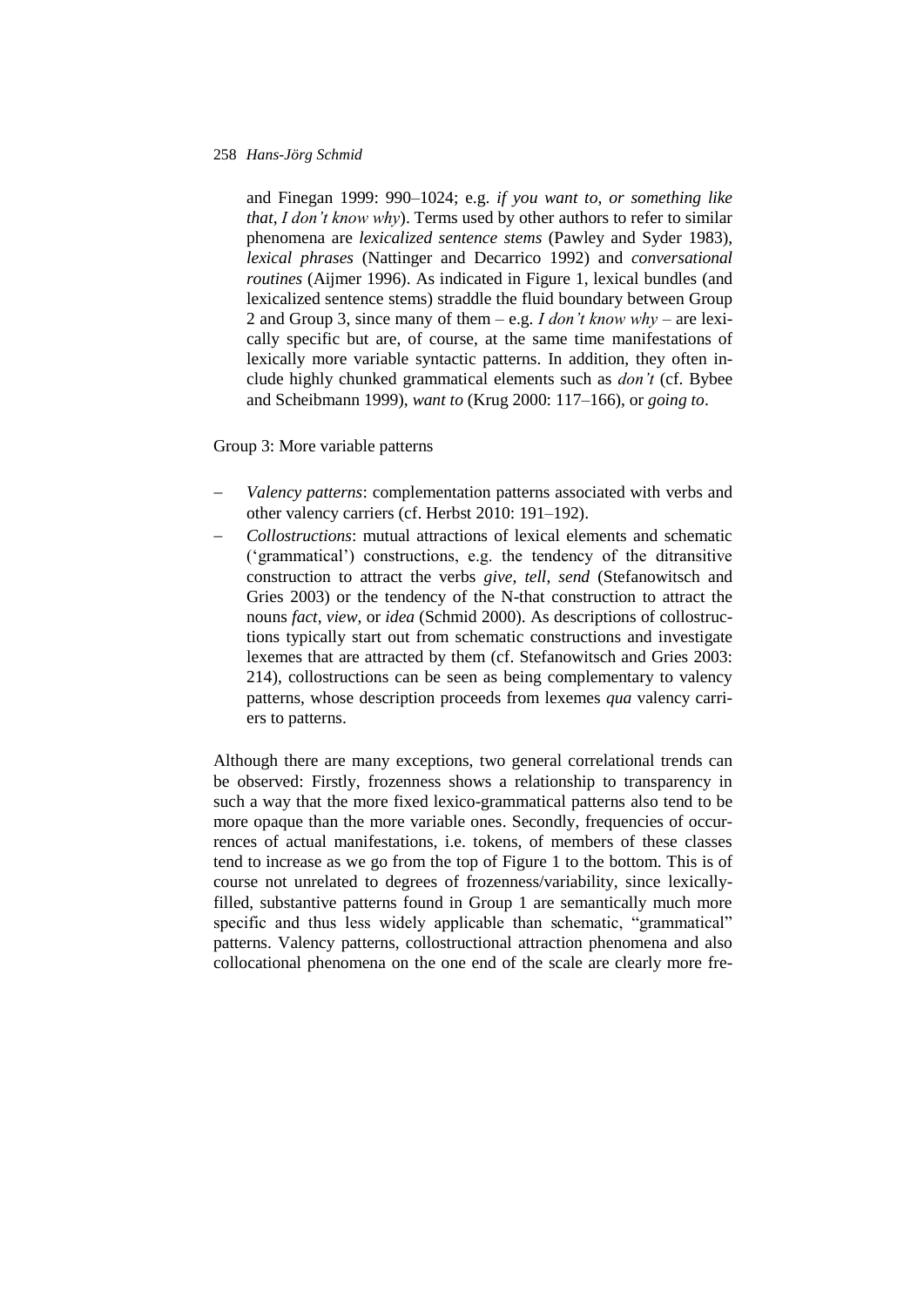quent than routine-formulae, transparent conventional phrases, proverbs and partly-filled periphery constructions on the other end, with the other categories covering the intermediate ground. Needless to say, the discourse frequencies of those general classes and especially of individual items belonging to them vary considerably depending on text-types, genres and registers. Routine formulae, discourse markers, particle verbs and lexical bundles, for example, are very frequent in spontaneous spoken interaction, while many complex prepositions and connectors are more often used in planned speech and writing (cf. Hoffmann 2005: 95–119).

Interestingly, judgments concerning the likelihood that examples from the various classes are stored as schematized, prefabricated chunks follow an inverse trend, with idioms usually being judged as better candidates for holistic processing than valency patterns or collostructions. This is mainly because such judgments typically rest on the most reliable criteria of semantic opacity and syntactic irregularity. The reasonable rationale behind this is that despite their infrequent occurrence opaque idioms must be processed as prefabs since they cannot be calculated online on the basis of rules.

## **4. The relation between pragmatic associations and types of lexico-grammatical patterns**

## 4.1 Brief survey of previous literature

The existing literature on pragmatic aspects of more or less fixed multiword expressions has largely focussed on two types of patterns: routine formulae (e.g. Coulmas 1981), on the one hand, and various types of recurrent conversational sequences, on the other. Three publications stand out as particularly instructive sources for the present attempt to investigate the relation between lexico-grammatical patterns and pragmatic associations: Pawley and Syder's (1983) seminal study on *lexicalized sentence stems*, Nattinger and DeCarrico's (1992) book on *lexical phrases* and Aijmer's (1996) volume on *conversational routines*. Three further studies that explicitly target pragmatic aspects of idioms or phraseology, among them Strässler (1982) and Filatkina (2007), do not approach the issue from the perspective of the fixed expressions, but set out from classic pragmatic topics such as speech acts, deixis, implicatures and presuppositions, and discuss their relevance for the description of phraseological units. Grzybek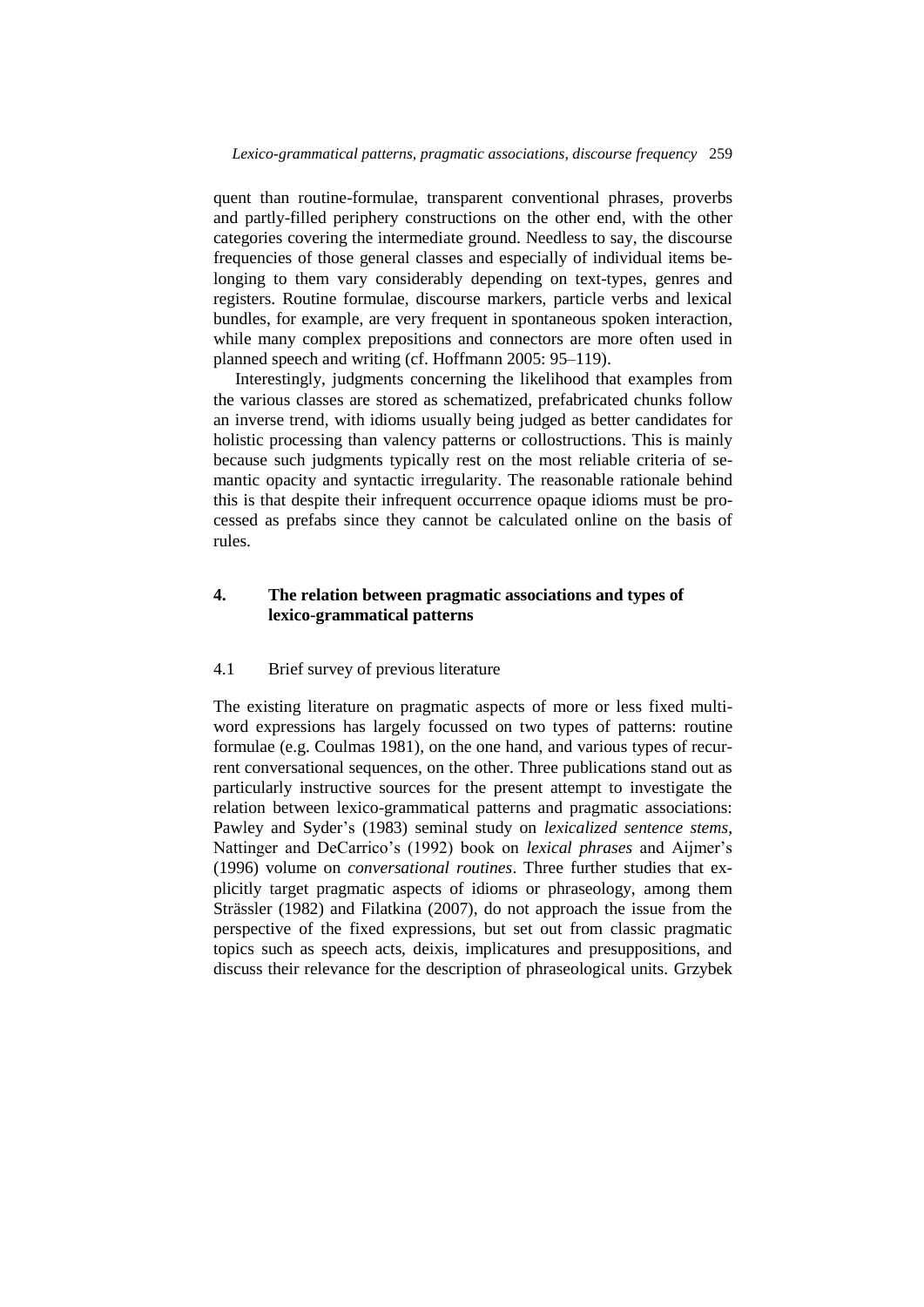$\overline{a}$ 

(2007: 201–202) emphasizes that all attempts to link phraseological units to specific communicative functions are doomed to failure due to the polyfunctionality of most elements. However, the fact that most types of lexicogrammatical patterns can of course serve several functions and be used in many contexts does not rule out the possibility that their emergence and use are indeed supported, or even motivated, by one or more of their more frequent functions.

Many authors who do not focus on pragmatic aspects nevertheless acknowledge the pragmatic potential of certain types of more or less fixed expressions by introducing specific categories. Cowie (1988: 132) proposes a distinction between semantically specialized idioms and pragmatically specialized idioms (cf. also Wray 2002: 58). Fillmore, Kay and O'Connor, in their pioneering paper on *let alone*, devote a quarter page to the distinction between "idioms with and without a pragmatic point" (1988: 506), but do not dwell on this issue any further. Aijmer (1996: 24–28) investigates items that lend themselves to performing socially and interactionally relevant illocutionary functions such as thanking, requesting and apologizing. Moon subsumes simple formulae, sayings, proverbs and similes under fixed expressions that are "problematic and anomalous on grounds of  $\left[\ldots\right]$  pragmatics" (1998: 19) – a characterization that is unlikely to do justice to the role of pragmatic associations. Gramley and Pätzold have a category of routinized stereotypical phrases referred to as "pragmatic idioms" (2004: 59), which also includes items that are found in greetings, introductions, partings and other recurrent types of social encounters.<sup>21</sup>

Pragmatic aspects of lexico-grammatical patterns have also been mentioned as providing a methodological tool for assessing the formulaicity of potential fixed expressions. While Pawley and Syder (1983) and Nattinger and DeCarrico (1992) laid the foundation for this idea, Read and Nation (2004: 33) explicitly mention the possibility of using a "pragmatic/functional analysis" as an "analytical criterion", recognizing "that formulaic sequences have important roles in the performance of speech acts and are commonly associated with particular speech events". Wray (2008: 117–118) includes the tests whether a sequence "is associated with a specific situation and/or register" and "performs a function in com-

<sup>21.</sup> References to a number of other relevant sources can be found in Moon (1998: 216). Feilke (1996) and Stein (1995) are very instructive investigations of German which highlight communicative functions.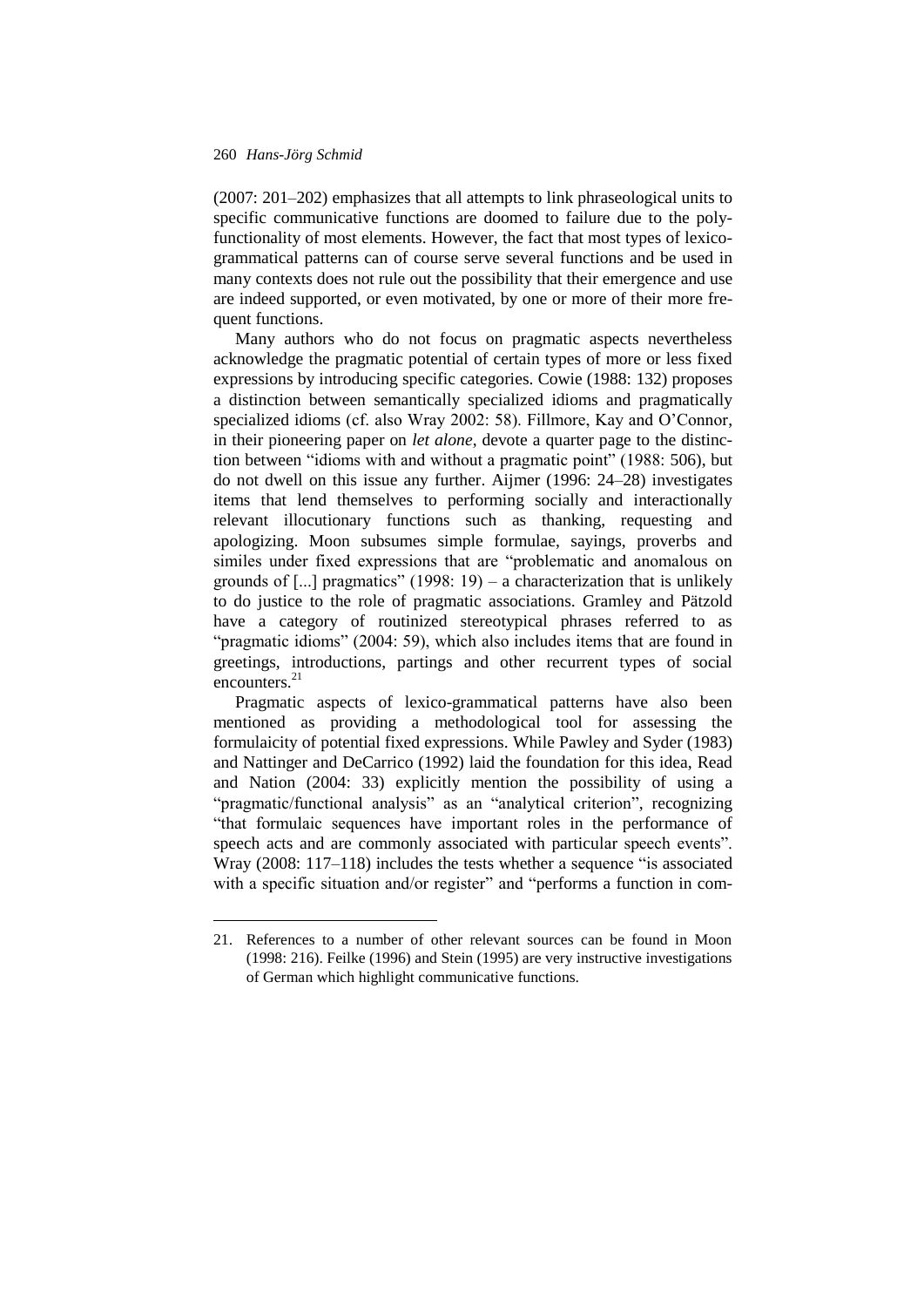munication or discourse" among the possible criteria to be used as a diagnostic for the identification and assessment of formulaic sequences.

## 4.2 Survey of the criteria

On the basis of this literature and the definition of pragmatic associations in Section 2.2, two main criteria will be used to assess the interplay of pragmatic associations and different types of lexico-grammatical patterns:

- 1. Can a specific recurrent communicative intention or illocutionary force be identified as being associated with the potential pattern (cf. Wray 2008: 118)? Such an intention can include conventionalized indirect speech acts (Searle 1975) or frequent implicatures (Grice 1975).
- 2. Can we identify clear indicators for style and register constraints or connotative meanings extracted from pragmatic associations (cf. Wray 2008: 117)?

The following analysis will not take up the three groups formed above but proceed from clear cases – in which pragmatic associations either undoubtedly do or do not play an important role – to the more interesting, so to speak "critical" cases.

4.3 Pragmatic associations and types of lexico-grammatical patterns

## *4.3.1 Routine formulae, discourse markers and transparent conventional phrases*

As has already been pointed out, routine formulae more or less by definition meet recurrent communicative needs and are closely associated with certain social situations and illocutionary functions. Given the right type of situation (such as when people meet for the first time), the use of certain routine formulae is both predictable and more or less obligatory; the meanings and functions of routine formulae depend on the specific situation and vary according to cultures and social groups (Coulmas 1981: 82–83). Conversely, the choices between competing routine formulae function as markers of styles and hence group identities, cf. the differing implications associated with greetings such as *good afternoon*, *hello*, *what's up*, *hi there*, or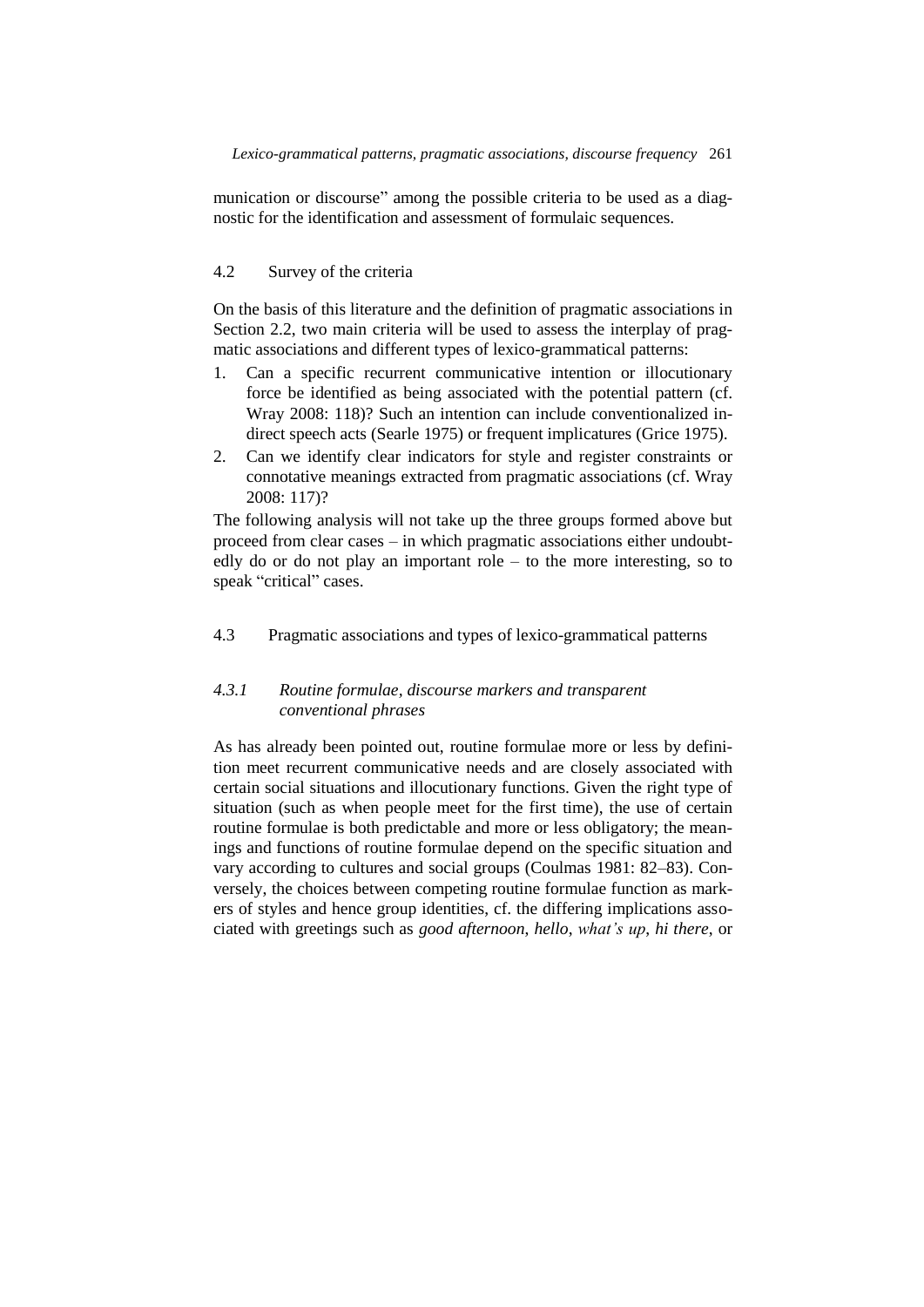$\overline{a}$ 

*hey dudes*. All this supports the view that pragmatic associations play an important role in the use of routine formulae.<sup>22</sup>

This is also supported by the observation that routine formulae are prone to change 'meanings' and functions as a result of metonymic shifts of pragmatic associations from one aspect of a frame to another (Traugott and Dasher 2004). The EC-model treats these cases as re-schematizations of pragmatic associations. A good example is the formula *how do you do*, which emerged as a generalized chunk in the 17th century with the more or less transparent meaning and corresponding pragmatic function of inquiring about the health of the person addressed (cf. *OED3*, s.v. *how do you do*). Now since these inquiries are usually made in the early phases of social encounters, a pragmatic transfer seems to have taken place, creating an association between this expression and another conventional move common to the early stages of social encounters, namely greeting. Individual speaker/hearers apparently routinized this new pragmatic association and generalized it into a greeting – an understanding which then spread across the speech community and became conventionalized.<sup>23</sup> As an additional pragmatic association restricting the use of this chunk even further, *how do you do* is today only used as a rather formal – and somewhat old-fashioned – greeting in first encounters of two interlocutors.

The boundary between routine formulae and the class of transparent conventional phrases is rather fuzzy. Interestingly, phrases of the latter type, e.g. *best before* (on a food item), *emphasis mine* or *my emphasis* (following a quotation in academic prose), are referred to as "pragmatemes" by Mel'čuk (1995: 176–186) and defined as "pragmatic phrasemes" which are

<sup>22.</sup> With regard to their typical functions, Coulmas (1981: 94–108, 119), for example, distinguishes between discourse-controlling items (*wait a minute*, *over to you*), politeness formulae (*don't mention it*, *I beg your pardon*), metacommunicative formulae (*that's all I have to say*, *are you with me*), psychoostensive (*you're kidding*, *are you sure*) and hesitation formulae (*I guess, you know*). Gläser (1986: 129–152) proposes categories on a more fine-grained level related to specific illocutionary acts including greeting and parting (*good evening*, *take care*), congratulating (*many returns*, *a happy new year*), apologizing (*excuse me*, *no offence meant*), regretting (*what a pity*, *what a shame*, *I'm sorry*), encouraging (*take it easy*, *don't panic*), confirming (*you can say that again*, *you said it*), rejecting (*don't give me that*, *far from it*) and warning formulae (*mind the gap*, *watch your tongue*).

<sup>23.</sup> Note that expressions like *how are you doing*, *how are you* and *how is it going* are currently undergoing the same shift of pragmatic associations.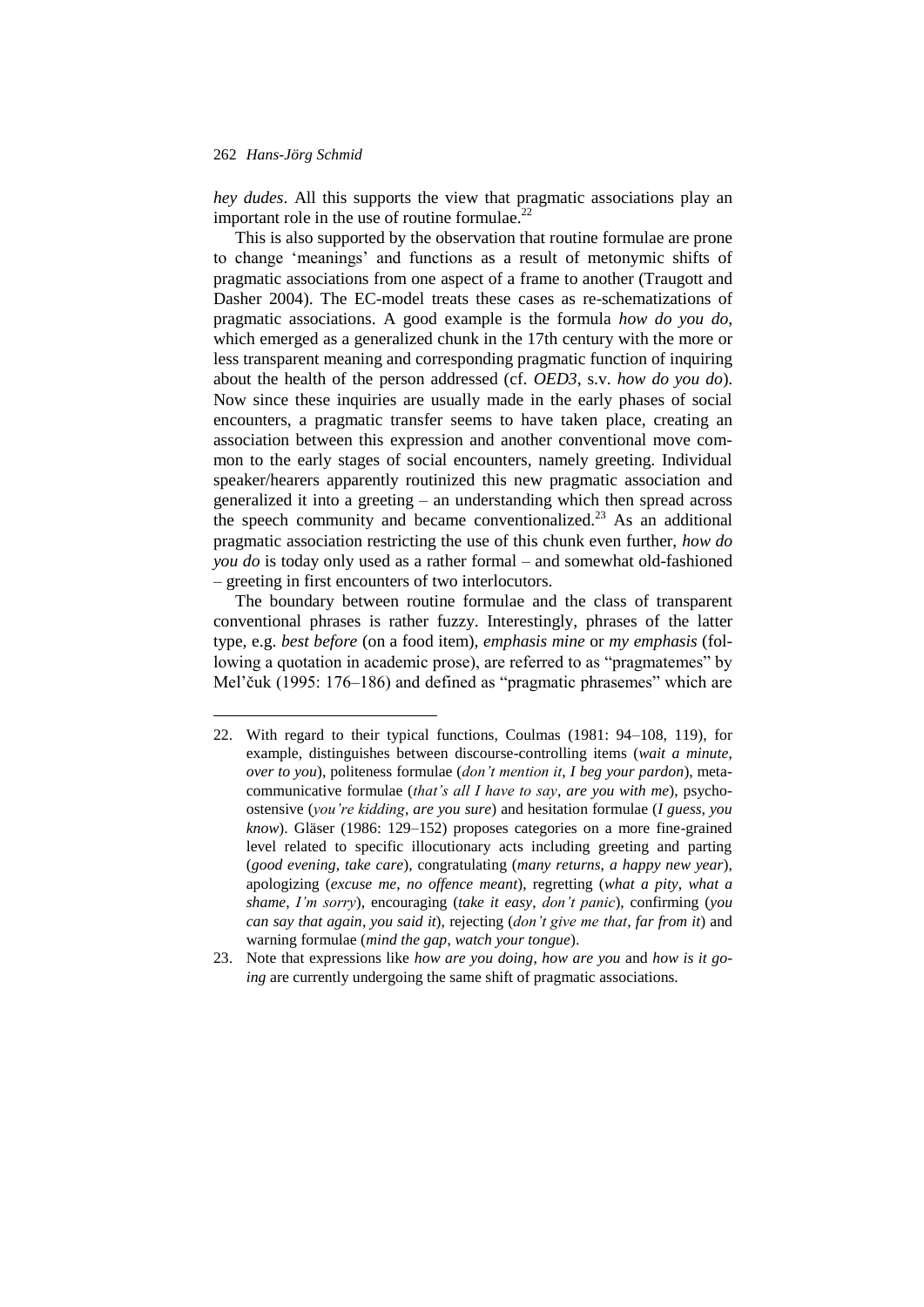bound to certain situations. This kind of logic can be extended to other transparent but highly conventionalized expressions such as *ladies and gentleman*, *laughing out loud*, *frequently asked questions*, or *what can I do for you*, all of which are motivated by strong pragmatic associations along the lines suggested here.

Phrasal discourse markers such as *you know, I see, I mean, mind you* or *I think* can be treated alongside routine formulae and conventional phrases, as it seems rather clear that their routinization and re-schematization has pragmatic and discursive foundations. This is irrespective of whether the whole process is modeled as grammaticalization (Brinton and Traugott 2005: 136–140), lexicalization (Aijmer 1996: 10) or indeed *pragmaticalization* (Aijmer 1997; cf. Brinton 2010: 303–305, Claridge and Arnovick 2010).

In the EC-framework, then, knowledge about routine formulae, fixed conventional phrases and discourse markers – including of course knowledge related to their appropriate use and understanding, illocutionary aims as well as interpersonal and social implications – is explained as a routinization of pragmatic associations linking linguistic choices and usage events. As far as the emergence and developmental paths taken by these formulae are concerned, one can assume that in many cases the conventionalization of chunks and their potential concurrent pragmatic shifts does indeed result from repeated usage, while individual speakers learn them as fully chunked symbolic associations.<sup>24</sup>

### *4.3.2 Collostructions, valency patterns and verb-particle constructions*

For different reasons, highly schematic, 'grammatical' collostructional and valency patterns, on the one hand, and more or less completely lexicalized verb-particle constructions, on the other, are rather unlikely to be related to pragmatic associations in any significant way.

Regarding the former, none of the criteria given in section 4.2 can be applied with positive results, as neither the way in which lexemes are attracted by schematic constructions (i.e. collostructions) nor that in which

 $\overline{a}$ 

<sup>24.</sup> Overt signs of such a fusion-like process (cf. Brinton and Traugott 2005: 63– 67) can be observed in those extreme cases where chunking is accompanied by phonological reductions yielding simplex forms (i.e. univerbation) as in the greetings *hi* < *hiya* < *how are you*, *howdy* < *how do you do* or Bavarian *pfüatdi* 'bye' < *behüte dich Gott* lit. 'may God watch over you'.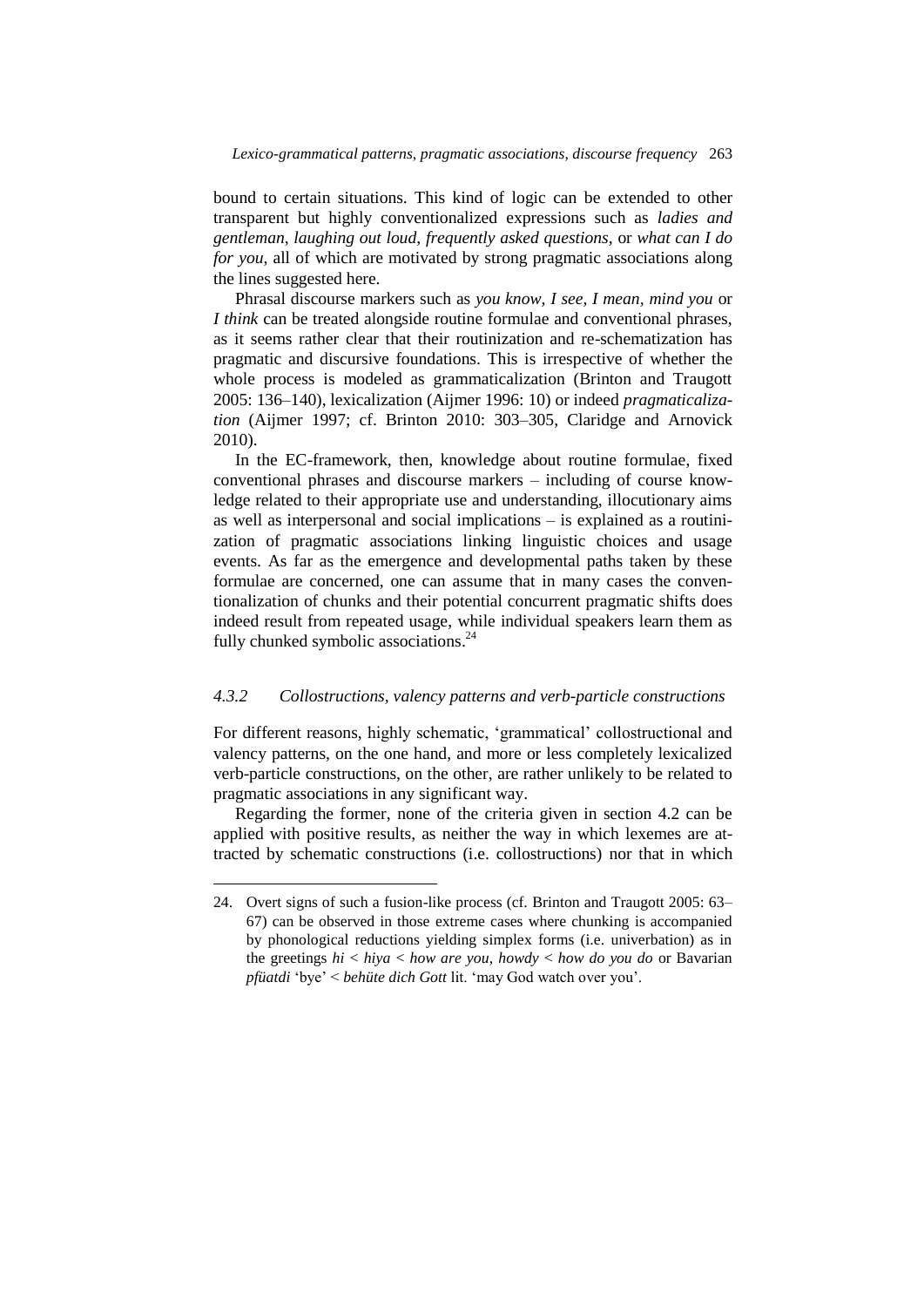$\overline{a}$ 

constructions are demanded by lexemes (i.e. valency patterns) seems to be dependent on situational, functional, or other pragmatic aspects in the sense defined above. It is true that individual manifestations of these patterns can serve specific communicative functions – as has been argued to be the case for shell-noun constructions such as *the thing is* (cf. Delahunty 2011), *the truth is* or *the fact is* in Schmid (2001). Arguably, however, these lexicallyspecific patterns are on their way to becoming "sedimented" (Günthner 2011) as "lexicalized sentence stems" (Pawley and Syder 1983: 191) or "syntactic gestalts" (Aijmer 2007: 44), and have thus already made considerable progress in their development towards being conventionalized as fully chunked units.<sup>25</sup>

Verb-particle constructions, i.e. phrasal verbs, prepositional verbs and phrasal-prepositional verbs, can be treated as fully lexicalized multi-word lexemes boasting their own entries in the dictionary (Cappelle, Shtyrov, and Pulvermüller 2010).<sup>26</sup> They do not, therefore, differ very much from other simple lexemes, except maybe in the respect that many of them are seen as belonging to a rather casual style level. While it seems clear that multi-word verbs are results of chunking-like developments – usually described as *lexicalization* (cf. Traugott 1999: 259) – the question whether or not pragmatic associations were instrumental in this diachronic development must remain open here.<sup>27</sup>

<sup>25.</sup> As regards typical, i.e. highly variable and lexically unfilled, clause-level constructions, collostructions and schemas, pragmatic aspects have not been explored in any detail so far. Goldberg (1995: 67 *et passim*) does mention issues such as information structuring, topic-comment arrangement and also style and register as having some relevance, e.g., for the passive construction, and exploits pragmatic considerations for the purpose of the semantic differentiation of argument-structure constructions (1995: 93–95), but does not focus on them in any detail.

<sup>26.</sup> Cf. Herbst and Schüller (2008: 119–120, 146–147) for a different approach which regards only simple verbs as listed lexemes and treats particle verbs as complementation patterns.

<sup>27.</sup> In her summary of the papers collected in the volume edited by Brinton and Akimoto (1999), Traugott (1999: 248–250) describes the general development of particle verbs and other complex predicates from Old English to Present-day English in three idealized stages passing from a) open and compositional "phrasal constructions" to b) "collocations and phrasal lexicalizations" and finally c) "idioms". This classic lexicalization process towards a reduction of syntactic flexibility and semantic compositionality and the emergence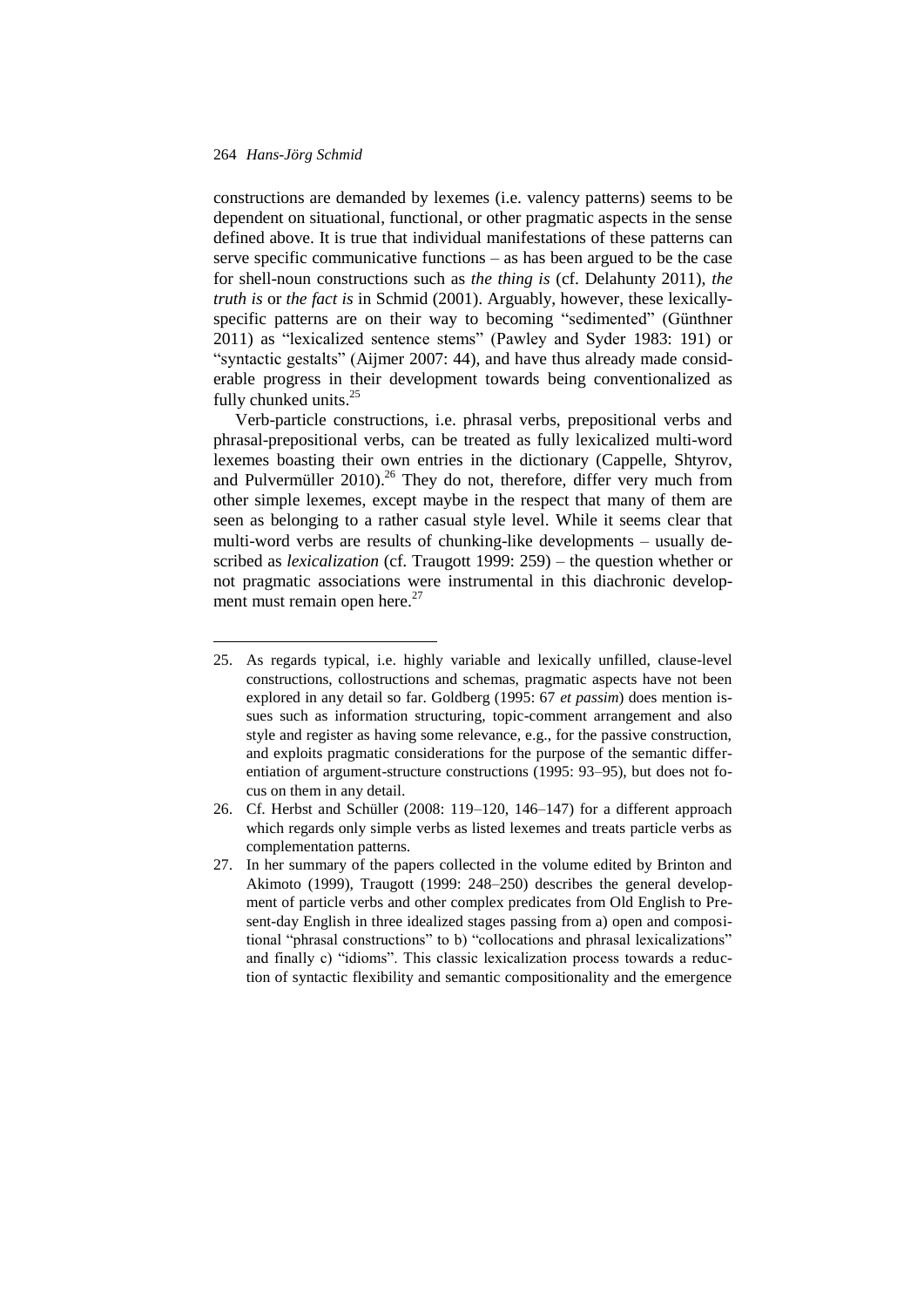## *4.3.3. Multi-word prepositions and connectors and partly filled periphery constructions*

Multi-word, "complex" prepositions <sup>28</sup> such as *in view of*, *in spite of* or *with regard to* and multi-word connectors such as *as a result*, *on the contrary* and *in addition* are explained by means of the routinization and generalization of syntagmatic associations into chunks in the EC-model (cf. also Beckner and Bybee 2009). In contrast to complex predicates, opinions are divided as to whether the emergence of complex prepositions should be seen as a grammaticalization or lexicalization process (Brinton and Traugott 2005: 65–66, Hoffmann 2005: 60–95).

As far as the role of pragmatic associations in the chunking of complex prepositions is concerned, one should keep Hoffmann's (2005) remark in mind that each element seems to have its own specific history. We have to rely on available case studies, then. Schwenter and Traugott (1995), for example, investigate the history of *in place of*, *instead of* and *in lieu of* and remark that pragmatic aspects must be taken into consideration in such endeavours. In the development of the three items they study, "the pragmatics of expectation" apparently plays a key role for chunking and concurrent semantic changes. More generally, "context-induced reinterpretation[s]" (Schwenter and Traugott 1995:  $266$ ) – i.e. shifts of pragmatic associations comparable to those observed for routine formulae above – can be shown to be involved. Bybee (2010: 173–174; see also Beckner and Bybee 2009: 36– 37) demonstrates the role of gradually conventionalized invited inferences (Traugott and Dasher 2004) for the development of *in spite of*.

Systematic evidence on potential pragmatic motivations of partly-filled periphery constructions such as *let alone*, *the X-er … the Y-er*, or *what's X doing Y* is also not available so far. What do studies of individual items tell

-

of holistically processed multi-word predicates is accounted for by the ECmodel in terms of the routinization, generalization and diffusion of syntagmatic associations resulting in second-order symbolic associations.

<sup>28.</sup> Ulrich Detges (pers. comm.) has rightly pointed out that multi-word prepositions may in fact not deserve the special status they are awarded here, since they are essentially just manifestations of nominal idioms. They are nevertheless considered a special class here because of the impressively large number of items showing apparently similar historical developments that can be traced back to pragmatic associations. This is also the reason why they are treated differently from partly filled periphery constructions, which seem to be much less systematic in their sources and developments.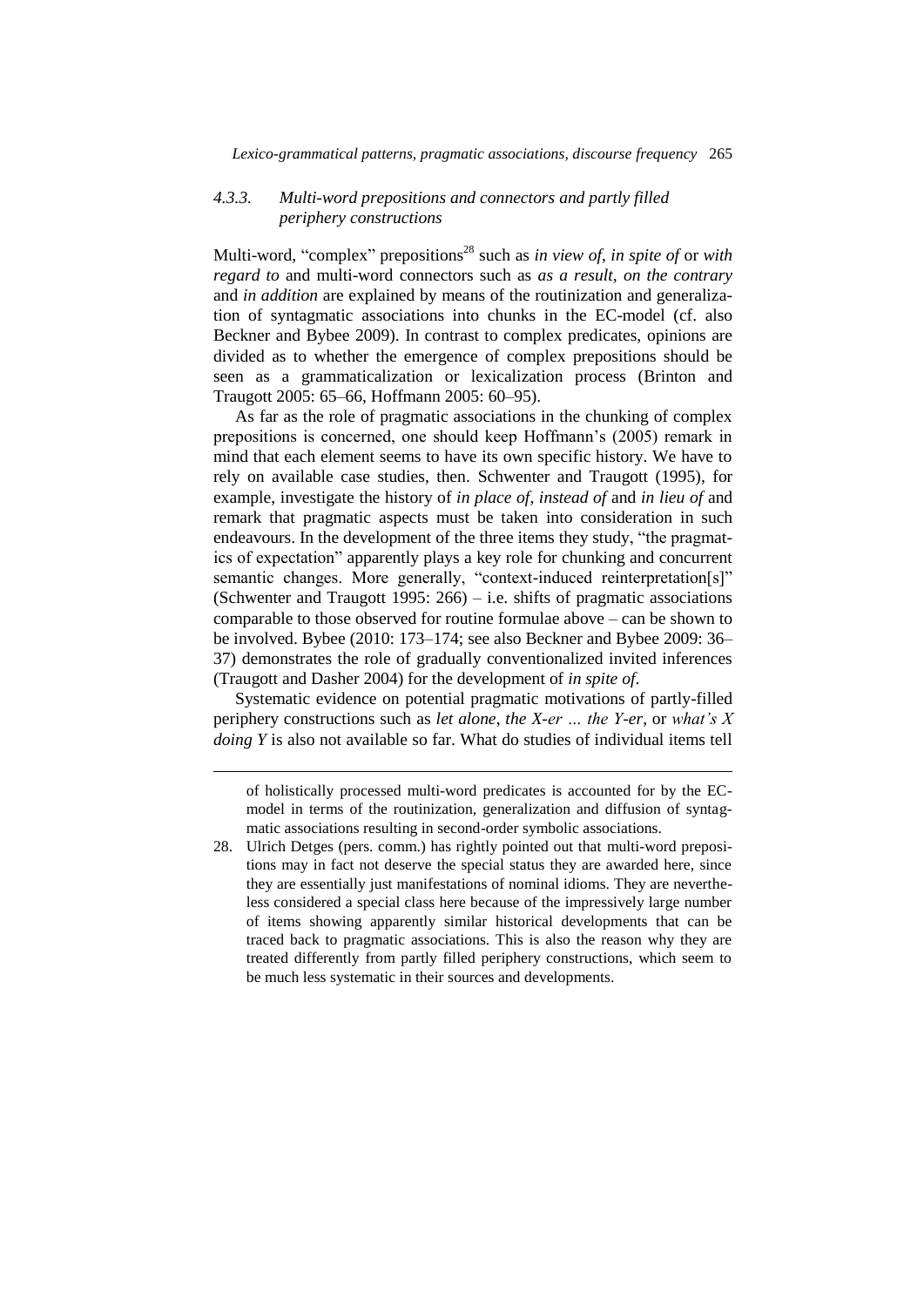$\overline{a}$ 

us here? Although they do not probe the question in greater detail, Fillmore, Kay and O'Connor (1988: 532–533) emphasize that speakers' knowledge about constructions such as *let alone* includes knowledge about "specific pragmatic functions in whose service they [i.e. constructions] exist" (1988: 534). This can certainly be understood as meaning that the construction owes its existence as a conventionalized form-meaning pairing to its pragmatic functions. The same line of argumentation seems also convincing for the *what's X doing Y* construction (*what's that fly doing in my soup*), which is closely related to the illocutionary act of a "request or demand for an explanation" and "the pragmatic force of attributing [… an] incongruity to the scene of proposition for which the explanation is required" (Kay and Fillmore 1999: 4; original emphasis omitted). The pattern *Him be a doctor?* (Akmajan 1984, Lambrecht 1990) is associated with the expression of incredulity (Kay 2004: 677). While Fillmore, Kay and O'Connor (1988: 506) regard the *the X-er … the Y-er* construction as an idiom "without a pragmatic point", Nattinger and DeCarrico (1992: 36) attribute the function of "expressing comparative relationships among ideas", admittedly not a very "pragmatic" type of function.<sup>29</sup> To take a final example, the strong pragmatic associations and motivations of the *not that* construction – e.g. *not that I care*, *not that it matters –* have been amply demonstrated by Delahunty (2006) and Schmid (2013).

As regards the way in which these constructions have emerged, the evidence available also speaks for considerable heterogeneity within this class. The entry for *let alone* in the *OED3* strongly suggests that this gambit has developed by means of repeated usage of the imperative form of the verb *let* and *alone*, that is by means of the conventionalization of a gradual chunking process. In contrast, *not that* is very likely a case of constructional borrowing from the Latin fixed expression *non quod*, which had an equally chunked model in Ancient Greek in the form *οὐχ ὅτι* 'not because, not that' (Schmid 2011).<sup>30</sup>

<sup>29.</sup> What is interesting about the *the Xer ... the Yer* construction in the context of the EC-model is that the fully chunked and schematized, lexically-filled idiom *the bigger they are/come the harder they fall* co-exists with the schematic pattern *the X-er ... the Y-er*.

<sup>30.</sup> Interestingly, the historical data suggest that a very special pragmatic function may have supported the borrowing of *not that*, which is first attested in *Wycliffe's New Testament* (1382), and its later conventionalization: the translators of the Wycliffe group used *not that* very frequently to render the Latin *non quod* and also *non quia* when it occurred in the marginal glosses in one of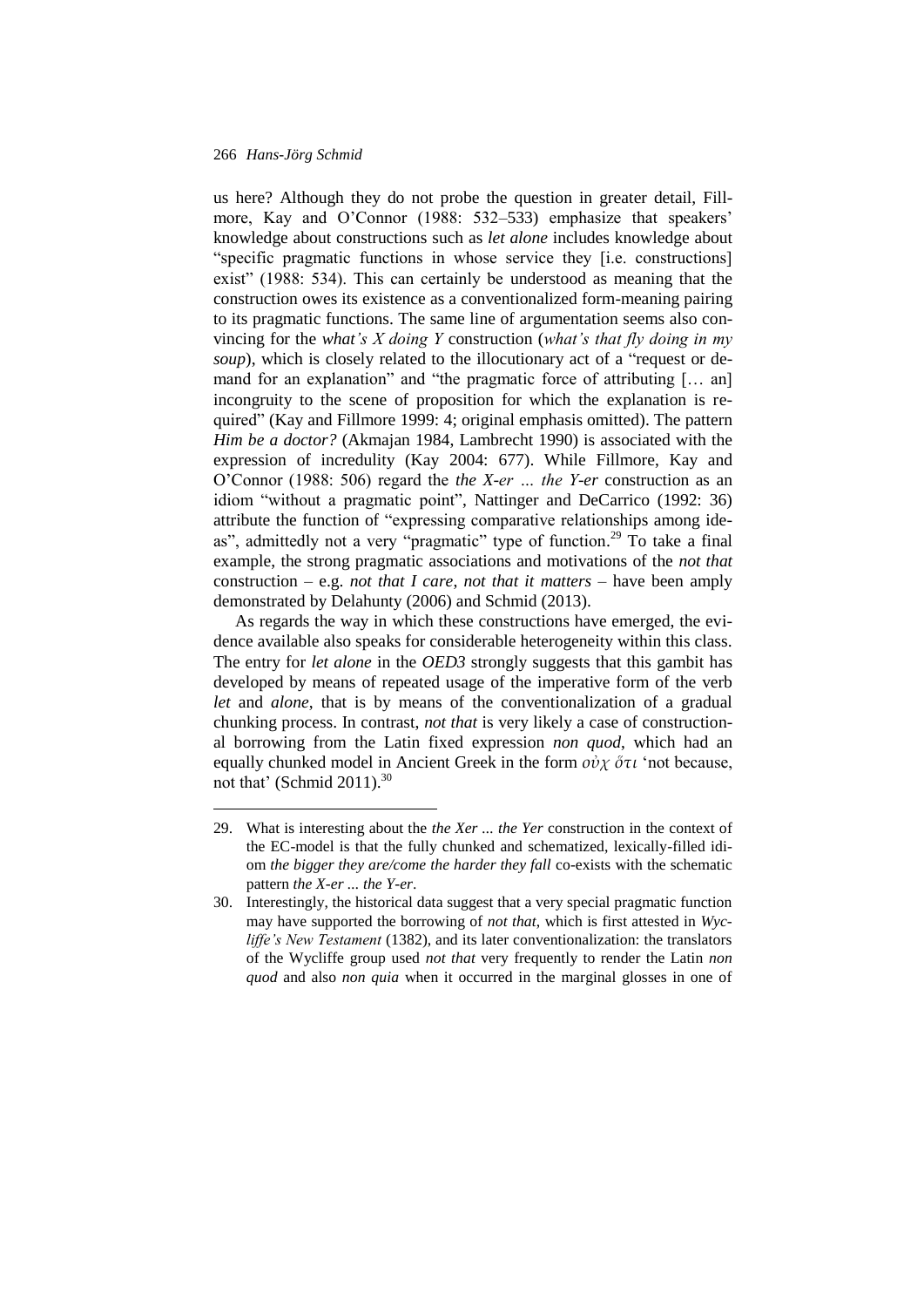An interesting third possibility of how periphery constructions can emerge by the assistance of pragmatic associations can be illustrated with the help of the *what's X doing Y* construction. In this case, a likely development is that one lexically-filled and pragmatically determined item served as the source of a schematic pattern, comparable to the way in which individual non-analyzable lexemes (e.g. *Watergate*, *hamburger*) can spawn productive morphological schemas (cf. *Iraqgate* etc., *chickenburger* etc.). A good candidate for being the source of *what's x doing Y* is the line *waiter*, *what's this fly doing in my soup* which is part of a well-known joke. The process as such is also comparable to cases where proverbial quotations (e.g. *to be or not to be*) provide a model for modifications (e.g. *to pee or not to pee*, *to see and not to see*), which are also more or less conventionalized and can thus result in schema-formation.

## *4.3.4 Proverbs and idioms*

<u>.</u>

Proverbs and proverbial sayings are typically discussed by emphasizing their epistemological, historical, cultural and ideological background and their expressive, figurative and quasi-authoritative functions in discourse (cf. e.g. Coulmas 1981: 59–65, Gläser 1986: 103–121, Moon 1998: 256– 260, Mieder 2007, Norrick 2007). With regard to more specifically pragmatic functions such as illocutionary acts, Gramley and Pätzold provide a good starting-point by stating that "[p]roverbs are said to have a didactic tendency: they suggest a course of action" (2004: 63). Moon attributes a deontic function to "proverbs in the abstract" and concludes that "they can be categorized as directives" (1998: 274). For Strässler, the major illocution of proverbs and other idioms lies in the "assessment of the social structure of the participants of a conversation" (1982: 128). Such direct or indirect illocutionary forces can indeed be attributed to a considerable number of proverbs such as *look before you leap*, *out of sight*, *out of mind*, *let sleeping* 

their sources, the *Postillae litteralis super totam Bibliam* written by the influential French theologist Nicolas de Lyra (1270-1349), in order to correct in an anticipatory fashion potential misunderstandings of scripture. In the Book of Judges, for example, there is the potential misunderstanding that Gedeon was offering a sacrifice to an angel, rather than God himself, which is rectified by the gloss "not that Gedeon wolde that the sacri|fice be offrid to him that ap|peride to him, for it is to offre to God aloone" (quoted in Schmid 2011: 303).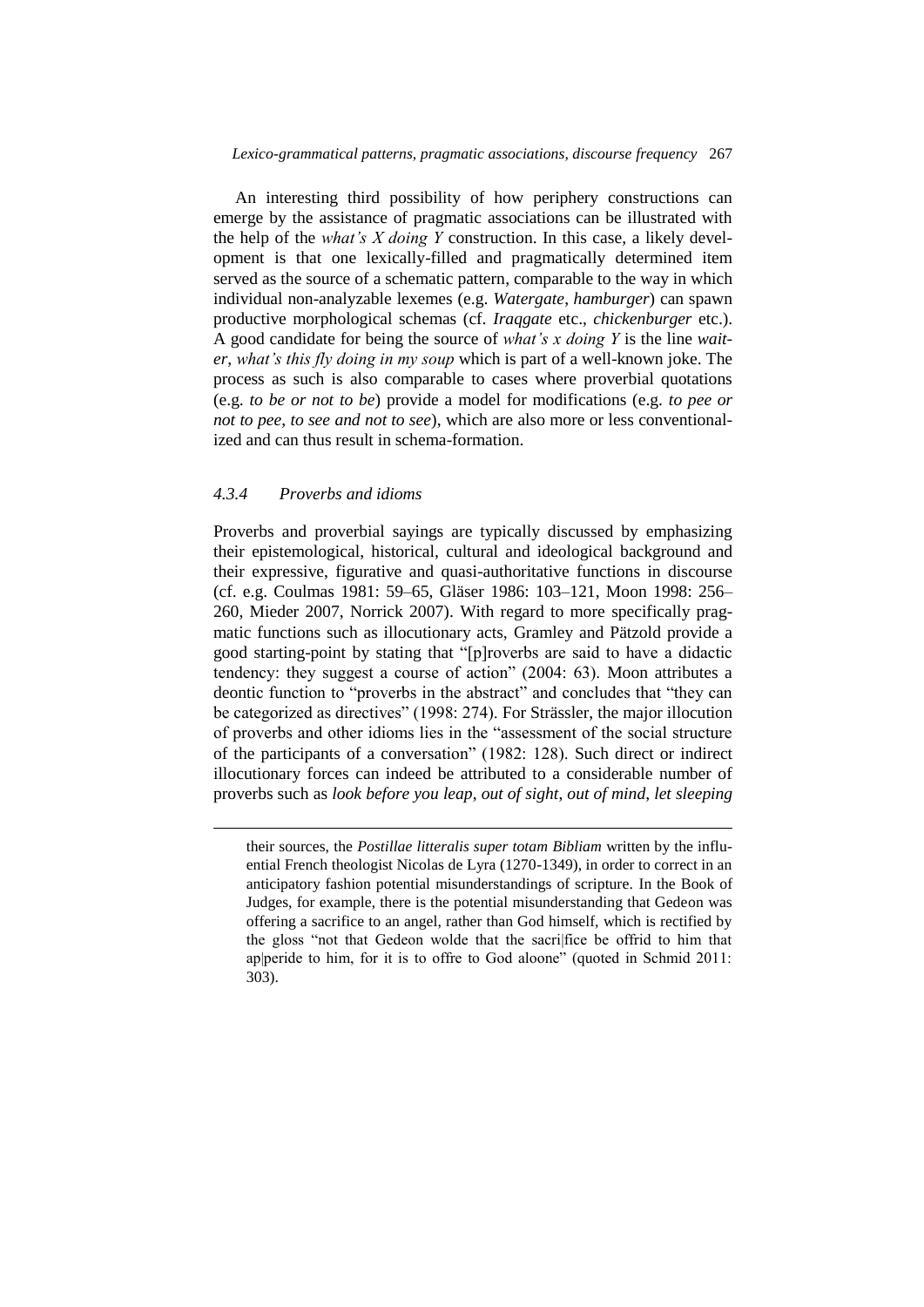$\overline{a}$ 

*dogs lie*, or *the early bird catches the worm*. More generally, the use of proverbs in actual discourse can also be said to be triggered by recurrent pragmatic associations related to the somewhat patronizing implications which are supported further by the fact that proverbs are often perceived as being somewhat old-fashioned. From this perspective, particularly instructive examples come from the class of so-called truisms, common places, or platitudes, especially tautological ones such as *boys will be boys*, *enough is enough*, or *business is business*. As these expressions do not seem to have an informative propositional content, at least not on the linguistic surface, it is not unreasonable to assume that their use is entirely controlled by various kinds of pragmatic considerations, among them the persuasive or dismissive function and the types of situations that typically produce them.<sup>31</sup>

What remains in the class of idioms once all the other types of lexicogrammatical patterns such as proverbs, routine formulae and transparent conventional phrases have been deducted is rather difficult to assess with regard to the role played by pragmatic associations. Essentially, what we are left with are idioms of the nominative, rather than propositional, type (e.g. Gläser 1986: 49, Grzybek 2007: 194, 203–204, Burger 2010: 36–37), which do not lend themselves to performing fully-fledged illocutionary acts like complaining, disagreeing, or complimenting. Even idioms extending across several clause constituents such as *keep tabs on*, *have an axe to grind*, or *fall on deaf ears* do not seem to be associated with specific types of illocutionary acts. Nevertheless pragmatic associations are certainly not irrelevant for the existence and use of idioms. On a rather anecdotal note, it is remarkable that people will often explain the meanings of idioms by means of phrases such as "you use this when …" rather than "this means …", thus referring to pragmatic usage conditions rather than semantic aspects proper. In addition, the widespread agreement (Moon 1998: 68–74, 215–277, Burger 2010: 81–82) that many idioms are particularly expressive and figurative ways of conveying meanings and attitudes, carry rich connotations, serve specific functions in discourse and are highly genre-, registerand style-sensitive can be taken as evidence for the existence of strong pragmatic associations.

<sup>31.</sup> What should not be underestimated is the fact that unlike idioms and collocations, proverbs and commonplaces are fully saturated propositions containing finite verbs, or indeed autonomous texts, which lend themselves to performing fully-fletched illocutionary acts and carrying other types of pragmatic associations.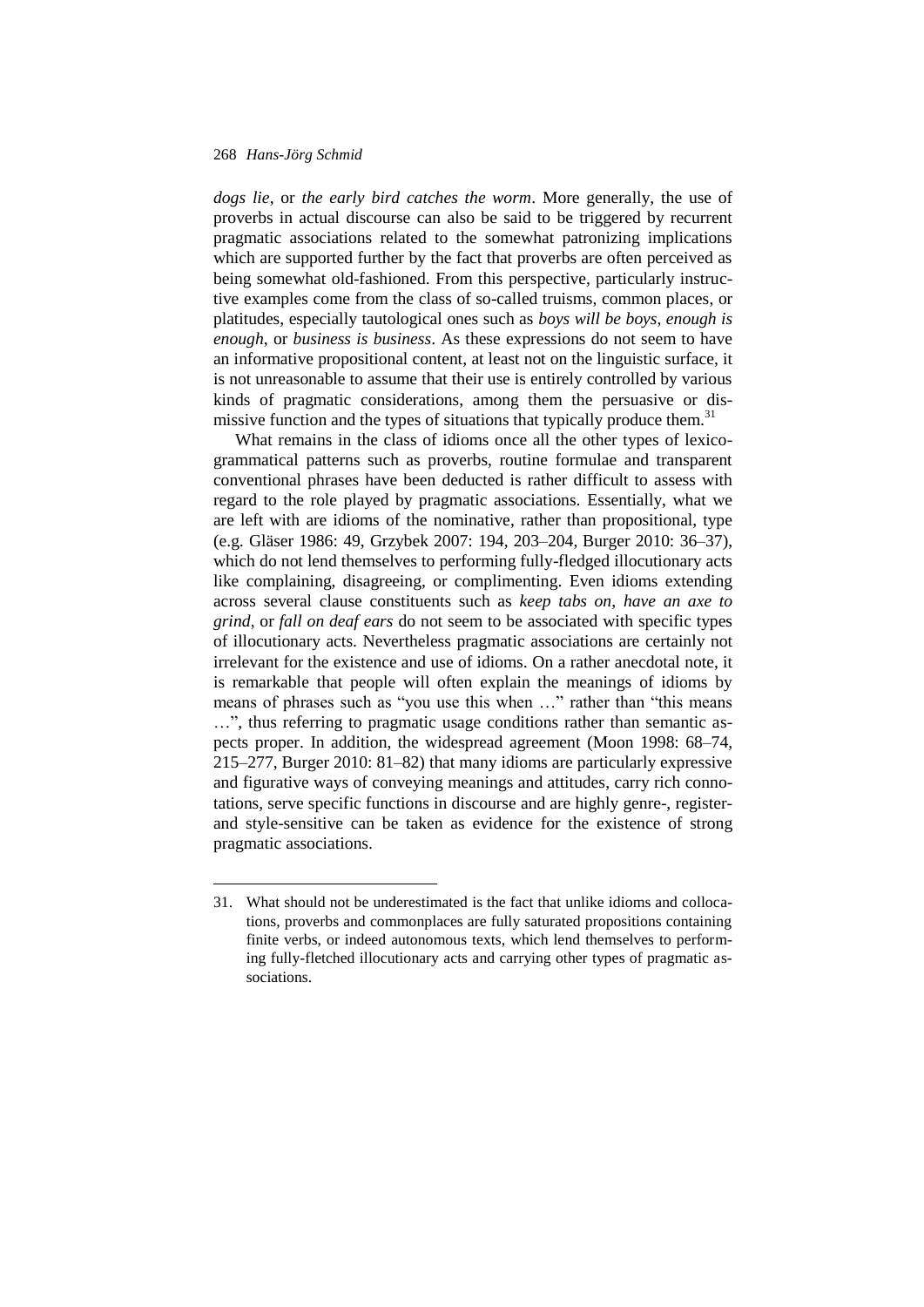## *4.3.5 Collocations and lexical bundles*

Collocations and lexical bundles jointly form Group 2 in Figure 1 above, since they both exhibit medium degrees of frozenness/variability. The apparent similarity between the two notions or phenomena also shows in Biber, Conrad, Leech, Johansson and Finegan's (1999: 992) claim that "threeword bundles can be considered as a kind of extended collocational association" (1999: 992). While this may be true in some respects, I will try to show in the following that the two phenomena differ considerably with regard to the role played by pragmatic associations.

The terminological space carved out by the notion of *collocation* is more or less reserved for significant syntagmatic associations between words which do not fit into other, more clearly definable categories (Schmid 2003). This is by no means a deficit to be deplored but it is a result of how the space of lexico-grammatical combinations and patterns has traditionally been partitioned: at one end of the continuum, free and unpredictable combinations fall within the remit of "open-choice" syntax; at the other end, syntagmatic associations which are, or gradually become, fixed, opaque and highly predictable belong to the fields of idioms and conventional fixed expressions (Sinclair 1991: 110). The notion of *collocation* covers the intermediate ground.

The notion of *lexical bundles* was originally introduced to refer to recurrent building blocks of discourse which cannot be defined and delimited in terms of grammatical functions, are highly register-sensitive and can be identified more or less mechanically in corpora due to their frequency of occurrence (Biber, Conrad, Leech, Johansson, and Finegan 1999: 990, Biber 2006: 134). Their cognitive status was deliberately left open. More recently, however, researchers have begun to investigate whether at least some lexical bundles are stored and processed as holistic chunks and produced substantial evidence suggesting that they indeed are (cf. Conklin and Schmitt 2012 for a recent survey). Schmitt, Grandage and Adolphs (2004), who used a psycholinguistic dictation experiment to test holistic processing of frequent lexico-grammatical clusters with native and non-native test participants, come to the conclusion that corpus frequency alone is not a reliable predictor of storage and retrieval type. Using a self-paced reading task, Schmitt and Underwood (2004: 187) arrived at rather unsystematic results, which forced them to conclude that "it must be questioned whether the self-paced reading task is the best methodology to research formulaic sequences". Following up on Schmitt and Underwood's lead, Tremblay,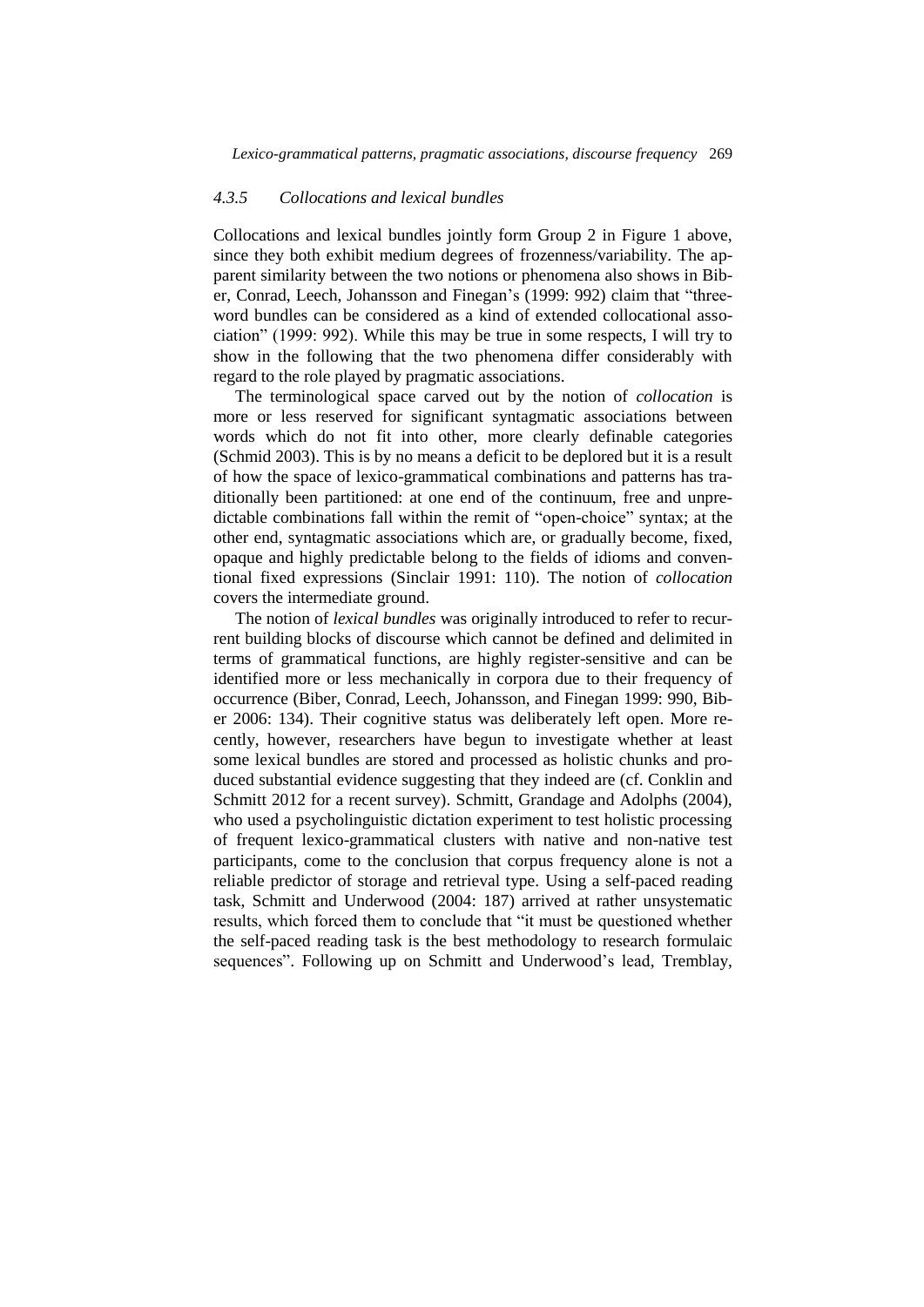$\overline{a}$ 

Derwing and Libben (2009) applied the method once more to probe the question whether lexical bundles are stored and processed as single units. They found that lexical bundles were read significantly faster than control strings if participants were allowed to go through the text in a chunk-bychunk and sentence-by-sentence mode. In contrast, when the reading had to be carried out in word-by-word display, the facilitatory effect of holistic processing was disrupted.<sup>32</sup> Using a phrasal decision task, Arnon and Snider (2010) showed that more frequent four-word lexical bundles are processed significantly faster than less frequent ones. Their results also indicate that frequency must be treated, and tested, as a gradient rather than categorical – i.e. high vs. low frequency – variable, which they interpret as demonstrating that there is no clear-cut boundary between stored/represented and computed four-word lexical bundles.<sup>33</sup>

Interestingly, Tremblay, Derwing and Libben comment on the claim that lexical bundles are linked with certain discourse functions and tend to occur in certain positions in sentences. They remark:

However, the LBs [i.e. lexical bundles, HJS] used here were not embedded in their usual place within a sentence and as such did not carry the discourse functions they have been said to portray, if any at all. This suggest [sic!] that even though LBs might bear more often than not a set of specific discourse functions, there is no inherent association between the two (2009: 273).

<sup>32.</sup> An alternative explanation for these findings suggested to me by Susanne Handl could be that word-by-word presentation disrupts the processing of what Hunston and Francis (2000: 215) call "pattern-flow", that is the way in which lexico-grammatical patterns sequentially overlapping in an utterance are worked out.

<sup>33.</sup> Tremblay, Derwing and Libben also note that "it is still unclear how exactly [...] the term 'stored' [is] defined" and that "[f]urther research is needed to determine what exactly is storage" (2009: 272), adding that their test design does not discriminate between "knowledge that [individual words] go together" and are thus "linked together through combinatorial knowledge" and fully holistic chunk-storage. As the brief outline of the EC-model in Section 2 has indicated, such imponderables are predicted by the model, which does not work with dichotomous types of storage and retrieval but relies on a dynamic conception of degrees of association strengths resulting from degrees of routinization. In addition, as I have claimed (cf. Wray 2008: 11), different speakers may well process identical stimuli in different ways.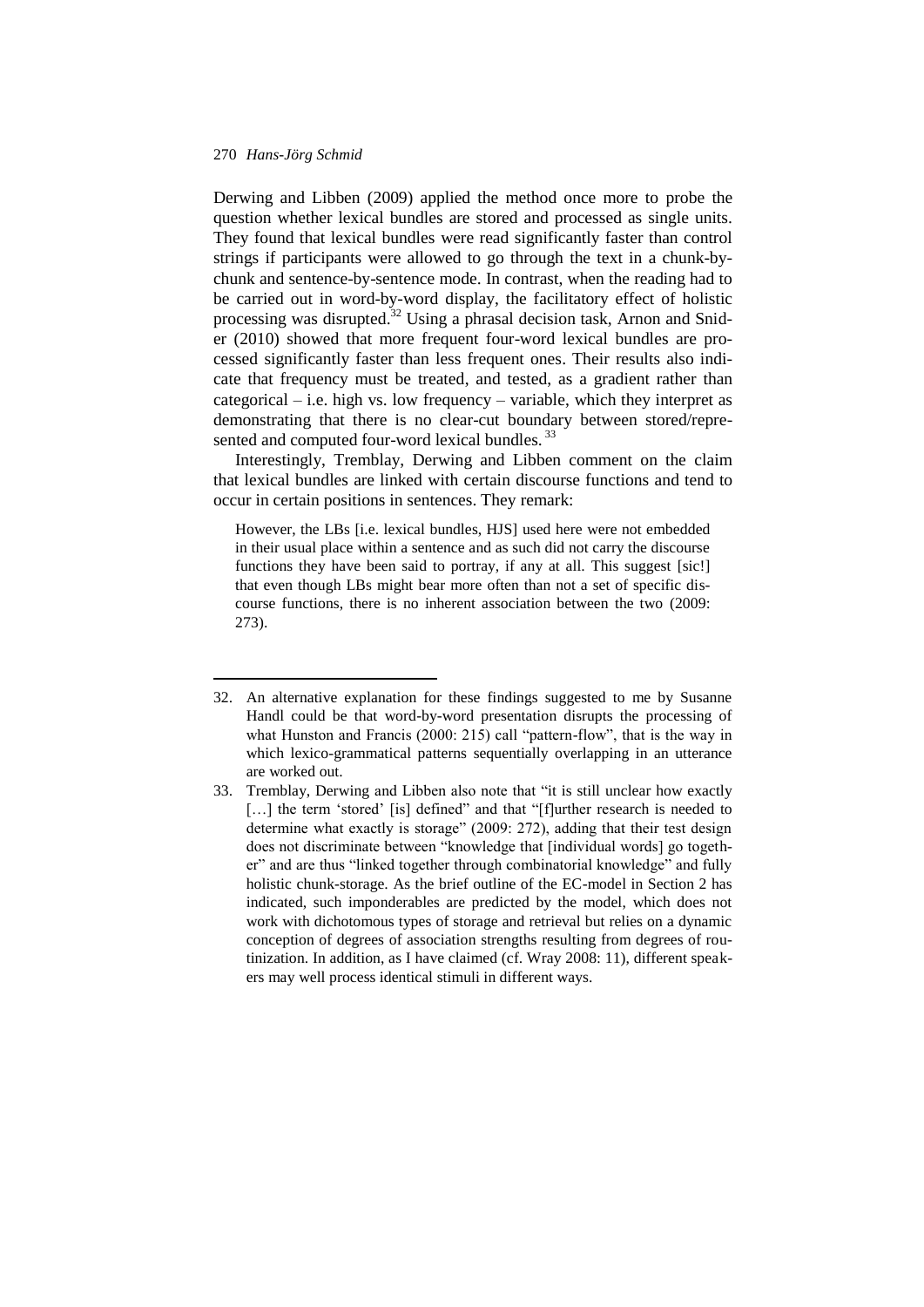This is not the only conclusion one can draw from their results, however. It could also be the case that the pragmatic associations triggered by lexical bundles do not only become routinized but "emancipate" from individual usage events and embark on a journey towards becoming symbolic associations as a result of increased routinization. In traditional terms, recurrent context-dependent pragmatic meaning components become lexicalized as semantic, i.e. context-independent meanings. How can this claim be substantiated?

Firstly, it is supported by the work by Pawley and Syder (1983), Nattinger and DeCarrico (1992) and Aijmer (1996), who convincingly demonstrate that the pragmatic properties of the lexical sequences they study are more or less inherent to them and thus context-free rather than contextdependent meaning components.

Secondly, additional evidence can be adduced by a look at the collection of the most frequent lexical bundles garnered from Biber, Conrad, Leech, Johansson and Finegan (1999), which is given in Table 1. This table includes only those four- and five-word lexical bundles which are marked as occurring more frequently than 100 occurrences per million words (symbolized by \*\*\*) and 40 occurrences per million words (\*\*) in conversation by Biber, Conrad, Leech, Johansson and Finegan (1999: 1001–1014). In a sense, then, these are the most "successful" instantiations of the class of lexical bundles in conversation.<sup>34</sup>

*Table 1.* Frequent lexical bundles in conversation and their pragmatic func $tions<sup>35</sup>$ 

| ** I tell you what    | S announces a future speech act |
|-----------------------|---------------------------------|
| ** I was going to say |                                 |
| ** was going to say   |                                 |
| ** you don't have to  | S gives H permission            |

<sup>34.</sup> The items listed in the table are literally just the tip of an iceberg of a much larger set of somewhat less frequent lexical bundles. Rich material on more specific items including a larger number of content words can also be found in Pawley and Syder (1983: 206–208, 213–214), Nattinger and DeCarrico (1992) and Aijmer (1996).

 $\overline{a}$ 

<sup>35.</sup> The +-signs used by Biber, Conrad, Leech, Johansson, and Finegan (1999: 1001) to indicate that lexical bundles are incorporated in larger lexical bundles have been omitted.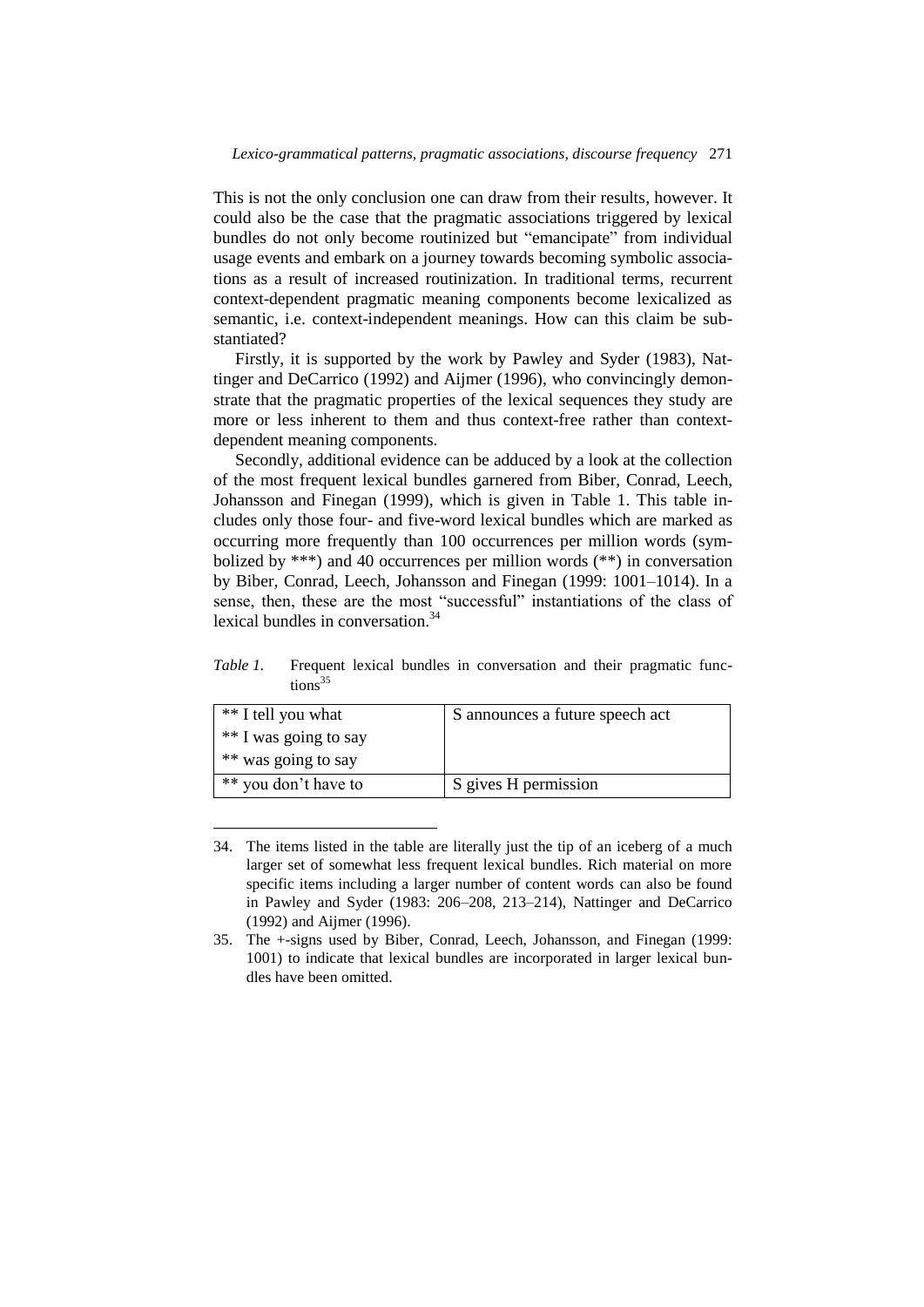| ** I don't think so          | S expresses disagreement with H        |
|------------------------------|----------------------------------------|
| ** I thought it was          |                                        |
| ** I think it was            |                                        |
| $\sqrt{***}$ I don't want to | S informs H about S's intentions (pre- |
| ** I'm not going to          | sent and past)                         |
| ** I would like to           |                                        |
| *** I was going to           |                                        |
| *** I don't know what        | S informs H about S's lack of          |
| ** I don't know how          | knowledge                              |
| ** I don't know if           |                                        |
| ** I don't know whether      |                                        |
| ** I don't know why          |                                        |
| ** well I don't know         |                                        |
| ** oh I don't know           |                                        |
| *** are you going to         | S inquires about H's intentions        |
| ** what are you doing        |                                        |
| ** if you want to            |                                        |
| ** do you know what          | S inquires about H's knowledge         |
| ** what do you think         | S inquires about H's state of mind     |
| ** you want me to            | S inquires about H's wishes            |
| ** do you want me            |                                        |
| ** you want to go            |                                        |
| *** do you want to           |                                        |
| ** do you want a             |                                        |
| ** what do you want          |                                        |
| ** are we going to           | S inquires about S's and H's common    |
|                              | future actions                         |
| $**$ It's going to be        | S makes a prediction                   |
| ** going to be a             |                                        |
| ** going to have to          |                                        |
| ** have a look at            | S makes a suggestion                   |
| ** let's have a look         |                                        |
| ** you don't want to         |                                        |
| ** I said to him             | S reports a previous speech act        |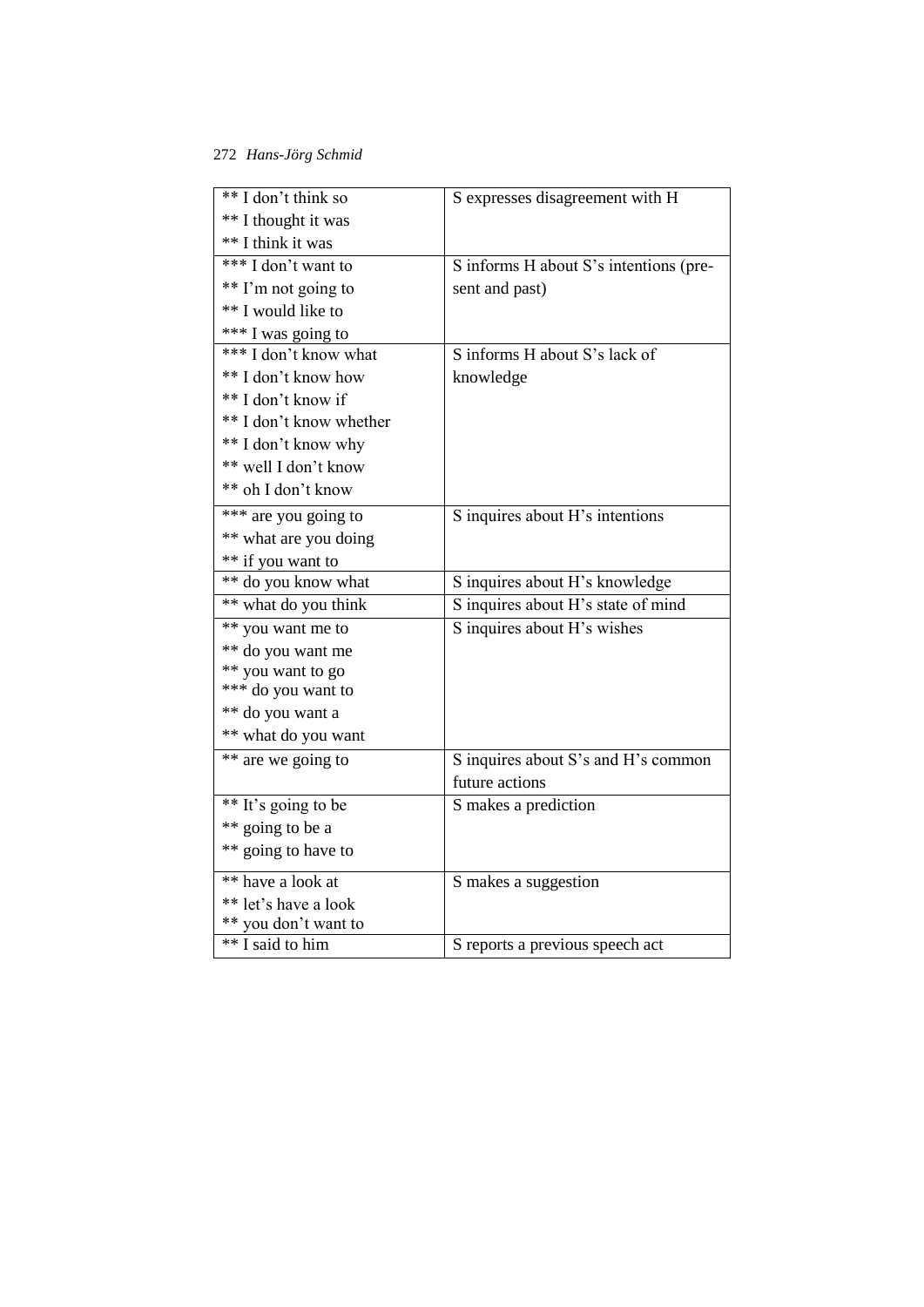| Lexico-grammatical patterns, pragmatic associations, discourse frequency 273 |  |  |  |
|------------------------------------------------------------------------------|--|--|--|
|------------------------------------------------------------------------------|--|--|--|

| ** you know what I         | S intends to secure understanding |
|----------------------------|-----------------------------------|
| ** you know what I mean    |                                   |
| ** know what I mean        |                                   |
| ** what do you mean        |                                   |
| ** thank you very much     | S thanks H                        |
| $?***$ the end of the      | S makes a reference to time       |
| ?**at the end of           |                                   |
| ?** or something like that | S marks vagueness                 |

I have arranged the items in the table in such a way that common pragmatic associations, which are of course not mentioned by Biber et al. but have been added to support the present argument, come to the fore. Rough glosses of these associations are rendered in the right-hand side column of the table. The arrangement indicates that all items listed – except the final three marked by question marks – can easily be associated with quite specific pragmatic functions. The list is dominated by conventionalized direct or indirect requests and other directive speech acts of various types (cf. Nattinger and DeCarrico 1992: 49–54, Aijmer 1996: 124–199) and expressions of beliefs, intentions, or states of (lack of) knowledge (*I don't know* + *wh*element). Particularly revealing examples include highly conventionalized indirect speech acts such as *do you want me*, *you don't have to*, or *I don't think so*, expressing speakers' inquiries for hearers' wishes, speakers' giving permission to hearers and speakers' expression of disagreement respectively.

In order to fully appreciate the pragmatic potential of these lexical bundles, one should consider what is not included in this list: one does not find any familiar collocation-like sequences such as *put it in the fridge* (0.16 occurrences per million words in the BNC), *take me home* (0.39), or *go to work* (2.18). <sup>36</sup> Instead, the list seems to indicate that lexical bundles are a mirror of what people in face-to-face social interactions most frequently negotiate: they exchange information concerning states of minds, intentions and plans for future actions, motivations for past actions; they reject each others' opinions and try to secure understanding; they give and ask for permission; they inform each other about their intentions, and so on. It is

 $\overline{a}$ 

<sup>36.</sup> What has to be noted is that the individual items that are parts of frequent lexical bundles are of course also high-frequency items themselves and are therefore more likely to occur in any cotext than rarer words, irrespective of their pragmatic utility.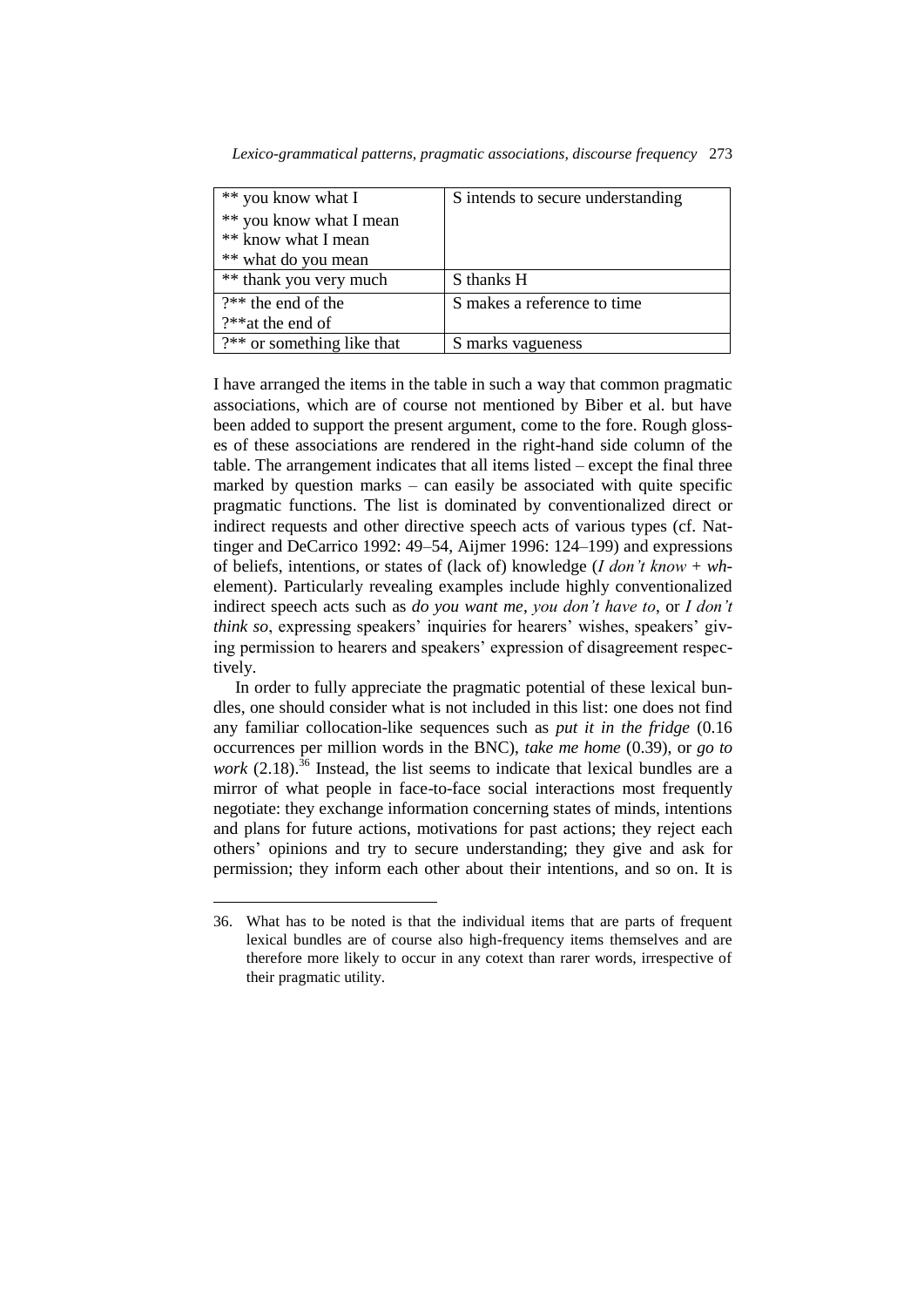$\overline{a}$ 

thus not unlikely that the lexical bundles in the list in Table 1 stand out in terms of frequency because they reflect what Nattinger and DeCarrico (1992: 63–64), admittedly having in mind a much more specific meaning, call "necessary topics".<sup>37</sup>

All these observations stand out in stark contrast to what can be said about collocations, which seem to lack such pragmatic associations more or less entirely (cf. Nattinger and DeCarrico 1992: 36). This is partly due to the fact that collocations are not fully saturated propositions but link verbs and objects, subjects and verbs, modifying adjectives and nominal heads, and modifying adverbs and adjectival heads or verbs. They are not represented as finite clauses and thus do not lend themselves to performing communicative functions such as illocutionary acts. Frequent lexical bundles, on the other hand, superficially similar to collocations as they may seem, can be motivated and fostered by pragmatic associations. It is argued here that this is instrumental in the process that can turn at least some, particularly the most frequent, lexical bundles into complex symbolic associations. Remarkably, if a collocation or, more precisely, an expression based on a collocation somehow "manages" to assume a special pragmatic function, as is the case in the typically ironic *you are a fine friend* or *he is a fine friend*, then chunking proceeds further up to the point where we would not classify the chunk as a collocation anymore. So basically, collocations are, more or less by definition, never processed as fully schematic chunks but can only become routinized to a certain degree.

## **5. Pragmatic associations, discourse frequency, chunking and salience**

The overall picture emerging from the discussion in Section 4 can be summarized as follows: Pragmatic associations seem to play an important role in the routinization, schematization and chunking of some types of lexicogrammatical patterns, while it seems to be more or less irrelevant for other types. The former category includes types of lexico-grammatical patterns subsumed in Group 1 in Figure 1 above (i.e. routine formulae, transparent conventional phrases, proverbs, discourse markers and complex preposi-

<sup>37.</sup> Nattinger and DeCarrico (1992: 63) use the term *necessary topics* to refer to "topics about which learners are often asked, or ones that are necessary in daily conversation" such as autobiographical questions, or questions relating to quantities, time, location, weather and personal likes and preferences.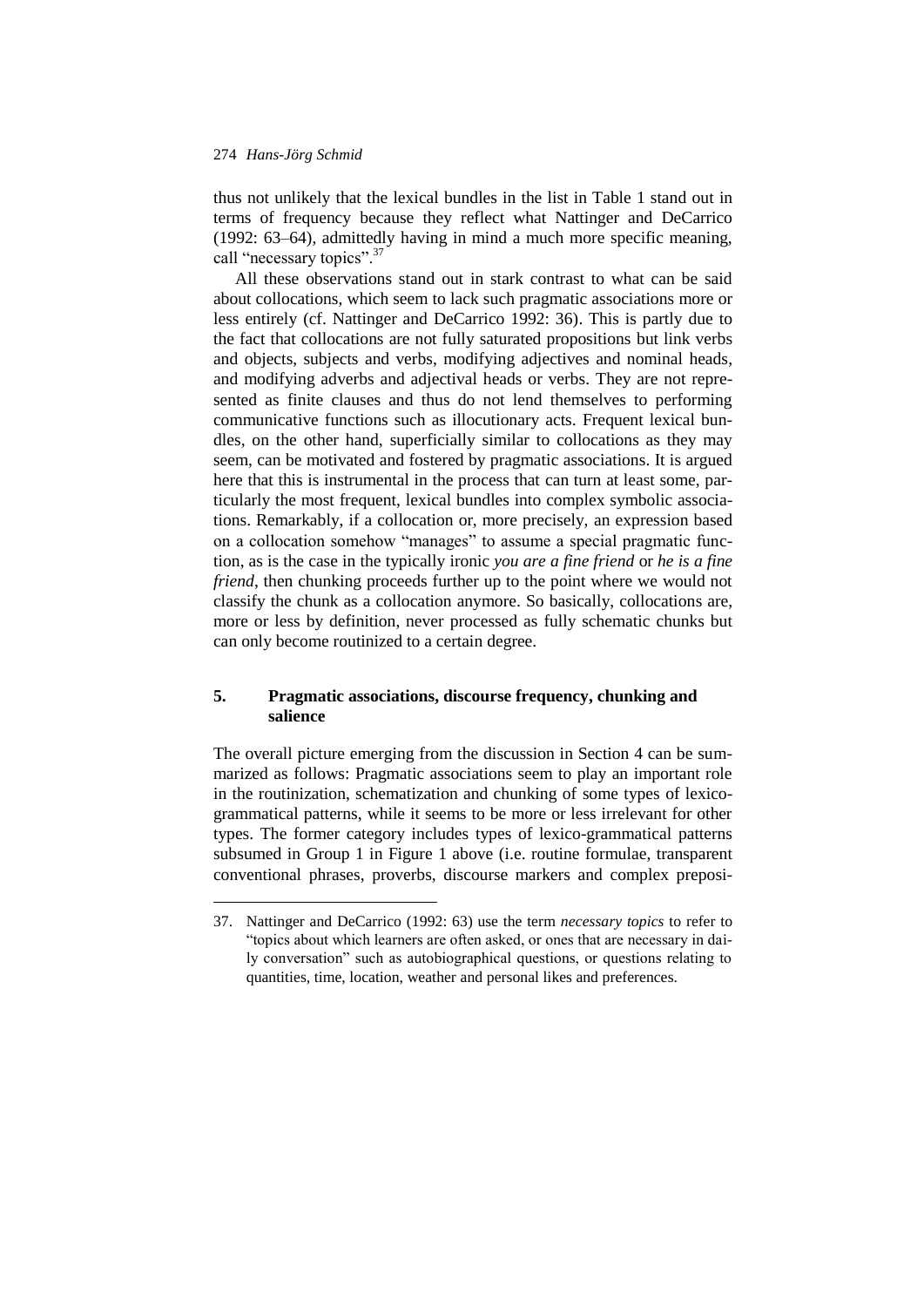tions) as well as, notably, lexical bundles, while the latter contains the Group 3 types of valency patterns and collostructions as well as particle verbs and collocations. As for idioms, pragmatic associations are mainly related to attitudinal stance and stylistic choices rather than illocutionary forces. In view of these results, it can be concluded that pragmatic associations seem to contribute to the routinization and schematization of lexicogrammatical patterns in different ways: Firstly, pragmatic, especially illoctionary, utility can be a reason for repeated usage resulting in gradual chunking process, both in individual minds and in the speech community. Secondly, recurrent pragmatic associations can foster the associative symbolic strength of already chunked elements and hence their stability in the speech community. And thirdly, pragmatic associations can strengthen the productive role of schemas related to recurrent situations and communicative intentions.

If it is indeed the case that pragmatic associations support chunking, one may be inclined to ask if and in which way pragmatic aspects are related to frequency of occurrence, which is often seen as a crucial factor influencing chunking-related grammaticalization processes such as fusion, coalescence and univerbation (Bybee 2010: 46–53). The more frequently instantiated phenomena in Group 3 (valency patterns, collostructional as well as collocational attractions) have been found less likely to be associated as routinized and schematized patterns and to be supported by pragmatic associations, while the rarer phenomena in Group 1 are both chunked and motivated or at least strengthened by pragmatic associations. Does this mean that pragmatic associations have a stronger effect on routinization and chunking than discourse frequency?

To address this question, a closer look at what discourse frequency actually means and how it comes about is needed. To begin with, frequency is never *frequency as such*, i.e. absolute frequency, but always *relative frequency*, that is the frequency of occurrence of one thing as compared to that of another (cf. Hoffmann 2005: 148–149). Next, two types of relative frequencies must be distinguished, relative frequency with regard to paradigmatic competitors and relative frequency with regard to syntagmatic companions. The former, which is similar to Hoffmann's (2005: 107–110) idea of "conceptual frequency" and Geeraerts' (2006: 85) notion of "onomasiological salience" compares the frequency of a given element to the frequencies of paradigmatically related items, for example when one observes that the word *dog* is more frequent than, say, co-hyponyms such as *camel* or *tapir* and the fairly technical hyperonym *mammal* or the rarer hyponym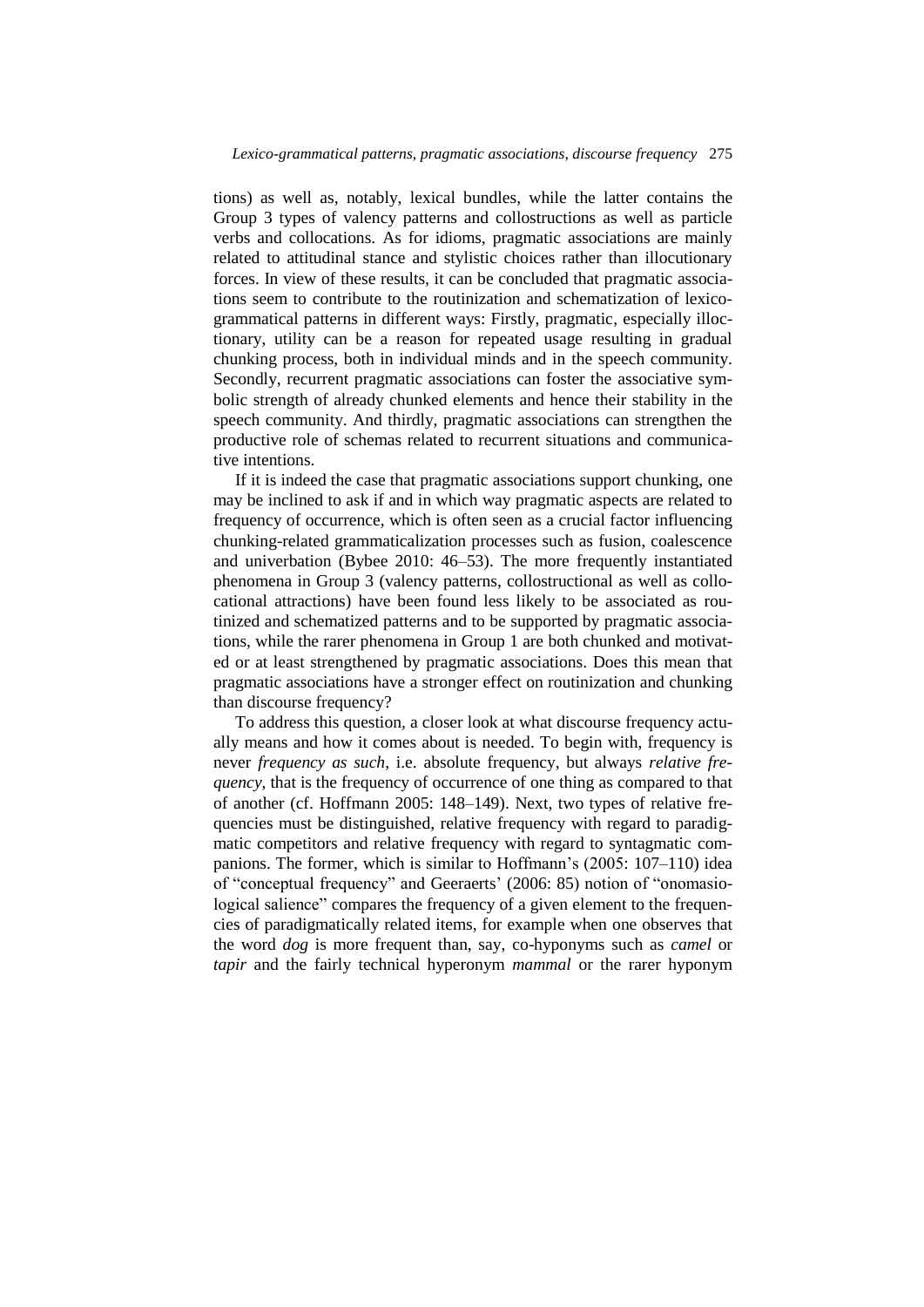$\overline{a}$ 

*collie*. In the EC-model, this **paradigmatic relative frequency**<sup>38</sup> serves as an indicator for the probability with which speakers activate one symbolic association that competes with other symbolic associations related to it by means of paradigmatic associations. Paradigmatic relative frequency can thus be regarded as an indicator for "cotext-free entrenchment" (Schmid 2010: 120).

The second type of relative frequency is particularly relevant for the study of syntagmatic associations and lexico-grammatical patterns. It concerns the proportion of uses of a given form (in a corpus) in a certain syntagmatic environment as opposed to uses of the same form in others and can serve as an indicator for "cotextual entrenchment" (Schmid 2010: 120). This type of frequency is measured in different ways by the well-known range of lexical association statistics including t-score, log-likelihood, mutual information and others (cf. e.g. Evert and Krenn 2001 for a survey). The form *kith*, for example, is very special in this respect, because it invariably occurs in the syntagmatic environment of *kith and kin*. So it has a relative syntagmatic frequency of occurrence of 100% with respect to this pattern. As a very occasional glance at a modern desktop or learners' dictionary will show, other words are of course much more versatile but show tendencies to recur in identical or similar environments, thus giving rise to collocations and all the other kinds of lexico-grammatical patterns discussed above.

At present, we know deplorably little about how paradigmatic relative frequencies and syntagmatic relative frequencies are related to each other and how their interaction affects degrees of routinization and schematization (cf. Schmid 2010, Schmid and Küchenhoff 2013). It seems to be clear that a "cranberry" (Moon 1998: 21) idiom-part such as *kith* is firmly associated with the pattern … *and kin* on the syntagmatic level, but can hardly be claimed to be entrenched as a serious paradigmatic competitor to other, more versatile nouns. Presumably, this form is unlikely to be activated by itself as a symbolic association in its own right, but will be activated effort-

<sup>38.</sup> Note that paradigmatic relative frequency is essentially a theoretical notion which is very difficult to measure. It is based on an onomasiological perspective whose operationalization requires knowledge of all potential competitors for the encoding of a given idea (in a given corpus). In actual practice, absolute frequencies of occurrences in corpora or normalized relative frequencies per million words are taken as a proxy for the assessment of paradigmatic relative frequencies, but this is of course not the ideal solution (cf. Geeraerts, Grondelaers, and Bakema 1994 for an interesting approach).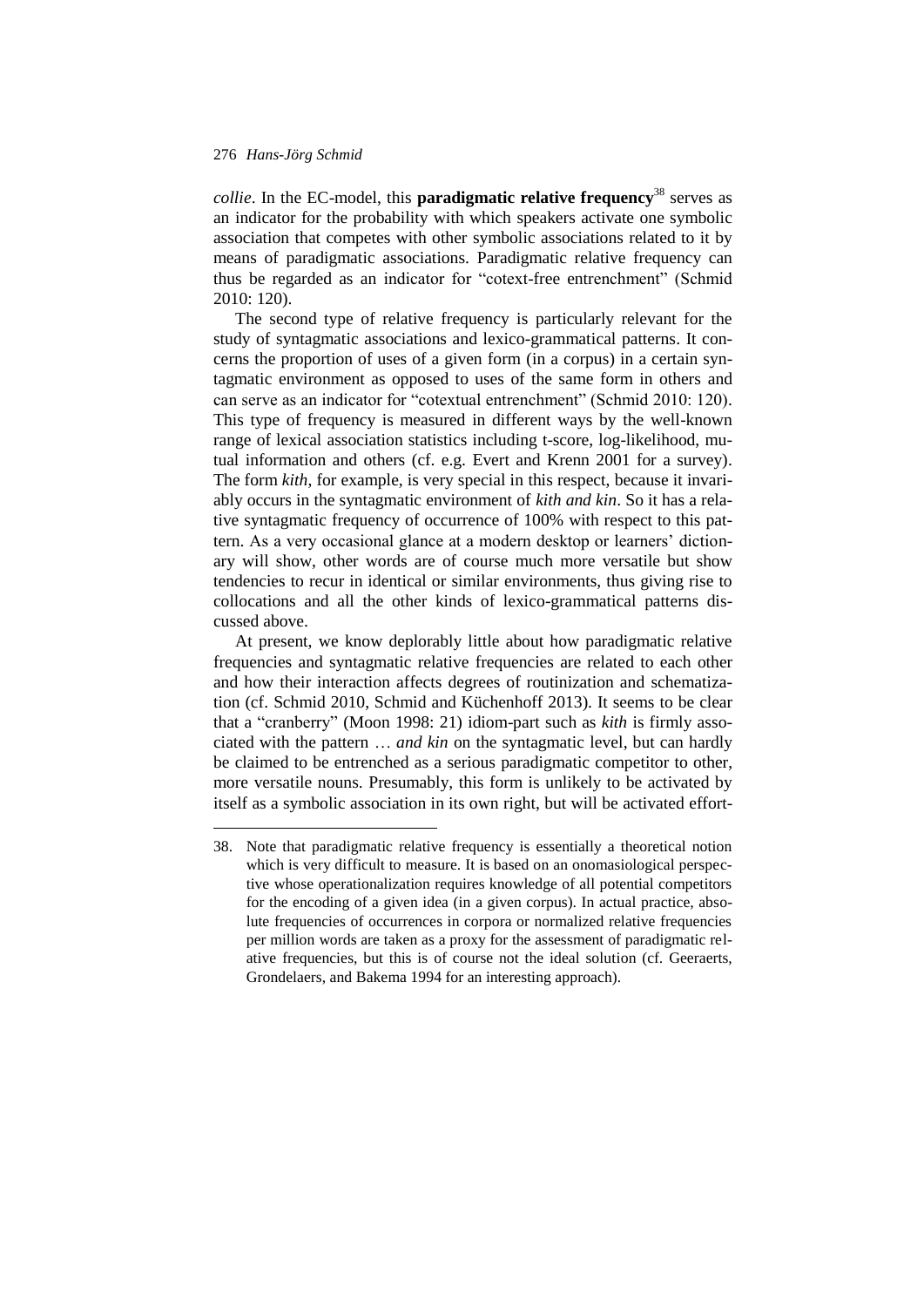lessly as a part of the chunked form *kith and kin* when pragmatic and semantic circumstances call for an activation of this fixed phrase. However, the way in which the relative paradigmatic and syntagmatic frequencies of the overwhelming majority of more versatile lexical items affect entrenchment processes is far less clear.

It seems possible to make some progress regarding this question by relating the two types of relative frequencies to pragmatic associations. In order to do so, the concept of *salience* or *saliency* (cf. e.g. Giora 2003, Hoffmann 2005: 148–152, Schmid 2007) must be introduced. Generally speaking, this notion refers to the potential of any stimulus to attract a person's attention, enter a person's focus of attention and activate certain associations. In Schmid (2007: 119–120), two main types of salience are distinguished, *cognitive salience* and *ontological salience*. Cognitive salience concerns the activation of associations ("concepts") in given speech events, either caused by the presence of external stimuli or by spreading activation in the network. Associations are said to be salient if they are in the present focus of attention. Ontological salience, on the other hand, is defined as the potential of external stimuli to attract attention and activate certain associations (cf. Hoffmann 2005: 151). For example, by their very nature as living beings, humans and animals are more likely targets of our attention than, say, lampposts or doorknobs. Ontologically salient entities have a better chance of triggering cognitively salient associations than ontologically less salient ones. As is captured in so-called *salience* or *empathy hierarchies* (cf. Silverstein 1976, Langacker 1991: 306), speakers typically find themselves more salient than they find hearers, followed by other humans, animals, physical objects and finally abstract concepts.

This is not the whole story, however. While ontological salience may indeed constitute an important perceptual foundation for cognitive salience, its effects are undoubtedly superseded by what could be called *situational*  or *pragmatic salience*, that is, the likelihood that a given stimulus will grab our attention *in a given discourse situation*. This aspect is highlighted by the short definition of salience given by Smith and Mackie (2000: 66) – "the ability of a cue to attract attention *in a context*" (my emphasis) – and, at least with regard to the temporal element, also in the characterization provided by Chiarcos, Claus and Grabski: "Salience defines the degree of relative prominence of a unit of information, *at a specific point in time*, in comparison to other units of information" (2011: 2; my emphasis). If you are about to enter your house, the doorknob will become very salient, and if you are trying to park your car without scratching it against a lamppost you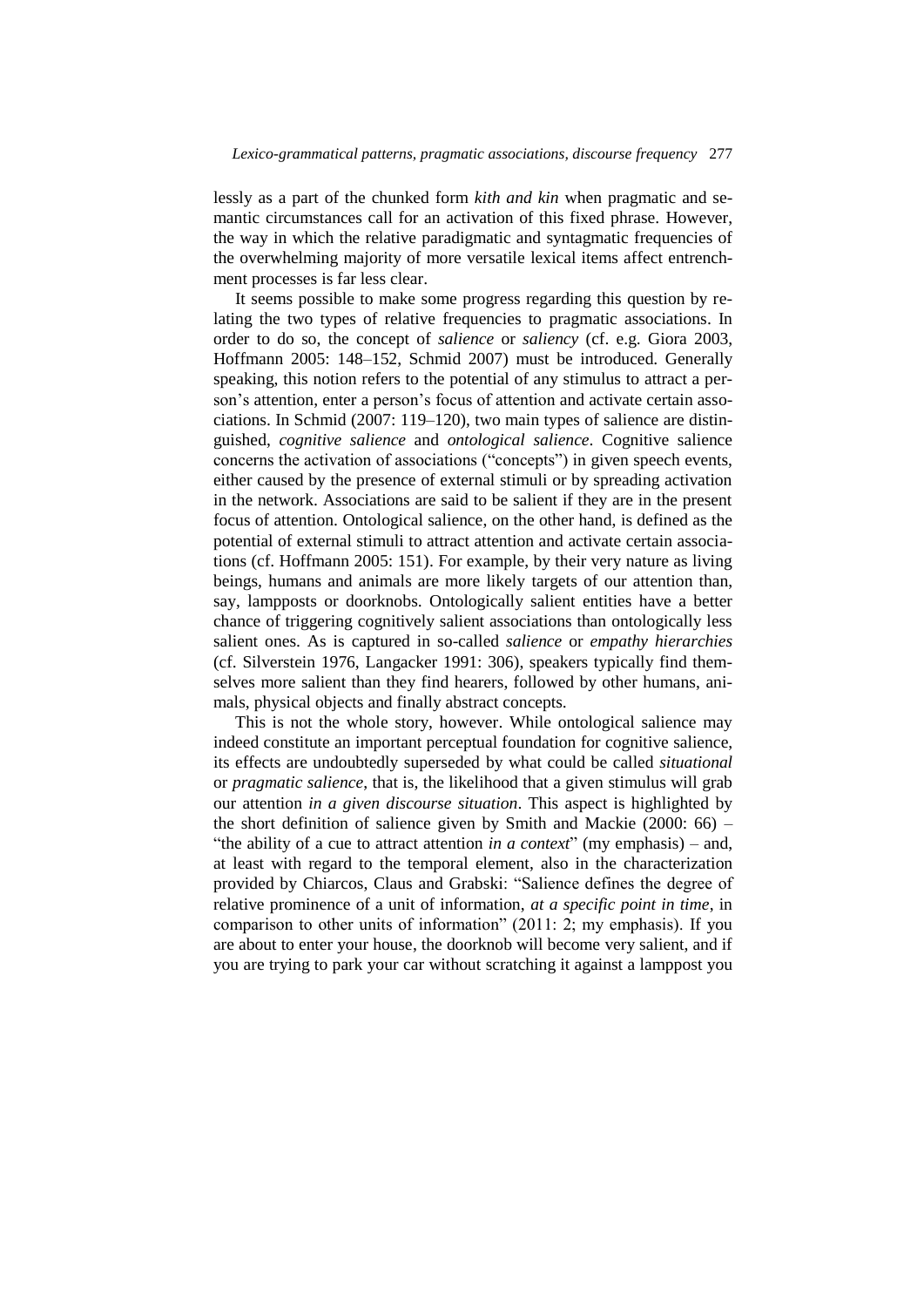will make sure that you focus on where the lamppost is located. Pragmatic salience can thus override both cotext-free entrenchment and cotextual entrenchment, and it is the interplay of ontological salience and pragmatic salience which produces the cognitive salience that ultimately determines frequency of use or "frequency of being talked about" (Croft 2000: 76). The large body of experimental evidence on the processing of non-literal language use (metaphor, irony etc.) collected by Giora and her collaborators, whose results are enshrined in the well-known graded-salience hypothesis (cf. Giora 2003 and 2012 for surveys), suggests that even though pragmatic and cotextual salience can override cotext-free entrenchment, cotext-free entrenchment is never completely inoperative.

This insight now puts us in a position to go back to the relation between pragmatic associations, chunking and discourse frequency. Consider first the case of proverbs and tautological clichés like *let sleeping dogs lie* or *boys will be boys*. These expressions, whose status as fully chunked units is beyond doubt, are extremely rare in terms of paradigmatic relative frequency, i.e. "absolute frequency of occurrence". In addition, the key elements of these phrases – *sleep*, *dog* and *boys* – are highly versatile lexemes that evoke syntagmatic associations to all kinds of patterns, of which these fixed expressions are clearly not the most prominent ones. This means that neither cotext-free nor contextual entrenchment is a likely motive for the existence and resilience of these phrases. Nor is the ontological salience of dogs and boys likely to play an important role, as the corresponding concepts are of little salience in the use of the idiomatic expressions. Crucially, however, given the right kind of context, the whole chunks seem to be able to muster a high degree of pragmatic salience, in such a way that specific pragmatic associations can trigger them efficiently and effortlessly. This means that high pragmatic salience overrides low relative frequency and results in high cognitive salience in the given situation. Counter-intuitive as it may be if one subscribes to a telic notion of *entrenchment* rather than the procedural, dynamic conception preferred here, it seems to be reasonable to argue that a third type of entrenchment termed *contextual entrenchment* interacts with cotext-free and cotextual entrenchment.

The same line of reasoning seems very plausible for pragmaticallydetermined routine formulae (*how do you do*, *I beg your pardon*), transparent conventional phrases (*laughing out loud*, *give me a break*, *you're kidding*), grammatical periphery constructions (*let alone*, *not that*) as well as grammaticalized multi-word prepositions. The emergence and diachronic development of all these patterns into chunks is supported, if not actually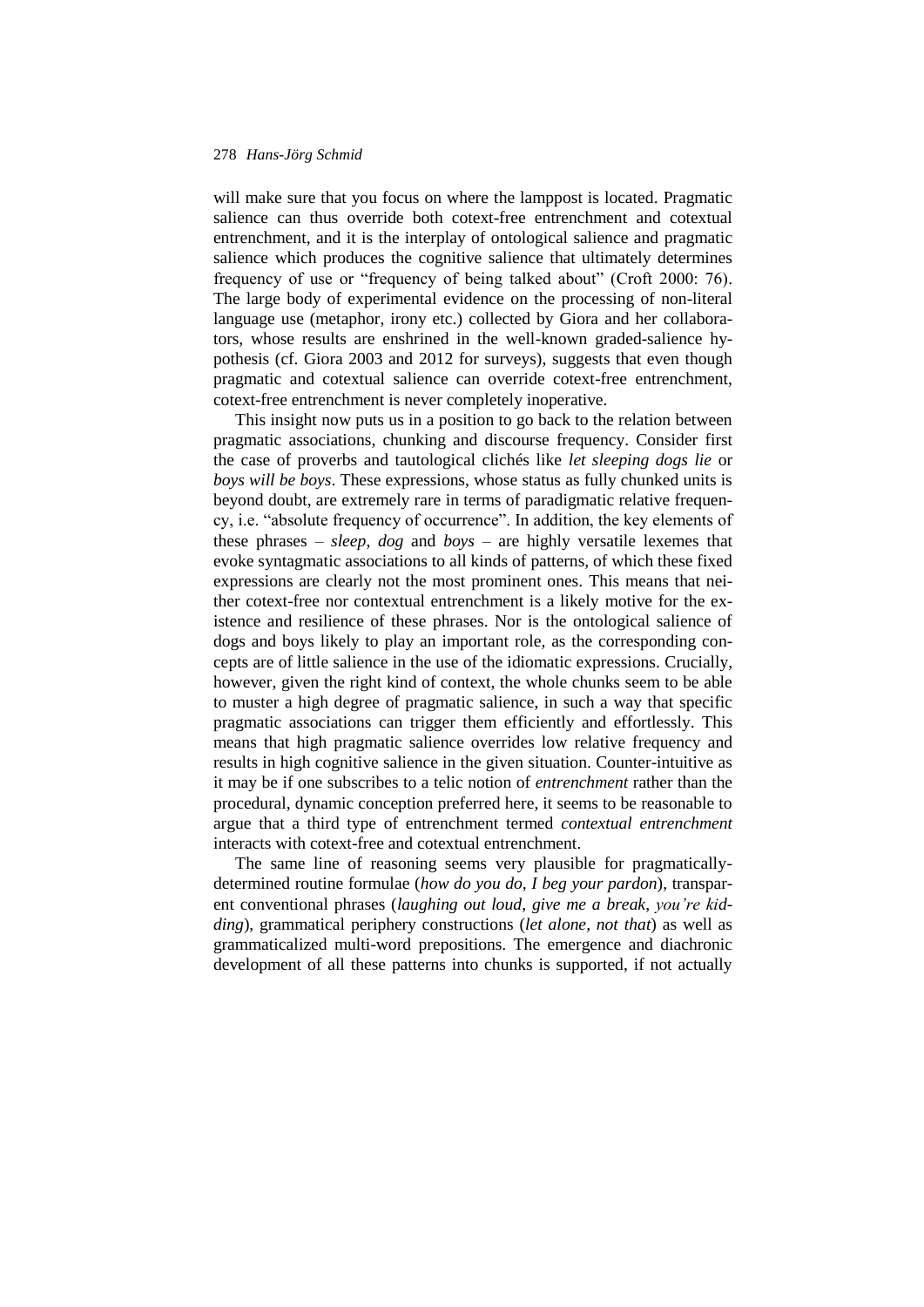motivated, by their pragmatic salience, which is mediated by pragmatic associations that are highly routinized and can eventually become part of symbolic associations.

As for lexical bundles and collocations, the major difference worked out in Section 4 seems to be that the former are supported by pragmatic salience and resulting contextual entrenchment, while the latter are not. Depending on the degree of pragmatic salience, therefore, lexical bundles can become schematized and conventionalized, as chunks and thus acquire the status of "social gestalts" (Feilke 1996). Collocations, on the other hand, do not go beyond the stage of the routinization of syntagmatic associations.

As far as codification is concerned, it is probably not unfair to say that traditional descriptions of languages have not done justice to either of the two classes. While the corpus revolution in lexicography has resulted in a much better coverage of collocational associations, lexical bundles remain the Cinderella of lexicographical practice, even though the applied linguists who have been quoted so frequently in the present paper (Pawley and Syder 1983, Nattinger and DeCarrico 1992, Wray 2002, Schmitt 2004) have long recognized the enormous relevance of these pragmatically important chunks.

### **6. Conclusion**

The overall picture that has emerged in this paper suggests that the effects of pragmatic associations on chunking and schematization processes may have been underestimated so far, especially in quantitative approaches which have very much focused on corpus frequencies and different ways of calculating their statistical significance. What I have tried to show is that only a broad dynamic framework that integrates grammatical, semantic, pragmatic, cognitive and sociolinguistic aspects and combines them with quantitative observations on discourse frequencies can do justice to the pragmatic foundations of lexico-grammatical patterns. Such a framework has been suggested and tested with regard to its potential to explain the relation between chunking phenomena, pragmatic associations and discourse frequencies.

With regard to the way in which lexico-grammatical patterns are "represented", it has emerged that knowledge is entrenched in the form of a potentially wide range of associations that can be routinized, schematized and spread in the speech community, i.e. conventionalized, in different ways and to different degrees. Depending on the linguistic and situational context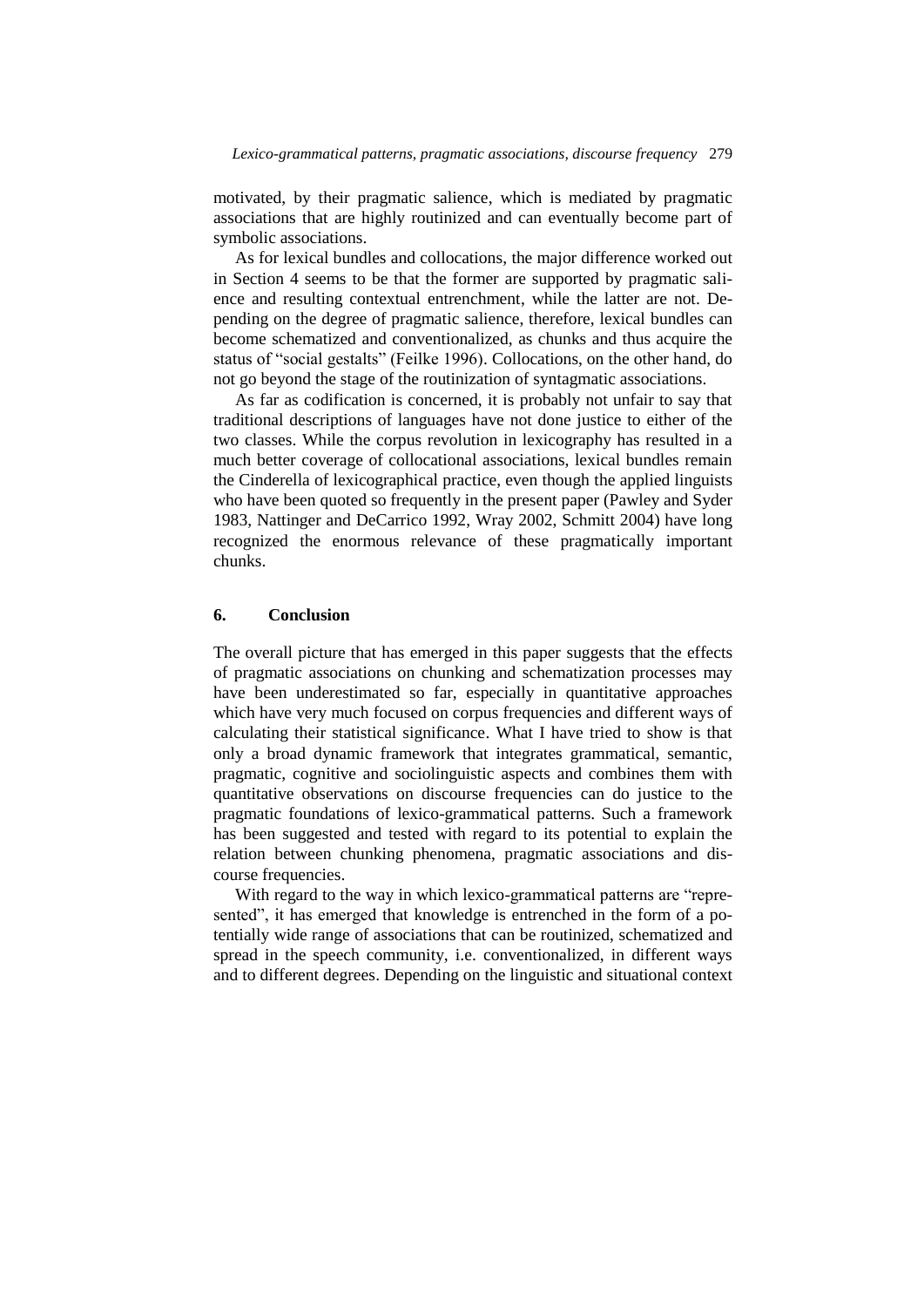and on the corresponding ways in which cotext-free (paradigmatic) entrenchment, cotextual (syntagmatic) entrenchment and contextual (pragmatic) entrenchment interact, different associations will come to the fore. The form *mind*, for example, can trigger a symbolic association connecting the form to a meaning of the lexical schema MIND, which will be connected syntagmatically with other associations activated by the co- and context (*he did not seem to mind her presence*); it can trigger a symbolic association to the schematized syntagmatic chunk MIND YOU and its frequent functions as a discourse marker; and it can trigger a routinized or even schematized association to the sequence DO YOU MIND IF I ..., particularly in a situation where someone politely asks for permission. While all these associations are to a large extent shared by most speakers of English and thus conventionalized, the degrees of cotext-free, cotexual and contextual entrenchment will presumably differ in the minds of different speakers.

To end on a personal note, in hindsight I have to admit that *I love you* should indeed not be treated as a case of collocation. While I would still argue that there exists a level of lexical chunking that supersedes the free syntactic composition of this sequence of words, *I love you* has absorbed too many pragmatic associations to count as a collocation and should instead be regarded as a transparent conventionalized phrase which is routinized and schematized to different degrees in the minds of different speakers of English.

### **References**

#### Aijmer, Karin

1996 *Conversational Routines in English: Convention and Creativity*. London/New York: Longman.

### Aijmer, Karin

1997 *I think* – an English modal particle. In *Modality in Germanic Languages: Historical and Comparative Perspective*, Toril Swan and Olaf Jansen Westvik (eds.), 1–47. Berlin/New York: Mouton de Gruyter.

#### Aijmer, Karin

2007 The interface between discourse and grammar: *The fact is that*. In *Connectives as Discourse Landmarks,* Agnès Celle and Ruth Huart (eds.), 31–46. Amsterdam: John Benjamins.

#### Aitchison, Jean

2003 *Word in the Mind: An Introduction to the Mental Lexicon*, 3d ed. Oxford: Blackwell.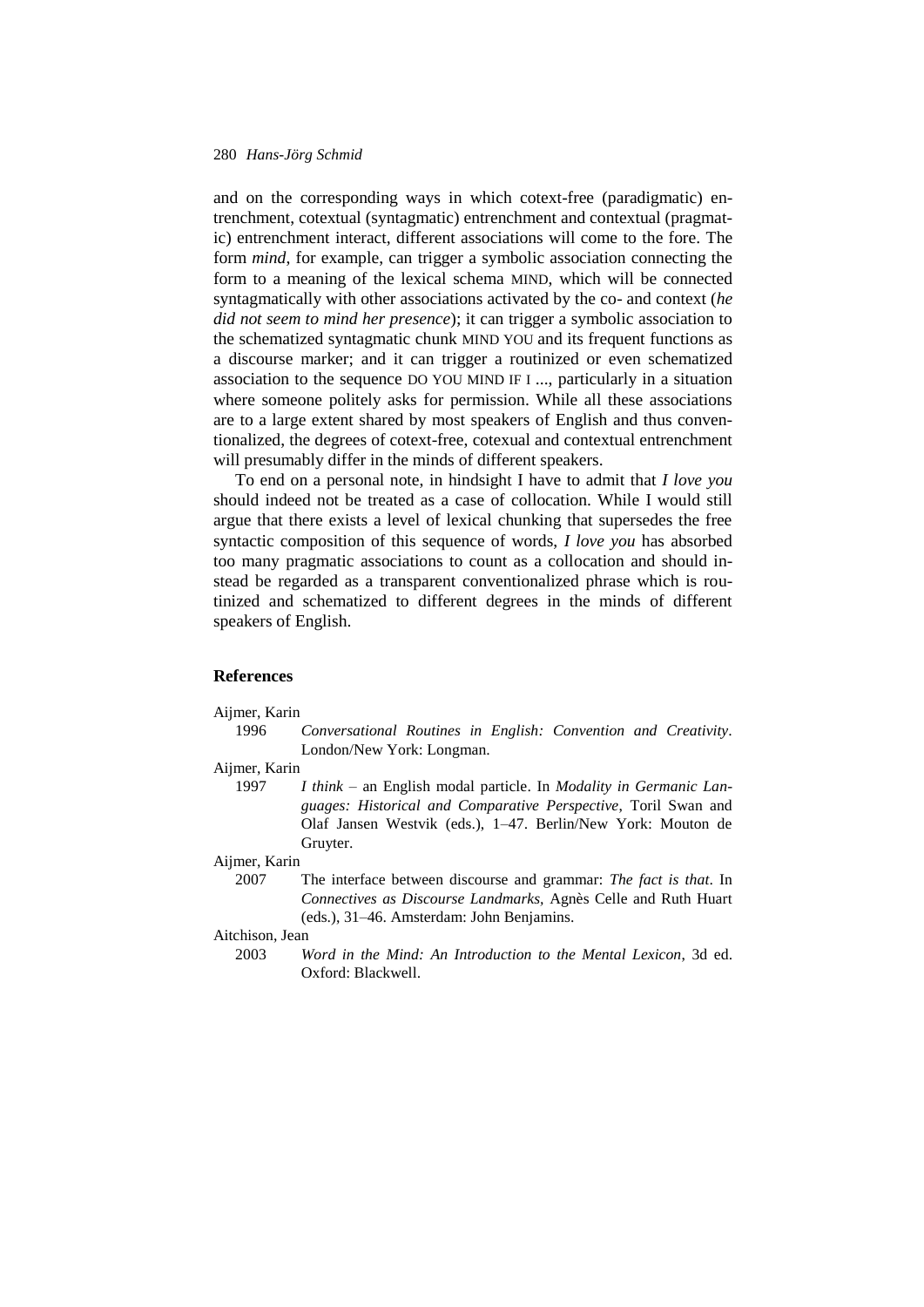Akmajian, Adrian

- Sentence types and the form-function fit. *Natural Language and Linguistic Theory* 2: 1–23.
- Arnon, Inbal, and Neal Snider
	- 2010 More than words: Frequency effects for multi-word phrases. *Journal of Memory and Language* 62: 67–82.
- Auer, Peter
	- 2007 Syntax als Prozess. In *Gespräch als Prozess: Linguistische Aspekte der Zeitlichkeit verbaler Interaktion*, Heiko Hausendorf (ed.), 95– 124. Tübingen: Narr.
- Auer, Peter, and Frans Hinskens
	- 2005 The role of interpersonal accommodation in a theory of language change. In *Dialect Change*, Peter Auer, Frans Hinskens and Paul Kerswill (eds.), 335–357. Cambridge: Cambridge University Press.
- Barlow, Michael, and Suzanne Kemmer (eds.)
- 2000 *Usage-Based Models of Language*. Stanford, CA: CSLI Publications. Barthes, Roland
	- 1957 *Mythologies*. Paris: Seuil.
- Beckner, Clay, and Joan Bybee
	- 2009 A usage-based account of constituency and reanalysis. In *Language as a Complex Adaptive System* [= *Language Learning* 59: Suppl. 1], Nick C. Ellis and Diane Larsen-Freeman (eds.), 27–46. Chichester: Wiley-Blackwell.
- Behrens, Heike
	- 2009 Usage-based and emergentist approaches to language acquisition. *Linguistics* 47.2: 381–411.

### Biber, Douglas

- 2006 *University Language*. Amsterdam/Philadelphia: John Benjamins.
- Biber, Douglas, Susan Conrad, Geoffrey Leech, Stig Johansson, and Edward Finegan 1999 *Longman Grammar of Spoken and Written English*. London et al.: Longman.

#### Blank, Andreas

2001 Pathways of lexicalization. In *Language Typology and Language Universals. Vol. II* [= Handbücher zur Sprach- und Kulturwissenschaft 20.2], Martin Haspelmath, Ekkehard König, Wulf Oesterreicher and Wolfgang Raible (eds.), 1506–1608. Berlin/New York: Walter de Gruyter.

#### Blumenthal-Dramé, Alice

2012 *Entrenchment in Usage-based Theories: What Corpus Data Do and Do not Reveal about the Mind*. Berlin et al.: Walter de Gruyter.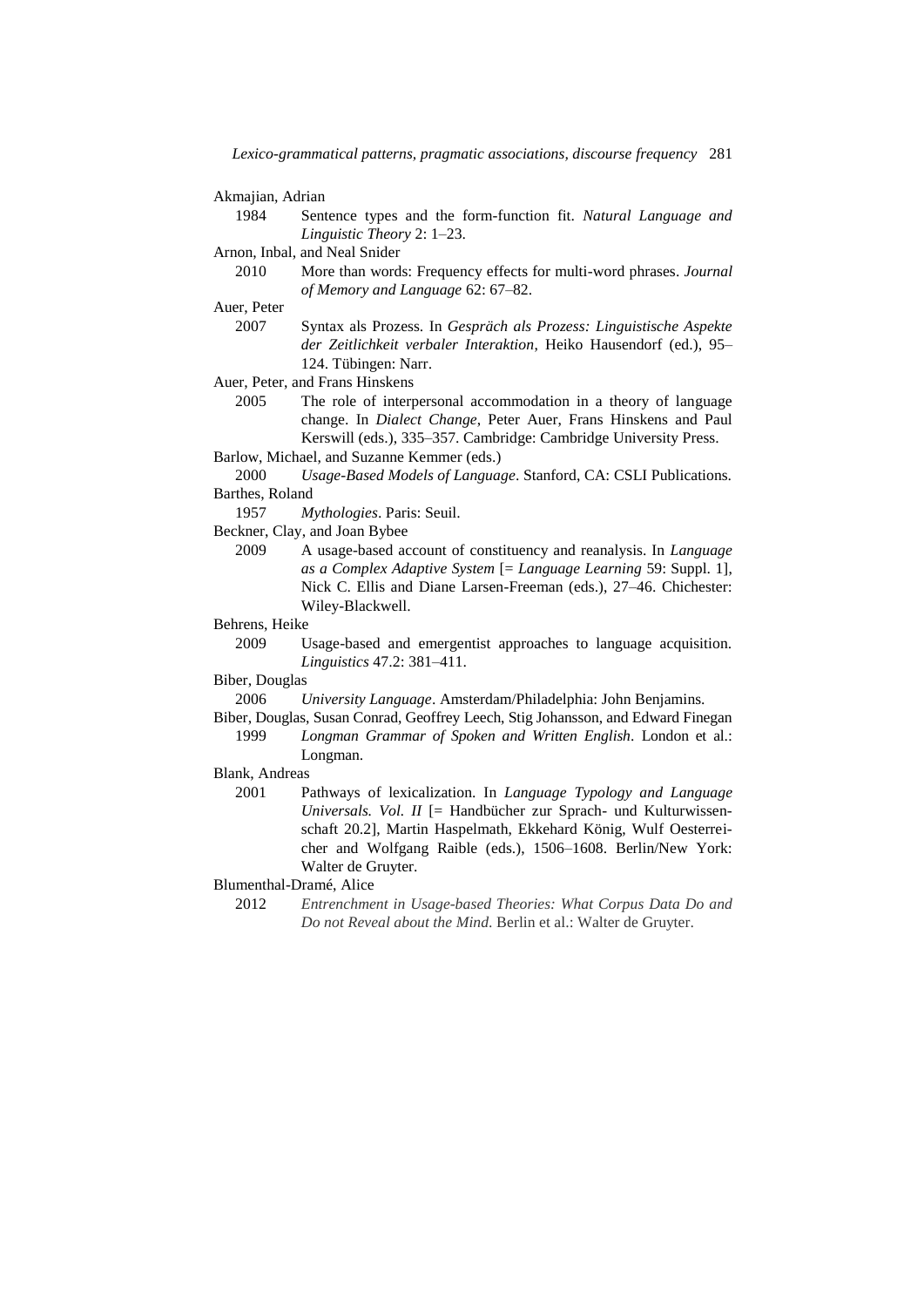Blythe, Richard A., and William A. Croft

- 2009 The speech community in evolutionary language dynamics. In *Language as a Complex Adaptive System* [= *Language Learning* 59: Suppl. 1], Nick C. Ellis, and Diane Larsen-Freeman (eds.), 47–63. Chichester: Wiley-Blackwell.
- Brinton, Laurel
	- 2010 Discourse markers. In *Historical Pragmatics.* [= Handbooks of Pragmatics, Vol. 8], Andreas H. Jucker and Irma Taavitsainen (eds.), 285–314. Berlin/New York: De Gruyter Mouton.
- Brinton, Laurel J., and Minoji Akimoto (eds.)
	- 1999 *Collocational and Idiomatic Aspects of Composite Predicates in the History of English*. Amsterdam/Philadelphia: John Benjamins.
- Brinton, Laurel J., and Elizabeth Closs Traugott
	- 2005 *Lexicalization and Language Change*. Cambridge/New York: Cambridge University Press.
- Bublitz, Wolfram, and Neal Norrick (eds.)
	- 2010 *Foundations of Pragmatics* [= Handbooks of Pragmatics, Vol. 1]. Berlin/New York: De Gruyter Mouton.

### Burger, Harald

- 2010 *Phraseologie: Eine Einführung am Beispiel des Deutschen*, 4. Aufl. Berlin: Erich Schmidt.
- Bybee, Joan
	- 1985 *Morphology: A Study of the Relation between Meaning and Form*. Amsterdam/Philadelphia: John Benjamins.
- Bybee, Joan
	- 2001 *Phonology and Language Use*. Cambridge: Cambridge University Press.
- Bybee, Joan
	- 2006 From usage to grammar: The mind's response to repetition. *Language* 82: 711–733.

### Bybee, Joan

2007 *Frequency of Use and the Organization of Language*. Oxford: Oxford University Press.

### Bybee, Joan

- 2010 *Language, Usage and Cognition*. Cambridge/New York: Cambridge University Press.
- Bybee, Joan, and Paul Hopper (eds.)
- 2001 *Frequency and the Emergence of Linguistic Structure*. Amsterdam/Philadelphia: John Benjamins.

## Bybee, Joan, and Joanne Scheibman

1999 The effect of usage on constituency: The reduction of *don't* in English. *Linguistics* 37: 575–596.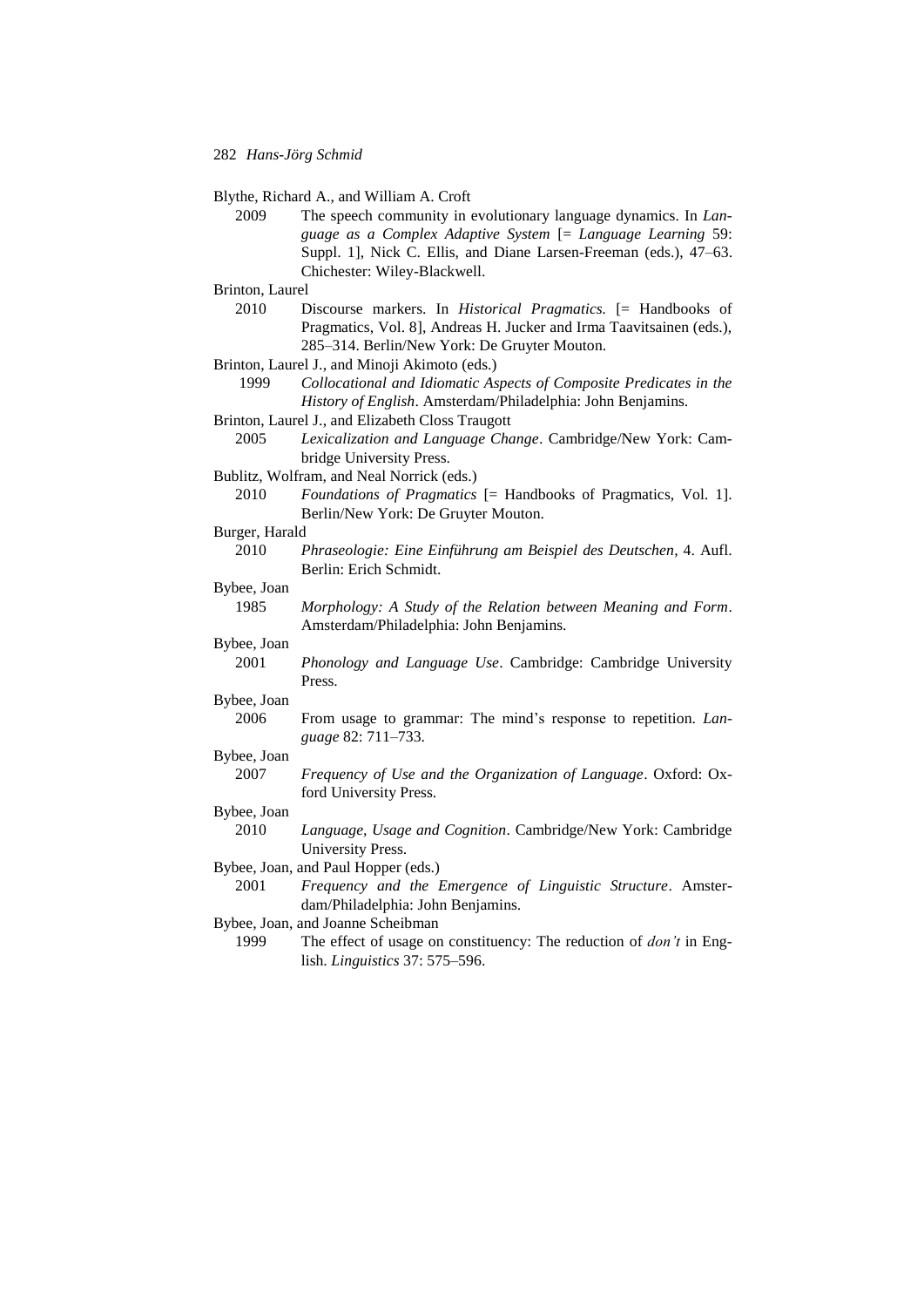### Capelle, Bert

- 2011 The *the*… *the*… construction: Meaning and readings. *Journal of Pragmatics* 43 (1): 99–114.
- Cappelle, Bert, Yury Shtyrov, and Friedemann Pulvermüller
	- 2010 Heating up or cooling up the brain? MEG evidence that phrasal verbs are lexical units. *Brain and Language* 115 (3): 189–201.
- Chiarcos, Christian, Berry Claus, and Michael Grabski
	- 2011 Introduction: Salience in linguistics and beyond. In *Salience: Multidisciplinary Perspectives on its Function in Discourse,* Christian Chiarcos, Berry Claus, and Michael Grabski (eds.), 1–28. Berlin et al.: de Gruyter.
- Church, Kenneth W., and Patrick Hanks
	- 1990 Word association norms, mutual information & lexicography. *Computational Linguistics* 16: 22–29.
- Claridge, Claudia, and Leslie Arnovick
	- 2010 Pragmaticalisation and Discursisation. In *Historical Pragmatics* [= Handbooks of Pragmatics, Vol. 8], Andreas H. Jucker and Irma Taavitsainen (eds.), 165–192. Berlin/New York: De Gruyter Mouton.

### Clark, Herbert

1996 *Using Language*. Cambridge: Cambridge University Press.

- Clear, Jeremy
	- 1993 From Firth principles. Computational tools for the study of collocation. In *Text and Technology; In Honour of John Sinclair*, Mona Baker, Gill Francis and Elena Tognini-Bonelli (eds.), 271–292. Amsterdam/Philadelphia: John Benjamins.
- Collins, Allan M., and Elisabeth F. Loftus
	- 1975 A spreading-activation theory of semantic processing. *Psychological review* 82: 407–428.
- Conklin, Kathy, and Norbert Schmid
	- 2012 The processing of formulaic language. *Annual Review of Applied Linguistics* 32: 45–61.

#### Coseriu, Eugenio

1967 *Teoría del lenguaje y lingüística general: Cinco estudios*, 2d ed. Madrid: Gredos.

#### Coulmas, Florian

1981 *Routine im Gespräch: Zur pragmatischen Fundierung der Idiomatik*. Wiesbaden/Düsseldorf: Athenaion.

#### Cowie, Anthony P.

1988 Stable and creative aspects of vocabulary use. In *Vocabulary and Language Teaching*, Ronald Cater and Michael McCarthy (eds.), 126–139. London/New York: Longman.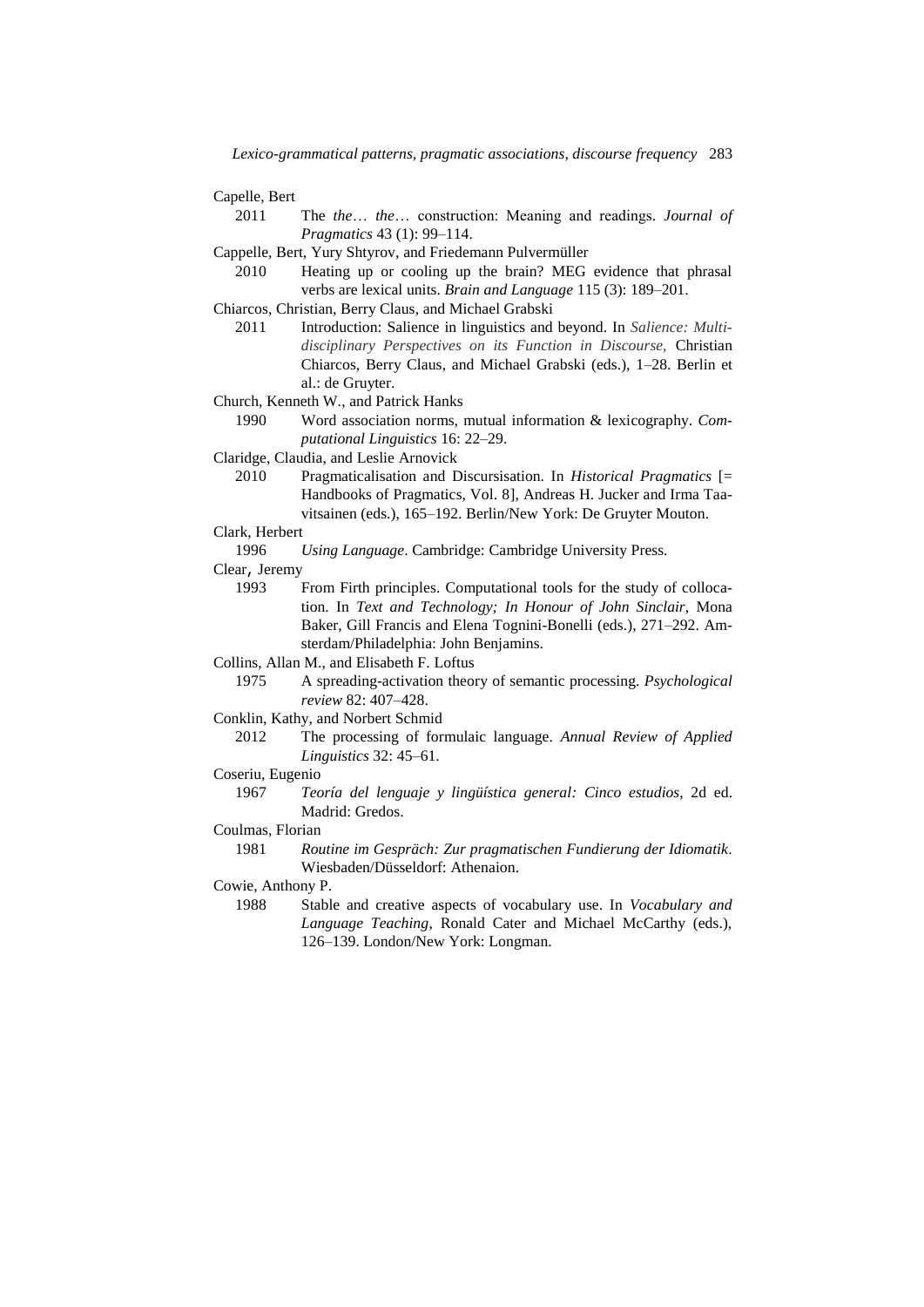### Croft, William

2000 *Explaining Language Change: An Evolutionary Approach*. Harlow/New York: Longman.

## Croft, William

2009 Toward a social cognitive linguistics. In *New Directions in Cognitive Linguistics*, Vyvyan Evans and Stephanie Pourcel (eds.), 395–420. Amsterdam/Philadelphia: John Benjamins.

## Delahunty, Gerald

2006 A relevance theoretic analysis of *not that* sentences: "*Not that there is anything wrong with that*". *Pragmatics* 16 (2/3): 213–245.

### Delahunty, Gerald

2011 Contextually determined fixity and flexibility in 'thing' sentence matrixes. *Yearbook of Phraseology* 2: 109–135.

### Dell, Gary S.

1986 A spreading-activation theory of retrieval in sentence production. *Psychological Review* 93: 283–321.

#### Detges, Ulrich, and Richard Waltereit

- 2002 Grammaticalization vs. reanalysis: a semantic-pragmatic account of functional change in grammar. *Zeitschrift für Sprachwissenschaft* 21 (2): 151–195.
- Dobrovol'skij, Dmitrij
- 1995 *Kognitive Aspekte der Idiom-Semantik: Studien zum Thesaurus deutscher Idiome*. Tübingen: Stauffenberg.

### Eckert, Penelope

- 2000 *Linguistic Variation as Social Practice: The Linguistic Construction of Identity in Belten High*. Oxford: Blackwell.
- Ellis, Nick C., and Diane Larsen-Freeman (eds.)
- 2009 *Language as a Complex Adaptive System* [= *Language Learning* 59: Suppl. 1]. Chichester: Wiley-Blackwell.

### Enfield, Nick

2005 Micro- and macro-dimensions in linguistic systems. In *Reviewing Linguistic Thought: Converging Trends for the 21st Century*, Sophia Marmaridou, Kiki Nikiforidou and Eleni Antonopoulou (eds.), 313– 325. Berlin: Mouton de Gruyter.

#### Enfield, Nick

- 2008 Transmission biases in linguistic epidemiology. *Journal of Language Contact* 2: 299–310.
- Erman, Britt, and Beatrice Warren
	- 2000 The idiom principle and the open choice principle. *Text* 20: 29–62.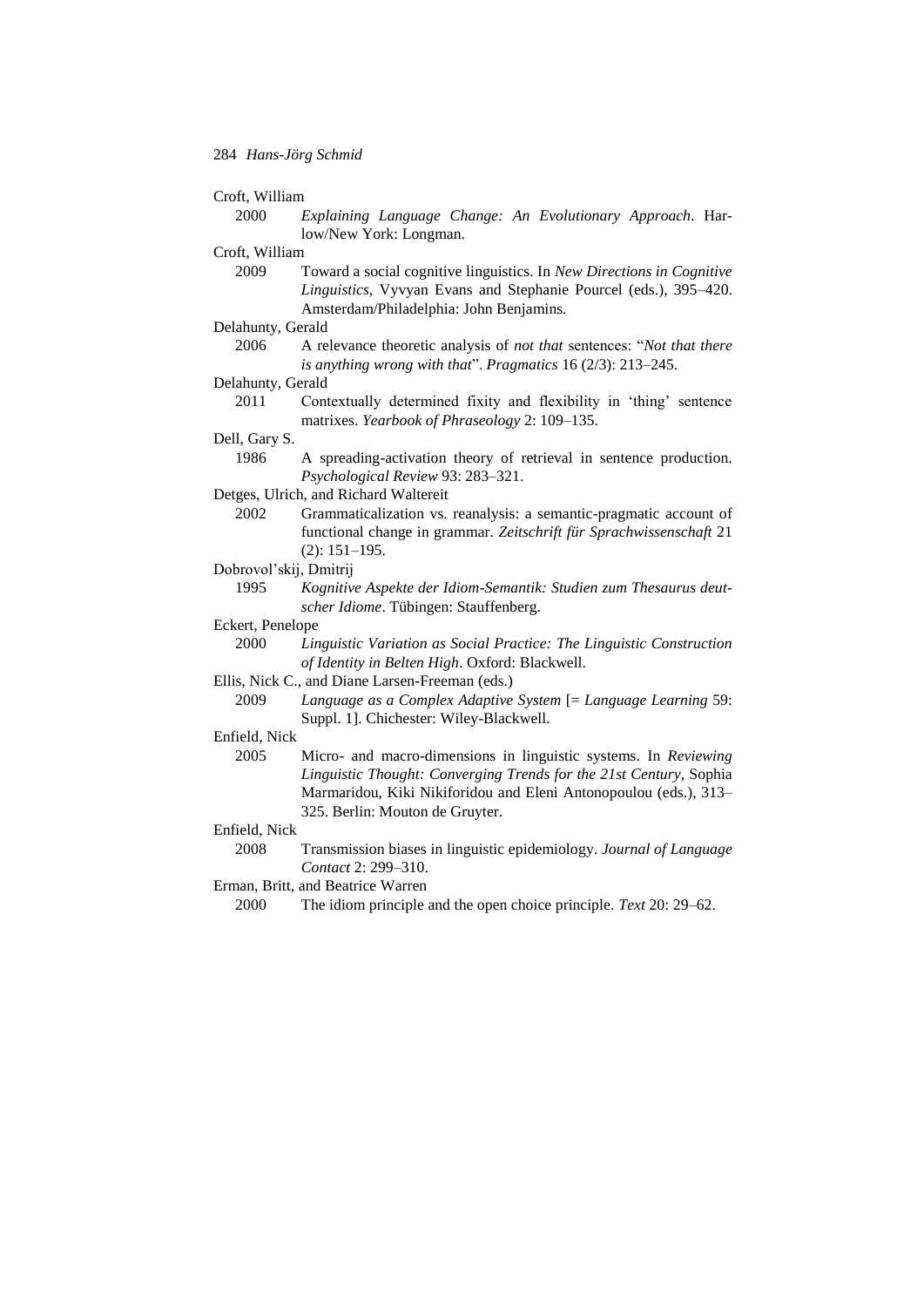### Evert, Stefan, and Brigitte Krenn

- 2001 Methods for the qualitative evaluation of lexical association measures. In *Proceedings of the 39th Annual Meeting of the Association for Computational Linguistics*, *Toulouse, France*: 188–195.
- Evans, Vyvyan, and Melanie Green
- 2006 *Cognitive Linguistics: An Introduction*. Edinburgh: Edinburgh University Press.
- Feilke, Helmuth
- 1996 *Sprache als soziale Gestalt: Ausdruck, Prägung und die Ordnung der sprachlichen Typik*. Frankfurt/Main: Suhrkamp.

### Filatkina, Natalia

- 2007 Pragmatische Beschreibungsansätze. In *Phraseologie: Ein internationales Handbuch zeitgenössischer Forschung/Phraseology: An International Handbook of Contemporary Research*, Halbband 1/Vol. 1, Harald Burger, Dmitrij Dobrovol'skij, Peter Kühn and Neal Norrick (eds.), 132–158. Berlin/New York: Mouton de Gruyter.
- Fillmore, Charles J., Paul Kay, and Mary C. O'Connor
	- 1988 Regularity and idiomaticity in grammatical constructions: The case of *let alone*. *Language* 64: 501–538.

#### Geeraerts, Dirk

- 2003 Cultural models of linguistic standardization. In *Cognitive Models in Language and Thought: Ideology, Metaphors and Meaning*, René Dirven, R. Frank and Martin Pütz (eds.), 25–68. Berlin/New York: Mouton de Gruyter.
- Geeraerts, Dirk
	- 2006 *Words and Other Wonders: Papers on Lexical and Semantic Topics*. Berlin/New York: Walter de Gruyter.
- Geeraerts, Dirk, Gitte Kristiansen, and Yves Peirsman (eds.)
- 2010 *Advances in Cognitive Sociolinguistics*. Berlin/New York: Mouton de Gruyter.
- Geeraerts, Dirk, Stef Grondelaers, and Peter Bakema
- 1994 *The Structure of Lexical Variation: A Descriptive Framework for Cognitive Lexicology*. Berlin et al.: Mouton de Gruyter.
- Giles, Howard, Nikolas Coupland, and Justine Coupland
	- 1991 Accommodation theory: Communication, context and consequence. In *Contexts of Accommodation: Developments in Applied Sociolinguistics*, Howard Giles, Nikolas Coupland and Justine Coupland (eds.), 1–68. Cambridge: Cambridge University Press.
- Giles, Howard, and Tania Ogay
	- 2006 Communication accommodation theory. In *Explaining Communication: Contemporary Theories and Exemplars*, Brian B. Whaley and Wendy Samter (eds.), 293–310. Mahwah, NJ: Erlbaum.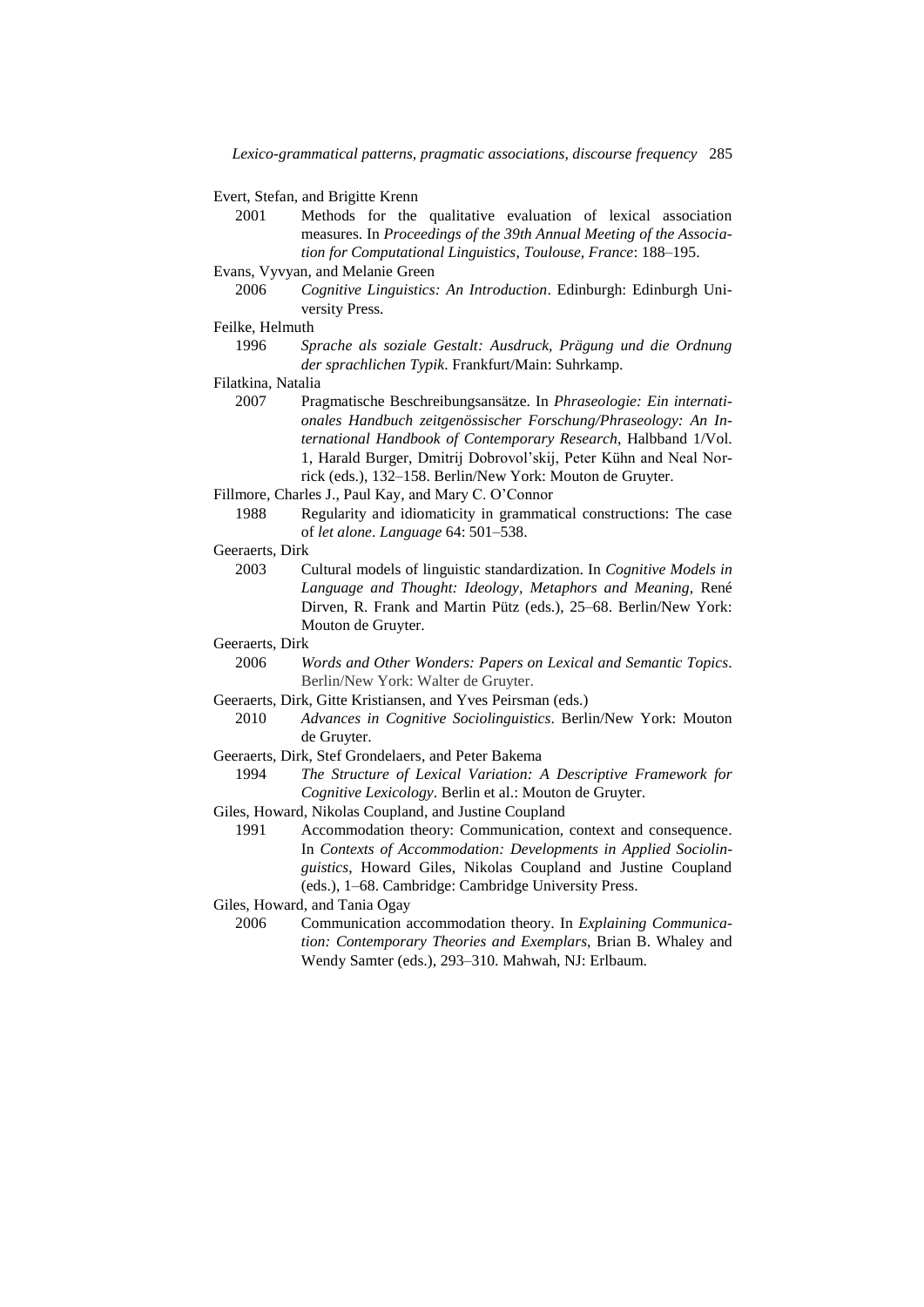## Giora, Rachel

2003 *On Our Mind: Salience, Context, and Figurative Language*. New York: Oxford University Press.

## Giora, Rachel

2012 Happy new war: The role of salient meanings and salience-based interpretations in processing utterances. In *Cognitive Pragmatics*. [*Handbooks of Pragmatics*, Vol. 4], Hans-Jörg Schmid (ed.), 233–260. Berlin/Boston: Walter de Gruyter.

#### Gläser, Rosemarie

- 1986 *Phraseologie der englischen Sprache*. Leipzig: Verlag Enzyklopädie. Goldberg, Adele
	- 1995 *Constructions: A Construction Grammar Approach to Argument Structure*. Chicago, IL: Chicago University Press.

### Goldberg, Adele

2006 *Constructions at Work: The Nature of Generalization in Language*. Oxford: Oxford University Press.

#### Goldberg, Adele

- 2009 The nature of generalizations in language. *Cognitive Linguistics* 20 (2): 93–127.
- Gramley, Stephan, and Kurt-Michael Pätzold

2004 *A Survey of Modern English*, 2d ed. London/New York: Routledge.

- Granger, Sylviane, and Magali Paquot
	- 2008 Disentangling the phraseological web. In *Phraseology in Foreign Language Learning and Teaching,* Fanny Meunier and Sylviane Granger (eds.), 27–49. Amsterdam: John Benjamins.

### Greenbaum, Sidney

1970 *Verb-Intensifier Collocations in English: An Experimental Approach*. The Hague: Mouton.

#### Grice, Herbert P.

1975 Logic and conversation. In *Syntax and semantics, Vol. 3: Speech acts*, Peter Cole and Jerry L. Morgan (eds.), 41–58. New York: Academic Press.

#### Grzybek, Peter

2007 Semiotik und Phraseologie. In *Phraseologie: Ein internationales Handbuch zeitgenössischer Forschung/Phraseology: An International Handbook of Contemporary Research*, 1. Halbband 1/Vol. 1, Harald Burger, Dmitrij Dobrovol'skij, Peter Kühn and Neal Norrick (eds.), 188–208. Berlin, New York: de Gruyter,

### Günthner, Susanne

2011 Between emergence and sedimentation: Projecting constructions in German interactions. In *Constructions: Emerging and Emergent*, Pe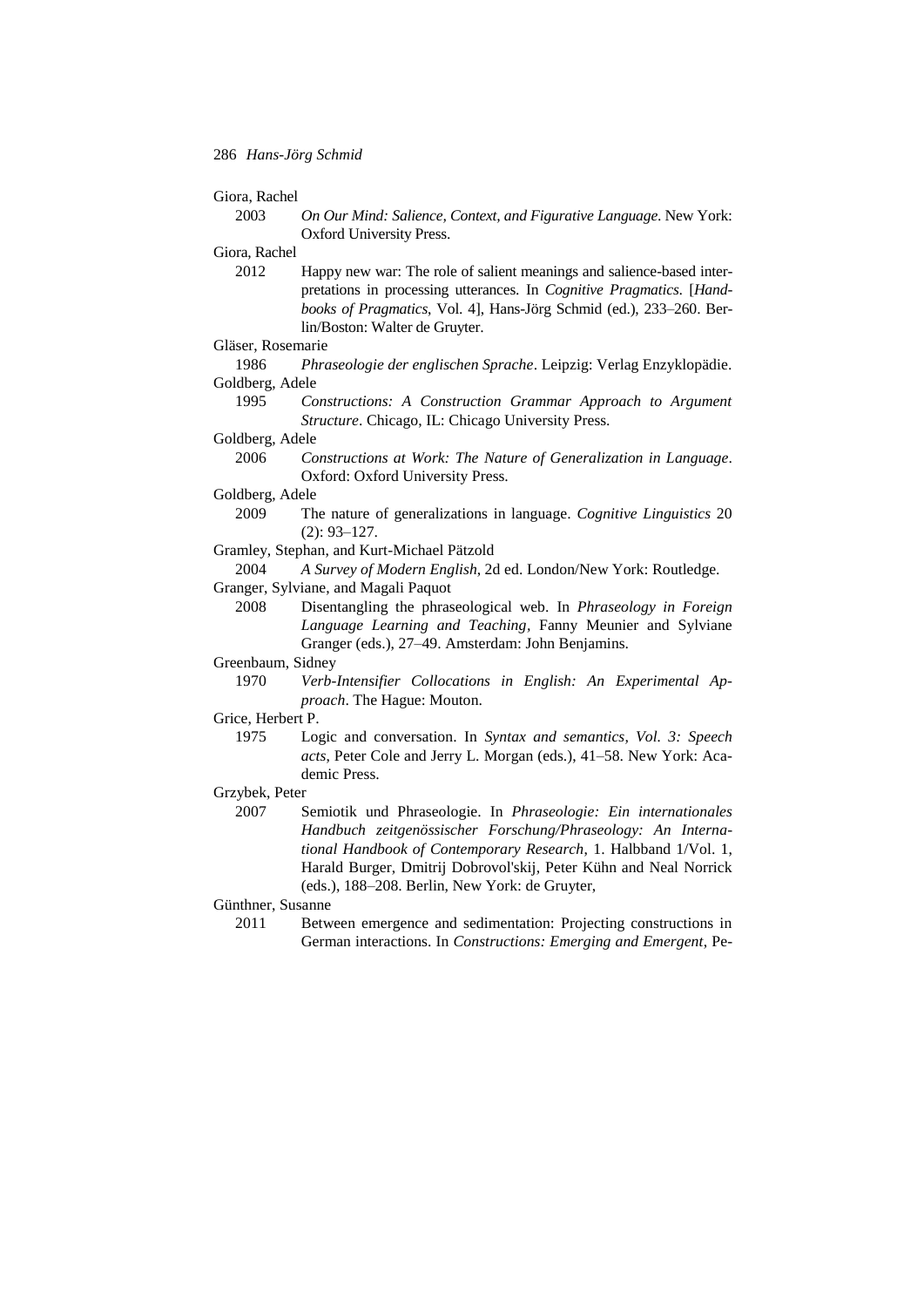ter Auer and Stefan Pfänder (eds.), 165–185. Berlin/Boston: De Gruyter.

- Harder, Peter
	- 2010 *Meaning in Mind and Society: A Functional Contribution to the Social Turn in Cognitive Linguistics*. Berlin/New York: De Gruyter Mouton.
- Haspelmath, Martin
	- 1999 Why is grammaticalization irreversible. *Linguistics* 37 (6): 1043– 1086.
- Haspelmath, Martin
	- 2002 Grammatikalisierung: Von der Performanz zur Kompetenz ohne angeborene Grammatik. In *Gibt es eine Sprache hinter dem Sprechen?* Sybille Krämer and Ekkehard König (eds.), 262–286. Frankfurt/Main: Suhrkamp.

### Hawkins, John A.

- 2004 *Efficiency and Complexity in Grammars*. Oxford: Oxford University Press.
- Herbst, Thomas
	- 1996 What are collocations: Sandy beaches or false teeth. *English Studies* 4: 379–393.
- Herbst, Thomas
	- 2010 *English Linguistics: A Coursebook for Students of English*. Berlin/New York: De Gruyter Mouton.
- Herbst Thomas, and Susen Schüller
	- 2008 *Introduction to Syntactic Analysis: A Valency Approach*. Tübingen: Narr.

### Hoey, Michael

2005 *Lexical Priming: A New Theory of Words and Language*. London/New York: Routledge.

#### Hoffmann, Sebastian

2005 *Grammaticalization and English Complex Prepositions: A Corpus-Based Study*. New York: Routledge.

### Holmes, Janet

2008 *An Introduction to Sociolinguistics*, 3d ed. London et al.: Pearson Longman.

### Hopper, Paul

- 1987 Emergent grammar. *Berkeley Linguistics Society* 13: 139–157.
- Hunston, Susan, and Gill Francis
	- 2000 Pattern Grammar: A Corpus-Driven Approach to the Lexical Grammar of English*.* Amsterdam/Philadelphia: John Benjamins.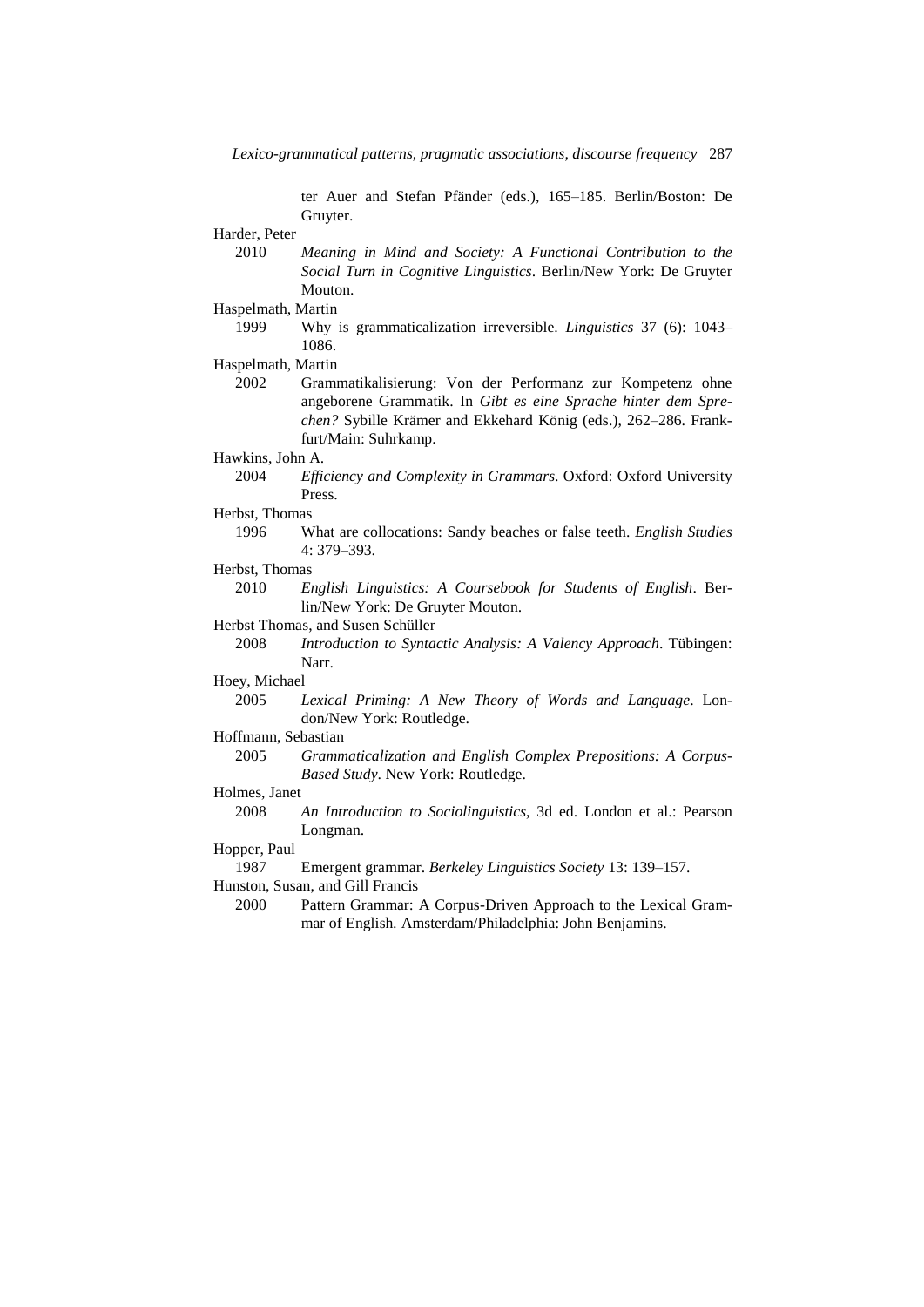Imo, Wolfgang

2011 Online changes in syntactic gestalts in spoken German. Or: do garden path sentences exist in everyday conversation? In *Constructions: Emerging and Emergent*, Peter Auer and Stefan Pfänder (eds.), 127– 155. Berlin/Boston: De Gruyter.

#### Johanson, Lars

2008 Remodelling grammar: Copying, conventionalization, grammaticalization. In *Language Contact and Contact Languages*, Peter Siemund and Noemi Kintana (eds.), 61–79. Amsterdam/Philadelphia: John Benjamins.

Jones, Susan, and John M. Sinclair

1974 English lexical collocations. *Cahiers de Lexicologie* 24: 15–61.

### Kay, Paul

- 2004 Pragmatic aspects of grammatical constructions. In *Handbook of Pragmatics*, Larry Horn and Gregory Ward (eds.), 675–700. Oxford: Blackwell.
- Kay, Paul, and Charles J. Fillmore
	- 1999 Grammatical constructions and linguistic generalizations: The *What's X doing Y?* construction. *Language* 75: 1-33.

#### Kjellmer, Göran

1982 Some problems relating to the study of collocations in the Brown Corpus. In *Computer Corpora in English Language Research 1975- 1981*, Stig Johansson (ed.), 25–33. Lund/Bergen: Norwegian Computing Centre for the Humanities.

#### Kristiansen, Gitte

2008 Style-shifting and shifting styles: A socio-cognitive approach to lectal variation. In *Cognitive Sociolinguistics: Language Variation, Cultural Models, Social Systems*, Gitte Kristiansen and René Dirven (eds.), 45–88. Berlin: Mouton de Gruyter.

### Krug, Manfred

2000 *Emerging English Modals: A Corpus-Based Study of Grammaticalization*. Berlin/New York: Mouton de Gruyter.

#### Lambrecht, Knud

- 1990 *What, me worry?* Mad Magazine sentences revisited. *Berkeley Linguistics Society* 16: 215–228.
- Langacker, Ronald W.
	- 1987 *Foundations of Cognitive Grammar, Vol. I: Theoretical Prerequisites*. Stanford, CA: Stanford University Press.

#### Langacker, Ronald W.

1988 A usage-based model. In *Topics in Cognitive Linguistics,* Brygida Rudzka-Ostyn (ed.), 127-161. Amsterdam/Philadelphia: Benjamins.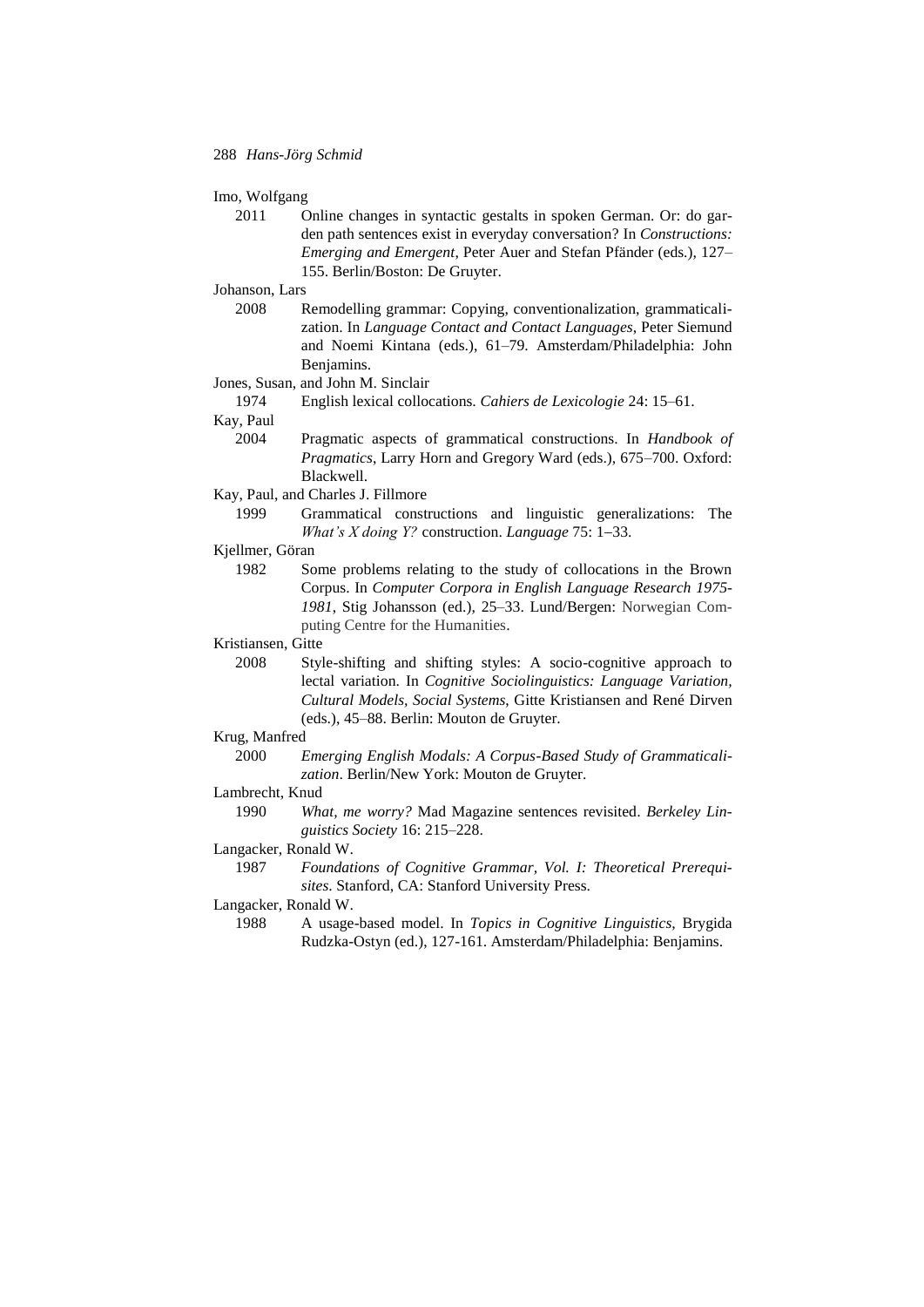Langacker, Ronald W.

- 1991 *Foundations of Cognitive Grammar*, *Vol. II: Descriptive Application*, Stanford, CA: Stanford University Press.
- Langacker, Ronald W.
	- 2008 *Cognitive Grammar: A Basic Introduction.* Oxford/New York: Oxford University Press.
- Lenneberg, Eric H.
- 1967 *Biological Foundations of Language*. Chichester: Wiley.

### Levinson, Stephen C.

- 1983 *Pragmatics*. Cambridge et al.: Cambridge University Press.
- Lewis, Michael
- 1993 *The Lexical Approach*. Hove: Teacher Training Publications.
- Manning, Chris, and [Hinrich Schütze](http://www-csli.stanford.edu/~schuetze)
	- 2001 *Foundations of Statistical Natural Language Processing*. Cambridge, MA: MIT Press.

### MacWhinney, Brian

- 1998 Models of the emergence of language. *Annual Review of Psychology* 49: 199–227.
- MacWhinney, Brian (ed.)
	- 1999 *The Emergence of Grammar*. Mahwah, NJ: Lawrence Erlbaum.

### MacWhinney, Brian

2012 The logic of the unified model. In *The Routledge Handbook of Second Language Acquisition*, Susan M. Gass and Alison Mackey (eds.), 211– 227. New York: Routledge.

### Mel'cuk, Igor

1995 Phrasemes in language and phraseology in linguistics. In: *Idioms: Structural and Psychological Perspectives*, Martin Everaert, Erik-Jan von der Linden, André Schenk and Rob Schreuder (eds.), 167–232. Hillsdale, NJ: Lawrence Erlbaum Associates.

#### Mieder, Wolfgang

2007 Proverbs as cultural units or items of folklore. In *Phraseologie: Ein internationales Handbuch zeitgenössischer Forschung/Phraseology: An International Handbook of Contemporary Research*, 1. Halbband 1/Vol. 1, Harald Burger, Dmitrij Dobrovol'skij, Peter Kühn and Neal Norrick (eds.), 394–413. Berlin, New York: de Gruyter.

#### Moon, Rosamund

- 1998 *Fixed Expressions and Idioms in English: A Corpus-Based Approach*. Oxford/New York: Oxford University Press.
- Nattinger, James R., and Jeanette S. DeCarrico
	- 1992 *Lexical Phrases and Language Teaching*. Oxford/New York: Oxford University Press.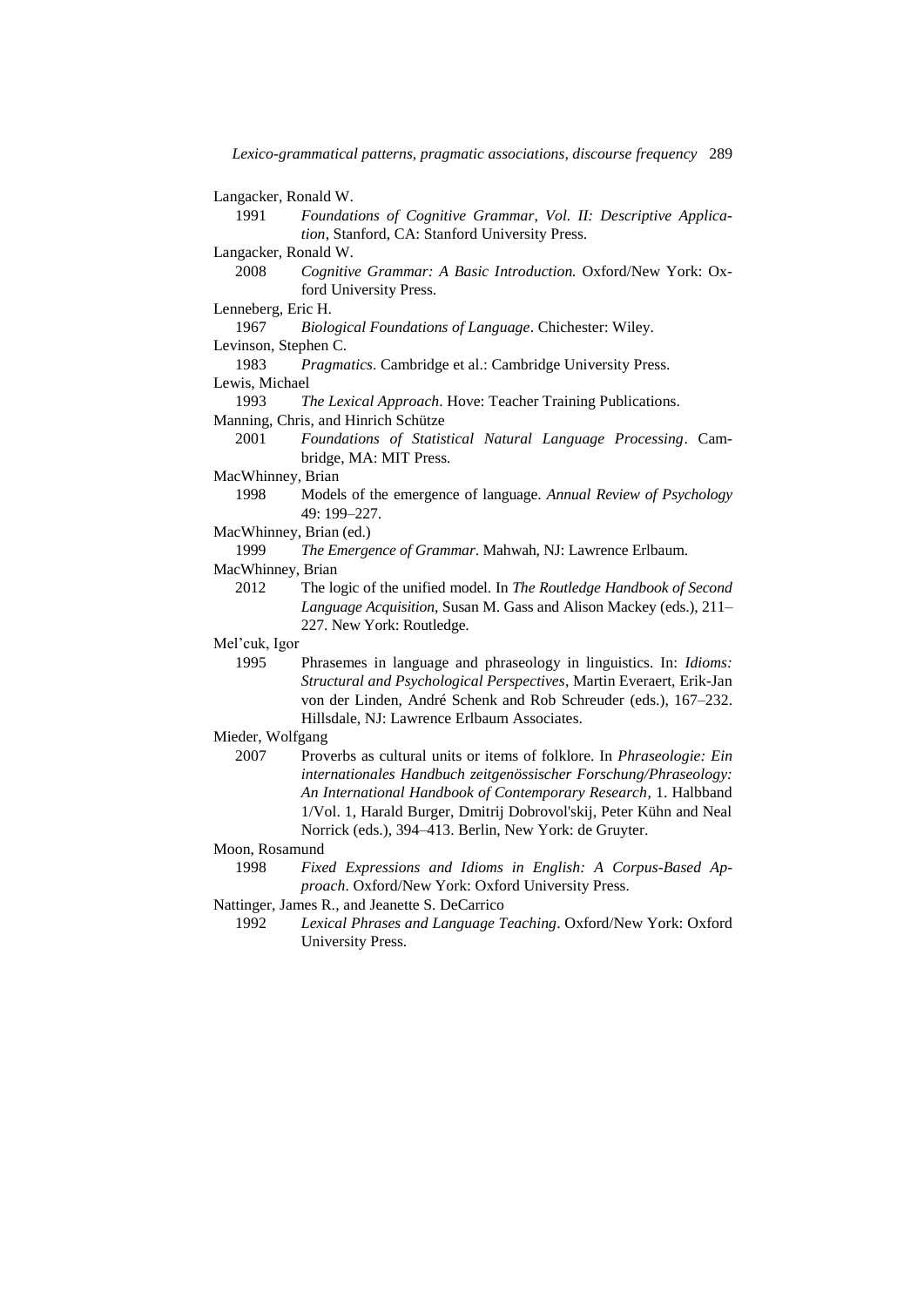Norrick, Neal

- 2007 Proverbs as set phrases. In *Phraseologie: Ein internationales Handbuch zeitgenössischer Forschung/Phraseology: An International Handbook of Contemporary Research*, 1. Halbband 1/Vol. 1, Harald Burger, Dmitrij Dobrovol'skij, Peter Kühn and Neal Norrick (eds.), 381–393. Berlin, New York: de Gruyter.
- Pawley, Andrew, and Francis H. Syder
	- 1983 Two puzzles for linguistics theory: Nativelike selection and nativelike fluency. In *Language and Communication,* Jack C. Richards and Richard W. Schmidt (eds.), 191–226, New York: Longman.
- Pickering, Martin J., and Simon C. Garrod
	- 2004 Toward a mechanistic psychology of dialogue. *Behavioral and Brain Science* 27: 169–226.
- Pickering, Martin J., and Simon C. [Garrod](http://eprints.gla.ac.uk/view/author/11413.html) 
	- 2005 Establishing and using routines during dialogue: Implications for psychology and linguistics. In *Twenty-First Century Psycholinguistics: Four Cornerstones*, Ann Cutler (ed.), 85–102. Hillsdale, NJ: Lawrence Erlbaum.
- Pierrehumbert, Janet B.
	- 2001 Exemplar dynamics: Word frequency, lenition and contrast. In *Frequency and the Emergence of Linguistic Structure*, Joan Bybee and Paul Hopper (eds.), 516–530. Amsterdam/Philadelphia: John Benjamins.

Pierrehumbert, Janet B.

- 2006 The next toolkit. *Journal of Phonetics* 34: 516–530.
- Quirk, Randolph, Sidney Greenbaum, Geoffrey Leech, and Jan Svartvik
	- 1985 *A Comprehensive Grammar of the English Language*. London: Longman.
- Read, John, and Paul Nation
	- 2004 Measurement of formulaic sequences. In *Formulaic Sequences: Acquisition, Processing, and Use*, Norbert Schmitt (ed.), 23–36. Amsterdam/Philadelphia: John Benjamins.
- Saussure, Ferdinand de
- 1916 *Cours de linguistique générale*. Paris: Payot.
- Schiffrin, Deborah
	- 1987 *Discourse Markers*. Cambridge: Cambridge University Press.

Schmid, Hans-Jörg

2001 'Presupposition can be a bluff': How abstract nouns can be used as presupposition triggers. *Journal of Pragmatics* 33: 1529–1552.

### Schmid, Hans-Jörg

2003 Collocation: Hard to pin down, but bloody useful. *Zeitschrift für Anglistik und Amerikanistik* 51 (3): 235–258.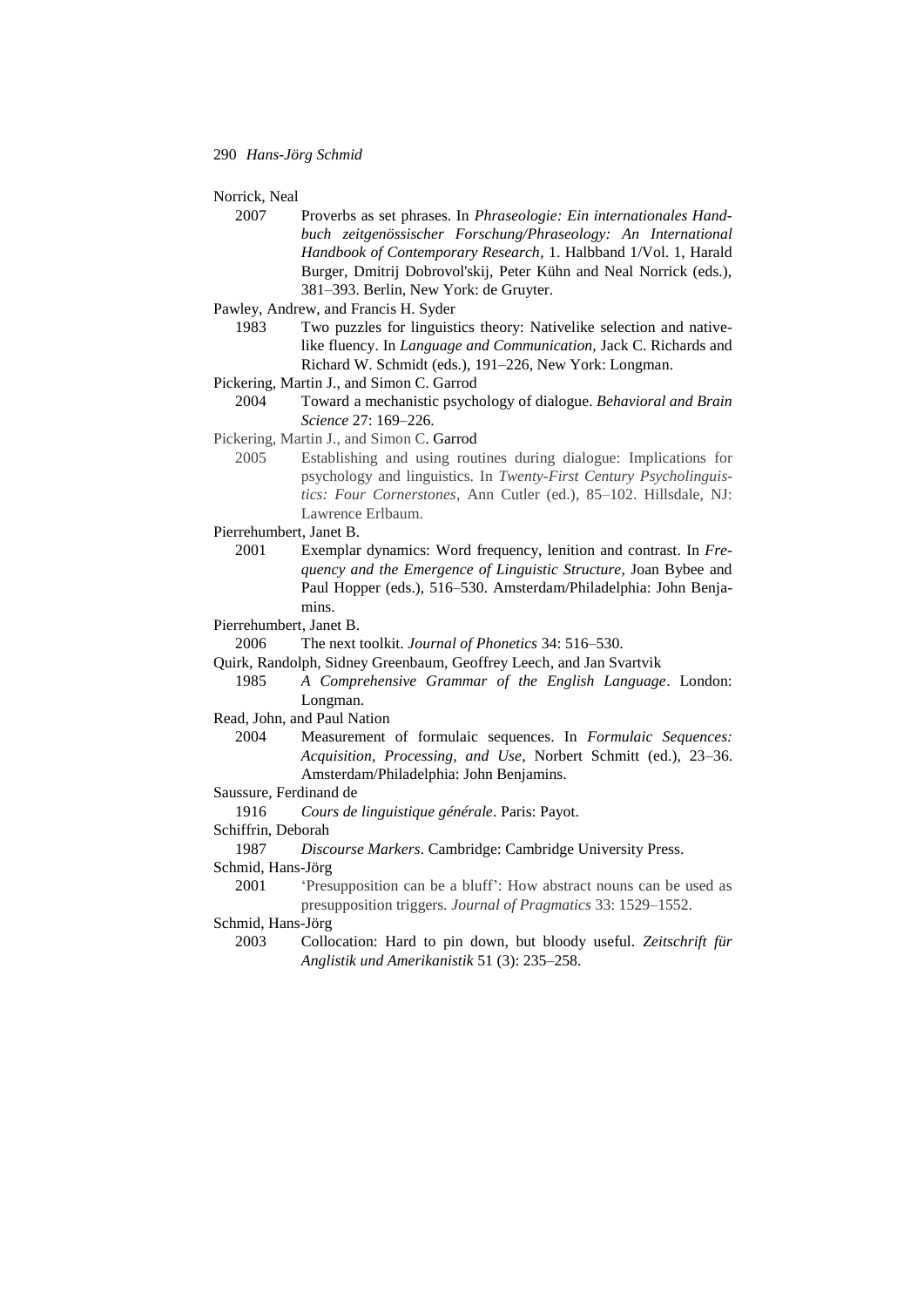Schmid, Hans-Jörg<br>2007 Entre

- Entrenchment, salience and basic levels. In *The Oxford Handbook of Cognitive Linguistics*, Dirk Geeraerts and Hubert Cuyckens (eds.), 117–138. Oxford: Oxford University Press.
- Schmid, Hans-Jörg
	- 2010 Does frequency in text really instantiate entrenchment in the cognitive system? In *Quantitative Methods in Cognitive Semantics: Corpus-Driven Approaches*, Dylan Glynn and Kerstin Fischer (eds.), 101–133. Berlin et al.: Walter de Gruyter.
- Schmid, Hans-Jörg
	- 2011 Tracing paths of conventionalization from the Bible to the BNC: A concise corpus-based history of the *not that* construction. In *More than Words: English Lexicography and Lexicology Past and Present: Essays Presented to Hans Sauer on the Occasion of his 65th Birthday, Part I*, Renate Bauer and Ulrike Krischke (eds.), 299–316. Frankfurt et al.: Peter Lang.
- Schmid, Hans-Jörg
	- 2013 Is usage more than usage after all? The case of English *not that*. *Linguistics* 51 (1): 75–116.
- Schmid, Hans-Jörg, and Helmut Küchenhoff
	- 2013 Collostructional analysis and other ways of measuring lexicogrammatical attraction: Theoretical premises, practical problems and cognitive underpinnings. *Cognitive Linguistics* 24 (3): 531–577.
- Schmitt, Norbert
	- 2000 *Vocabulary in Language Teaching*. Cambridge/New York: Cambridge University Press.
- Schmitt, Norbert (ed.)
	- 2004 *Formulaic Sequences: Acquisition, Processing, and Use.* Amsterdam/Philadelphia: John Benjamins.
- Schmitt, Norbert, and Geoffrey Underwood
	- 2004 Exploring the processing of formulaic sequences through a selfpaced reading task. In *Formulaic Sequences: Acquisition, Processing, and Use*, Schmitt, Norbert (ed.), 173–189. Amsterdam/Philadelphia: John Benjamins.
- Schmitt, Norbert, Sarah Grandage, and Svenja Adolphs
	- 2004 Are corpus-derived recurrent clusters psycholinguistically valid? In *Formulaic Sequences: Acquisition, Processing, and Use*, Norbert Schmitt (ed.), 127–152. Amsterdam/Philadelphia: John Benjamins.
- Schwenter, Scott A., and Elisabeth Closs Traugott
	- 1995 The semantic and pragmatic development of substitutive complex prepositions in English. In *Historical Pragmatics*, Andreas H. Jucker (ed.), 243–273. Amsterdam: John Benjamins.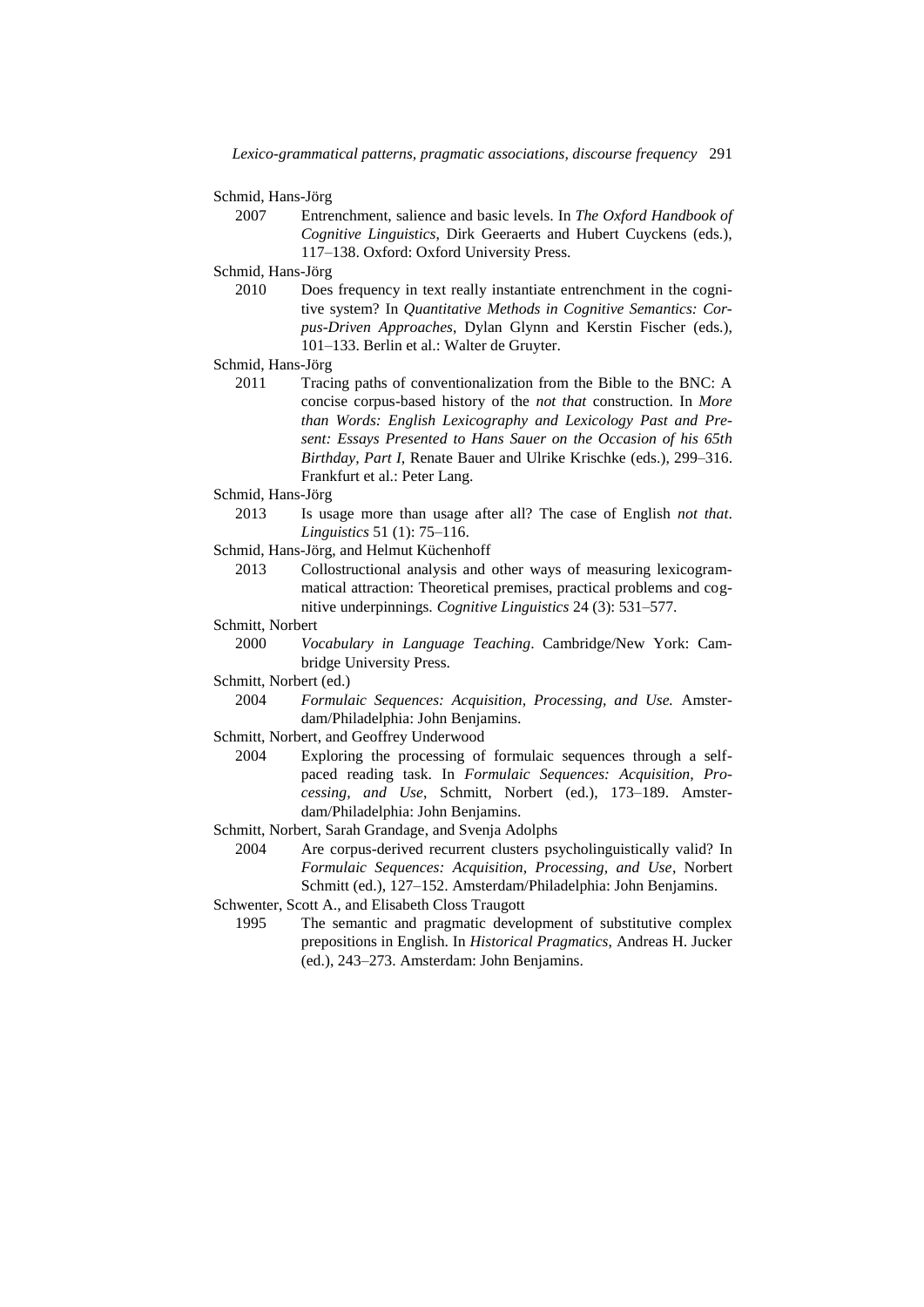Searle, John R.

1975 Indirect speech acts. In *Syntax and Semantics, Vol. 3*, Peter Cole and Jerry L. Morgan (eds.), 59–82. New York: Academic Press.

Silverstein, Michael

- 1976 Hierarchy of features and ergativity. In *Grammatical Categories in Australian Languages*, Robert M. W. Dixon (ed.), 112–171. Canberra: Australian Institute of Aboriginal Studies.
- Sinclair, John McH.
	- 1991 *Corpus, Concordance, Collocation*. Oxford: Oxford University Press.
- Sinclair, John McH.
- 1996 The search for units of meaning. *Textus* 9: 75–106.
- Sinclair, John McH., and Anna Mauranen
- 2006 *Linear Unit Grammar*. Amsterdam: John Benjamins.
- Sinha, Chris, and Cintia Rodríguez
	- 2008 Language and the signifying object: From convention to imagination. In *The Shared Mind: Perspectives on Intersubjectivity*, Jordan Zlatev, Timothy P. Racine, Chris Sinha and Esa Itkonen (eds.), 357– 378. Amsterdam/Philadelphia: John Benjamins.
- Smith, Eliot R., and Diane M. Mackie<br>2000 Social Psychology. Phila
- Social Psychology. Philadelphia: Taylor & Francis.
- Stefanowitsch, Anatol, and Stefan Th. Gries
	- 2003 Collostructions: Investigating the interaction of words and constructions. *International Journal of Corpus Linguistics* 8 (2): 209–243.
- Stein, Stephan
	- 1995 *Formelhafte Sprache: Untersuchungen zu ihren pragmatischen und kognitiven Funktionen im Gegenwartsdeutschen*. Frankfurt/Main: Peter Lang.

### Strässler, Jürgen

1982 *Idioms in English: A Pragmatic Analysis*. Tübingen: Narr.

Stubbs, Michael

- 1995 Collocations and semantic profiles: On the cause of the trouble with quantitative studies. *Functions of Language* 2: 23–55.
- Svensson, Maria Helena
	- 2008 A very complex criterion of fixedness: Non-compositionality. In *Phraseology: An Interdisciplinary Perspective*, Sylviane Granger and Fanny Meunier (eds.), 81–93. Amsterdam/Philadelphia: John Benjamins.
- Terkourafi, Marina
	- 2011 The pragmatic variable: Toward a procedural interpretation. *Language in Society* 40: 343–72.